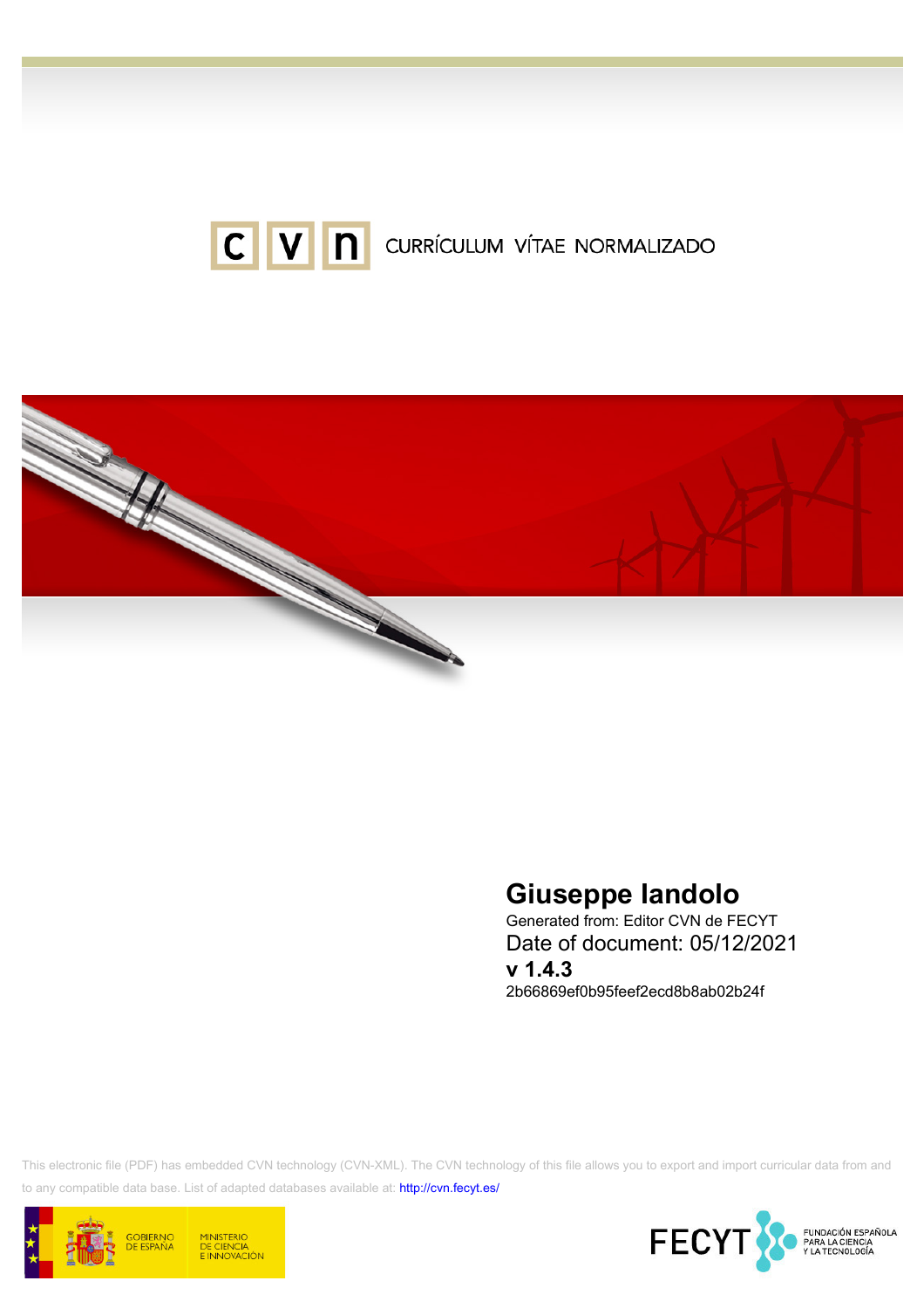

# Summary of CV

This section describes briefly a summary of your career in science, academic and research; the main scientific and technological achievements and goals in your line of research in the medium -and long- term. It also includes other important aspects or peculiarities.

Giuseppe Iandolo is Postgraduate Program Director in Child Development Psychology, Assistant Professor of Psychology at the European University of Madrid (universidadeuropea.es) and Clinical Psychologist, head of unit of PSISE - Clinical Developmental Psychology Service (psisemadrid.es). He works as university teacher, researcher and clinical psychologist in Spain (col. M-22742 - Madrid). He graduated in Clinical and Community Psychology at the Second University of Naples (Italy), specialized in Clinical Psychology at the University of Padua (Italy) and Ph.D. in Developmental Psychology and Education from the Autonomous University of Madrid. He is accredited as university assistant doctor (ANECA, PAD: 2012-7504), clinical psychologist in Spain (MEC 2008C01607/1/CE & LEY 33/2011) and psychotherapist in Italy (Ministry of Italian Health 2008C01607/1/CE - col. 415, Trento). His working fields are education, research and clinical psychology, teaching psychodiagnostic assessment, psychopathology and cognitive sciences at the European University of Madrid. He has been professor of clinical interview and psychological testing at the University of Trento (Italy) and member of the founding team of the Laboratory of Observation and Functional Diagnosis of the University of Trento (in the Italian Alps), a center of research and intervention in developmental psychopathology and clinical psychology. He has been an expert consultant for the Trentino Institute of Culture (now the Bruno Kessler Foundation, Trento, Italy), the University of Trento (Italy) and several schools and special education centers in Italy and Spain. His research fields includes typical and atypical development, narrative and play skills, projective techniques, autism spectrum disorders, cognitive stimulation, parental beliefs and interactive styles. He is currently reviewer for different scientific journals indexed in SJR.



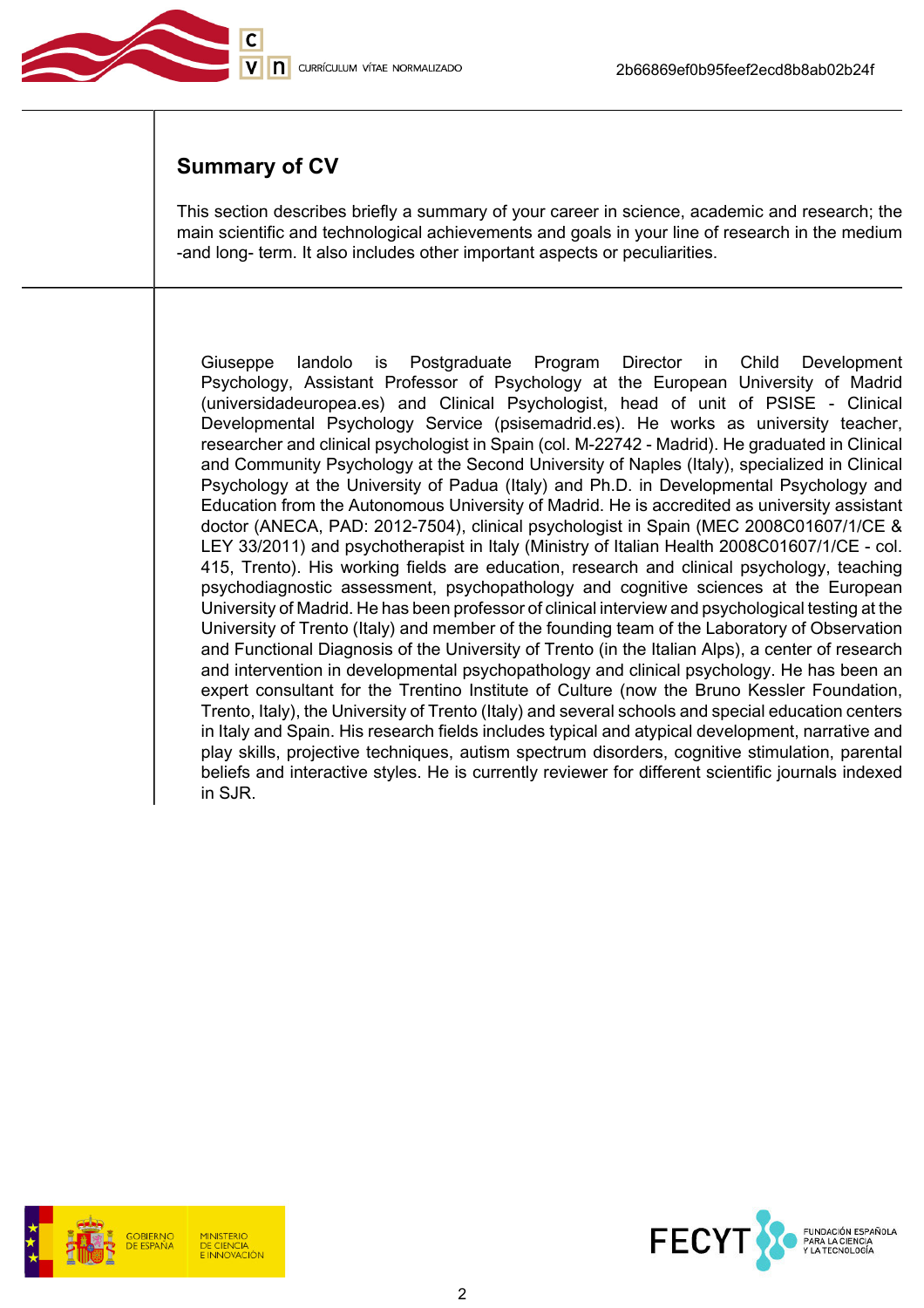

# General quality indicators of scientific research

This section describes briefly the main quality indicators of scientific production (periods of research activity, experience in supervising doctoral theses, total citations, articles in journals of the first quartile, H index...). It also includes other important aspects or peculiarities.

#### Citations (December 2021)

Web of Science: H-index: 3, Cited: 14 Google Scholar: H-index: 4, Cited: 70

## **Publications**

- 7 scientific articles.
- 1 Book as coordinator.
- 4 Book chapter as coauthor.
- 4 Technical scientific reports.
- 1 Manual of psychological test.

## **Congresses**

11 nationals & 11 internationals.

## Workshops as organizer

1 conference in Madrid-Spain (November 18, 2021). Universidad Europea de Madrid & Fundación A LA PAR.

5 conferences in Madrid-Spain (1st, 2nd, 3rd, 4th, 5th. "Autism and Education", 2017-2021). Universidad Europea de Madrid & Federación Autismo Madrid.

1 conferece in Madrid-Spain (October 5, 2019). Universidad Europea de Madrid & Madrid con la Dislexia.

#### Conferences as guest

2 seminars in Spain: Spanish Red Cross (October 2021) & A LA PAR Foundation (November 2021).

3 seminar in Italy: Milano Digital Week (online, 1 in May 2020, 1 in March 2021) & University of Trento (online July 2021).

1 seminar in Spain(June , 2020). European University of Madrid.

1 seminar in Japan (December 2016). University of Nagasaki.

3 seminars in Italy (2 in June 2006 and 3 in May 2016). University of Trento.

5 seminars in Spain (1 in 2006, 2 in 2009, 2 in 2012 and 1 2020). City Hall of Laredo. Autonomous University of Madrid. University of Castilla la Mancha. European University of Madrid.



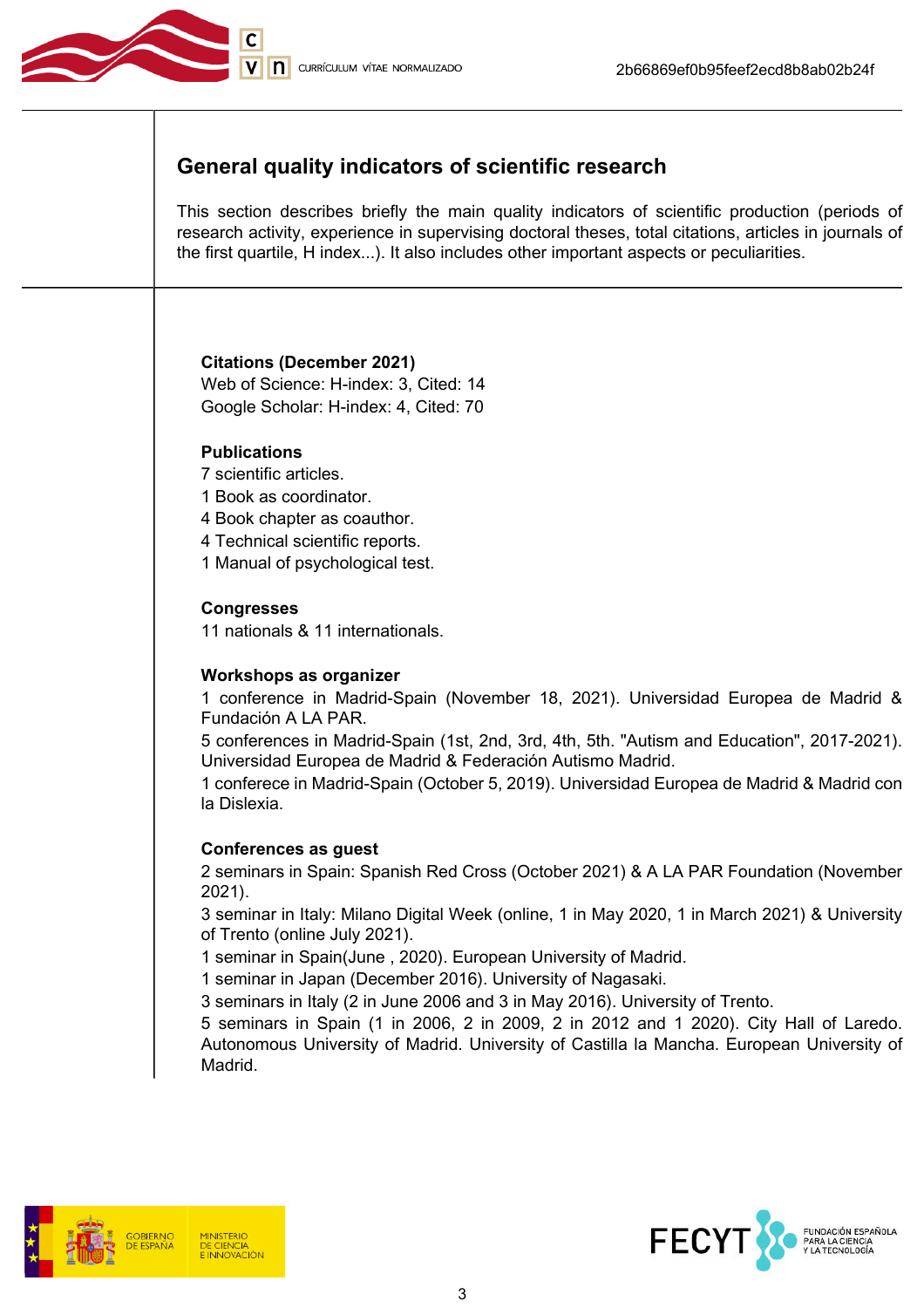#### Postdoctoral stays

December 2016. University of Nagasaki, Japan. Department of Neurobiology and Behavior. May 2016. University of Trento, Italy. Department of Cognitive Sciences.

#### Funded research projects

2019-2022: Principal investigador (European University of Madrid) in Erasmus+ Project "INCLUDED – Inclusive Childhood education supported by multimedia and Digital storytelling". Partners: Istituto Comprensivo 3 Modena (Italia, IT), Computer Learning (Italia, IT), Università degli Studi di Trento (Italia, IT), Fundación A LA PAR (España, ES), Universidad Europea de Madrid (España, ES), Rovastinkankaan koulu (Finlandia, FI). Total Founding: 454.032.

#### Non-funded research projects

2016-2018: Collaborator in cross-cultural research project "Culture, Relational Style, Visual Processing and Genetics of Behavior". European University, University of Trento (Italy), Nagasaki University (Japan), Nanyang Technological University (Singapore).

2008-2011: Research project "Education and narrative skills during child development: the EDCYONA project".

Autonomous University of Madrid & University of Trento (Italy).

2006-2008: Research project "Recognition and categorization of emotions in Autistic Spectrum Disorders" University of Padua (Italy) and University of Trento (Italy).

#### Competitive scholarships and research contracts

2008-2009. Competitive scholarship: "Observational and functional profiles of subjects with severe disabilities: from the profile to the educational project". University of Trento, (Italy).

2007. Competitive scholarship: "O.L.T.R.E. - Work Organization, Part-time, Empowerment ". University of Trento (Italy).

2007. Competitive scholarship: "Early indicators of Autism Spectrum Disorders based on the analysis of posture and movement". University of Trento (Italy).

2005-2006. Competitive Scholarship: "Aging working awareness to recover employability - European Project". University of Trento (Italy).

2005. Research contract: "PEACH - Personal Experience with Active Cultural Heritage". Trentino Institute of Culture - IRST, Trento (Italy).

2004. Research contract: "PFSTAR European Project". Trentino Institute of Culture - IRST, Trento (Italy).



**DE CIENCIA** 

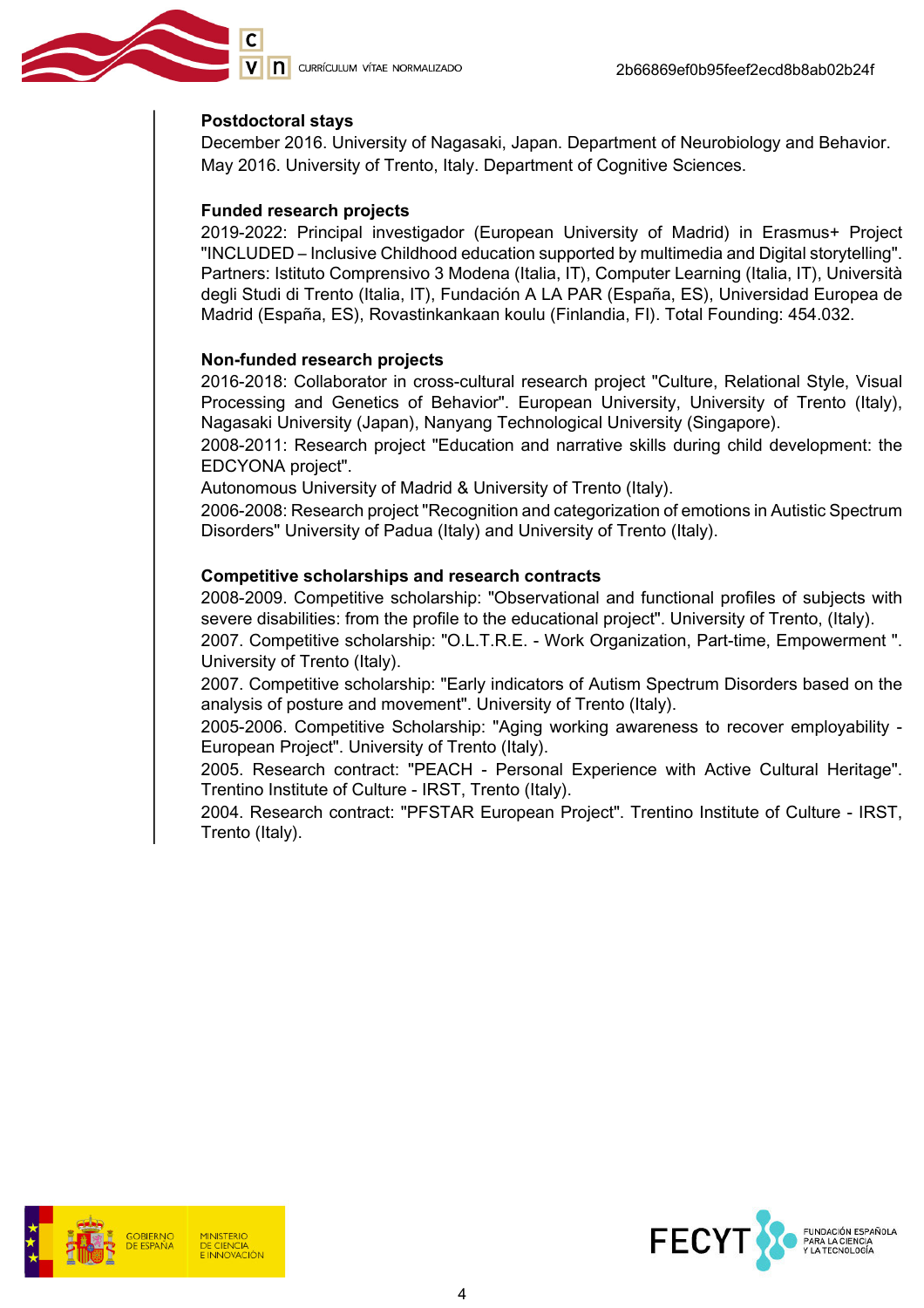



# Giuseppe Iandolo

development

Surname(s):<br>
Name: **Iandolo**<br> **Iandolo**<br> **Iandolo**<br> **Iandolo** Name: Giuseppe<br>
ORCID: CORCID: 0000-0002 0000-0002-4715-7043<br>F-9880-2019 ResearcherID: Google Scholar: https://scholar.google.com/citations?user=oGUljp4AAAAJ<br>Contact aut. region/reg.: Community of Madrid Contact aut. region/reg.:<br>Personal web page: www.psisemadrid.org Current professional situation Employing entity: Universidad Europea de Madrid Type of entity: University Department: Psicología, Facultad de Ciencias de la Salud Professional category: Postgraduate Program Director in Child Development Psychology Start date: 30/01/2018 Type of contract: Permanent employment contract Dedication regime: Part time Performed tasks: Postgraduate Program Director in Child Development Psychology. European University of Madrid, Department of Psychology, Campus of Villaviciosa de Odón, Madrid (Spain). Employing entity: Universidad Europea de Madrid Type of entity: University Department: Facultad de Ciencias de la Salud Professional category: Adjunct professor Start date: 12/03/2014 Type of contract: Permanent employment contract Dedication regime: Part time Primary (UNESCO code): 610100 - Abnormal psychology; 610200 - Adolescent and child psychology; 610300 - Counselling and guidance; 610400 - Educational psychology; 611100 - Personality Secondary (UNESCO code): 610101 - Behaviour disorders; 610103 - Mental deficieney; 610104 - Psychopathology; 610201 - Development psychology; 610202 - Learning disabilities; 610203 - Mental retardation; 610204 - School psychology; 610302 - Consulting psychology; 610303 - Educational counselling and guidance; 610304 - Group therapy; 610305 - Mental retardation; 610306 - Psychoanalysis; 610307 - Psychotherapy; 610308 - Rehabilitation; 610309 - Vocational guidance; 610401 - Cognitive functioning; 610402 - Educational methods; 610404 - Psycholinguistics; 611103 - Personality development; 611104 - Personality measurement; 611105 - Structure and dynamics of personality Performed tasks: Teaching, research and coordination activities. Identify key words: Language and communication; Emotion; Communication and language development; Cognitive development; Emotional and affective development; Game and creativity; Psychological proceedings; Taxonomy and classification; Personality disorders; Adolescence and infancy disorders; Psychological evaluation and diagnosis; Cognitive therapy; Familiar therapy and group therapy; Psychoanalitic therapy; Dynamic groups; Educative psychology, learning and

Type of entity: Healthcare Institutions



5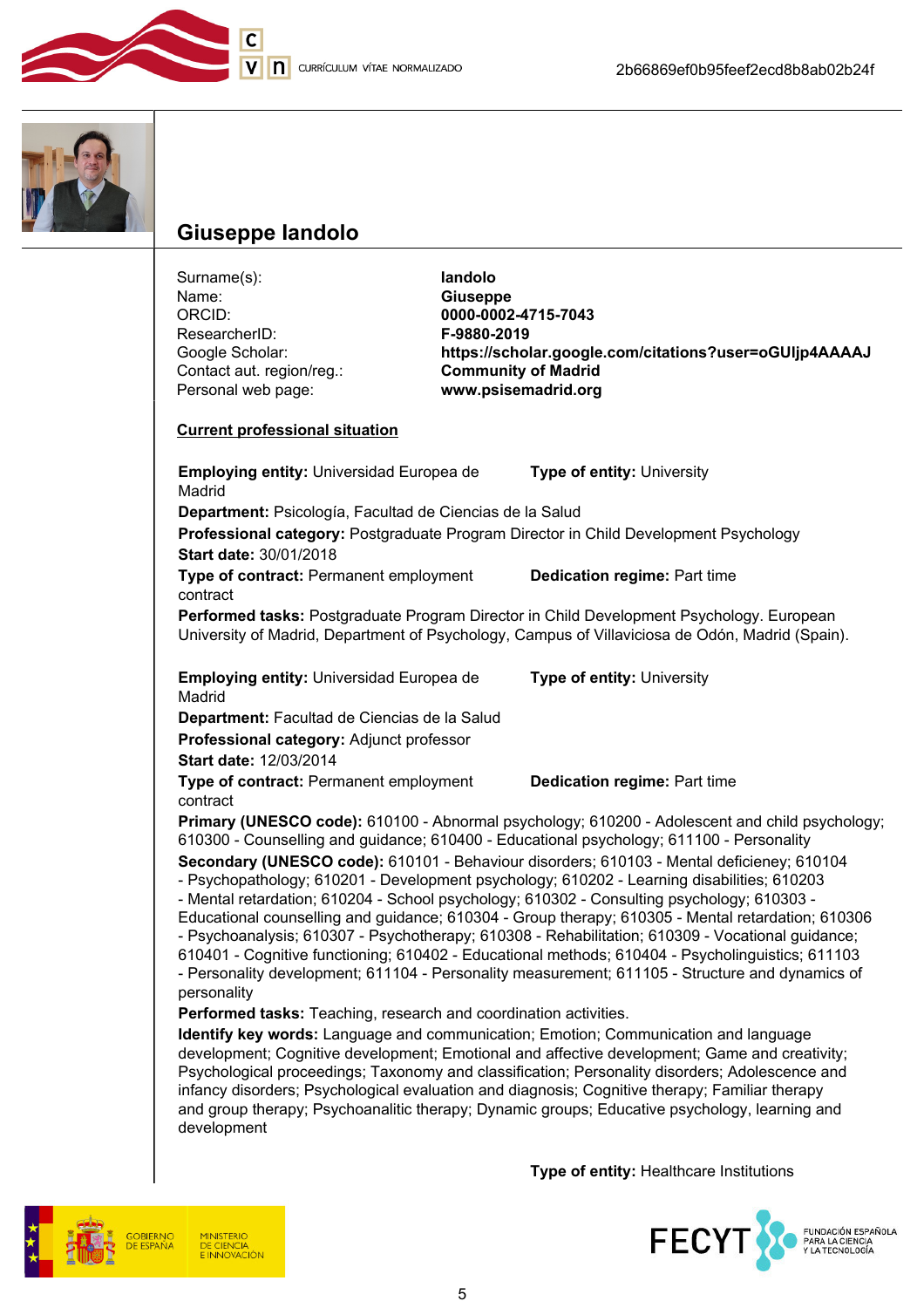V | **n** currículum vítae normalizado

Employing entity: PSISE: Clinical Developmental Psychological Service. Observation and Functional Diagnostic Unit.

Department: PSISE - Servicio de Psicología Clínica del Desarrollo

Professional category: Clinical Psychologist - Head of unit Educational Management (Yes/No): Yes

City employing entity: Madrid, Community of Madrid, Spain

Phone: (+34) 913230839 **Email:** info@psisemadrid.es

Start date: 01/02/2012

Type of contract: Permanent employment contract

Dedication regime: Part time

Primary (UNESCO code): 610101 - Behaviour disorders; 610102 - Deviant behaviour; 610103 - Mental deficieney; 610104 - Psychopathology; 610199 - Other; 610303 - Educational counselling and guidance; 610305 - Mental retardation; 610307 - Psychotherapy; 610308 - Rehabilitation; 610507 - Test construction

Performed tasks: Psychological Assessment, Psychotherapy, Research, Clinical Supervision in Mental Health and Unit Coordination.

Identify key words: Communication and language development; Cognitive development; Emotional and affective development; Game and creativity; Psychological proceedings; Taxonomy and classification; Personality disorders; Autiste specter; Mental deficiency; Disorders of language and talking; Reading and writing disorders; Other disorder developments; Tdah; Trastornos de la conducta; Psychological evaluation and diagnosis; Cognitive therapy; Familiar therapy and group therapy; Psychoanalitic therapy; Educative psychology, learning and development

Field of management activity: Estudiantes en prácticas

Applicability in teaching and/or research: Giuseppe Iandolo dedicates to research, narration and interaction during childhood, psychodiagnostic assessment and intervention, autism spectrum disorders and disability, group dynamics.

## Previous positions and activities

|                | <b>Employing entity</b>                                                                                                                  | <b>Professional category</b>                                    | <b>Start date</b> |
|----------------|------------------------------------------------------------------------------------------------------------------------------------------|-----------------------------------------------------------------|-------------------|
| 1              | Polyclinic "Salud 4 Clinisas"                                                                                                            | Clinical child psychologist and<br>psychotherapist              | 01/12/2013        |
| $\mathbf{2}$   | University of Trento (Italy) - Faculty of<br><b>Cognitive Science</b>                                                                    | <b>Contracted Professor [Test and Clinic</b><br>Interview, 48h] | 06/03/2012        |
| 3              | University of Trento (Italy) - Department of<br><b>Cognitive Science and Education</b>                                                   | Expert in Clinical Psychology and Therapy                       | 01/02/2009        |
| 4              | University of Trento (Italy) - Department<br>of Cognitive Science and Education -<br>Observation and Functional Diagnostic<br>Laboratory | Research grant in Autism Spectrum<br><b>Disorders</b>           | 15/02/2008        |
| 5              | University of Trento (Italy) - Department of<br>Sociology adn Social Research                                                            | Research grant in Adult Teaching                                | 15/10/2007        |
| 6              | Cooperativa Sociale "Il Ponte" (Rovereto -<br>Italy)                                                                                     | Social Educator                                                 | 09/01/2007        |
| $\overline{7}$ | University of Trento (Italy) - Department<br>of Cognitive Science and Education -<br>Observation and Functional Diagnostic<br>Laboratory | Research grant in Autism Spectrum<br><b>Disorders</b>           | 01/01/2007        |
| 8              | University of Trento (Italy) - Department of<br><b>Cognitive Science and Education</b>                                                   | Research grant in Work and Organization<br>Psychology           | 02/05/2005        |



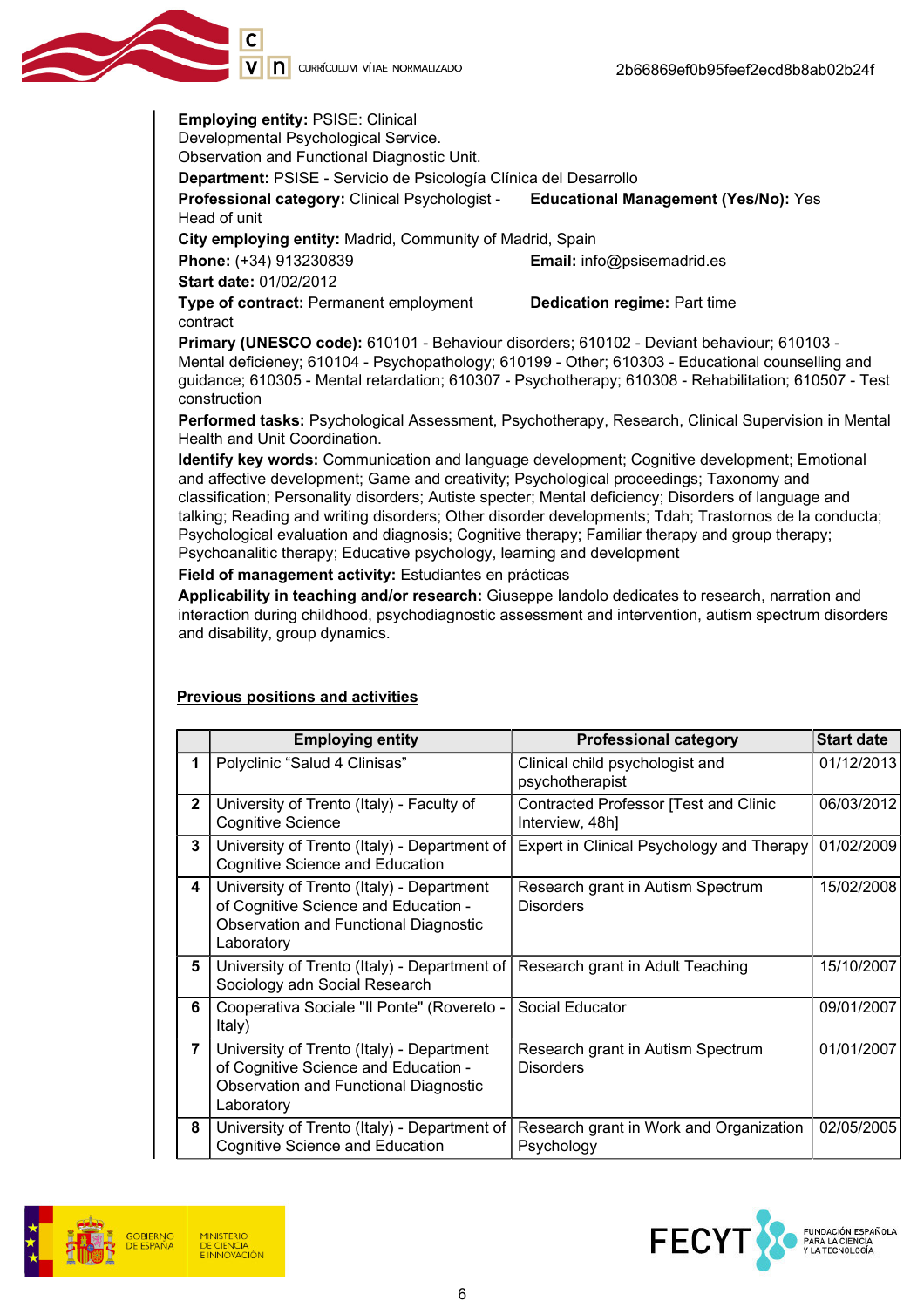|   | <b>Employing entity</b>                                                       | <b>Professional category</b>                             | <b>Start date</b> |
|---|-------------------------------------------------------------------------------|----------------------------------------------------------|-------------------|
| 9 | Istituto Trentino di Cultura (Now -<br>Fondazione Bruno Kessler - Italy)      | Researcher in Intelligent Interfaces for<br>small groups | 01/01/2005        |
|   | 10   Istituto Trentino di Cultura (Now -<br>Fondazione Bruno Kessler - Italy) | Researcher in Intelligent Interfaces for<br>small groups | 01/10/2004        |
|   | 11   Cooperativa Social "Il Ponte" (Rovereto -<br>Italy)                      | Social Educator                                          | 04/10/2004        |
|   | 12   Istituto Trentino di Cultura (Now -<br>Fondazione Bruno Kessler - Italy) | Researcher in Intelligent Interfaces for<br>small groups | 15/06/2004        |

#### 1 Employing entity: Polyclinic "Salud 4 Clinisas"

City employing entity: Madrid, Community of Madrid, Spain

Professional category: Clinical child psychologist and psychotherapist Educational Management (Yes/No): No

Email: fjpare@mapfre.com

Start-End date: 01/12/2013 - 30/04/2014 Duration: 5 months

Type of contract: Temporary employment contract

Dedication regime: Part time

Primary (UNESCO code): 610100 - Abnormal psychology; 610200 - Adolescent and child psychology; 610300 - Counselling and guidance; 610400 - Educational psychology; 611104 - Personality measurement

Secondary (UNESCO code): 610101 - Behaviour disorders; 610102 - Deviant behaviour; 610103 - Mental deficieney; 610104 - Psychopathology; 610199 - Other; 610201 - Development psychology; 610202 - Learning disabilities; 610203 - Mental retardation; 610204 - School psychology; 610205 - Speech pathology; 610301 - Behaviour therapy; 610302 - Consulting psychology; 610303 -

Educational counselling and guidance; 610305 - Mental retardation; 610307 - Psychotherapy; 610308 - Rehabilitation; 610309 - Vocational guidance; 610401 - Cognitive functioning; 610402 - Educational methods; 610404 - Psycholinguistics; 611103 - Personality development; 611105 - Structure and dynamics of personality

Performed tasks: Child psychologist and psychotherapist at Polyclinic "Salud 4 Clinisas", Calle Castelló 58, 28001 Madrid (Spain).

Identify key words: Cognitive proceedings; Development and mature; Personality psychology and psychopathology; Psychological evaluation; Psychological treatment; Psychology of education Field of management activity: Polyclinic

2 Employing entity: University of Trento (Italy) -Faculty of Cognitive Science Type of entity: University

Department: Faculty of Cognitive Science - University of Trento

City employing entity: Rovereto (Trento), Provincia Autonoma Trento, Italy

Professional category: Contracted Professor [Test and Clinic Interview, 48h] Educational Management (Yes/No): Yes

Email: PresidenzaScienzeCognitive@unitn.it

Start-End date: 06/03/2012 - 31/10/2012 Duration: 7 months

Type of contract: Temporary employment contract

Dedication regime: Part time

Primary (UNESCO code): 610501 - Differential psychology; 610503 - Measurement theory; 610906 - Personnel selection; 611100 - Personality

Performed tasks: Institution: University of Trento (Italy) - Faculty of Cognitive Science Course: Test and Clinic Interview, 48h. Aims: to acquire knowledge related to the concepts of psychological interview and questionnaire, personality and storytelling. To acquire knowledge and skills on psychological interview techniques in different contexts (clinical and work environment)

Identify key words: Recruitment, personal selection and formation; Performance evaluation; Methods and techniques of individual evaluation; Groups and work teams



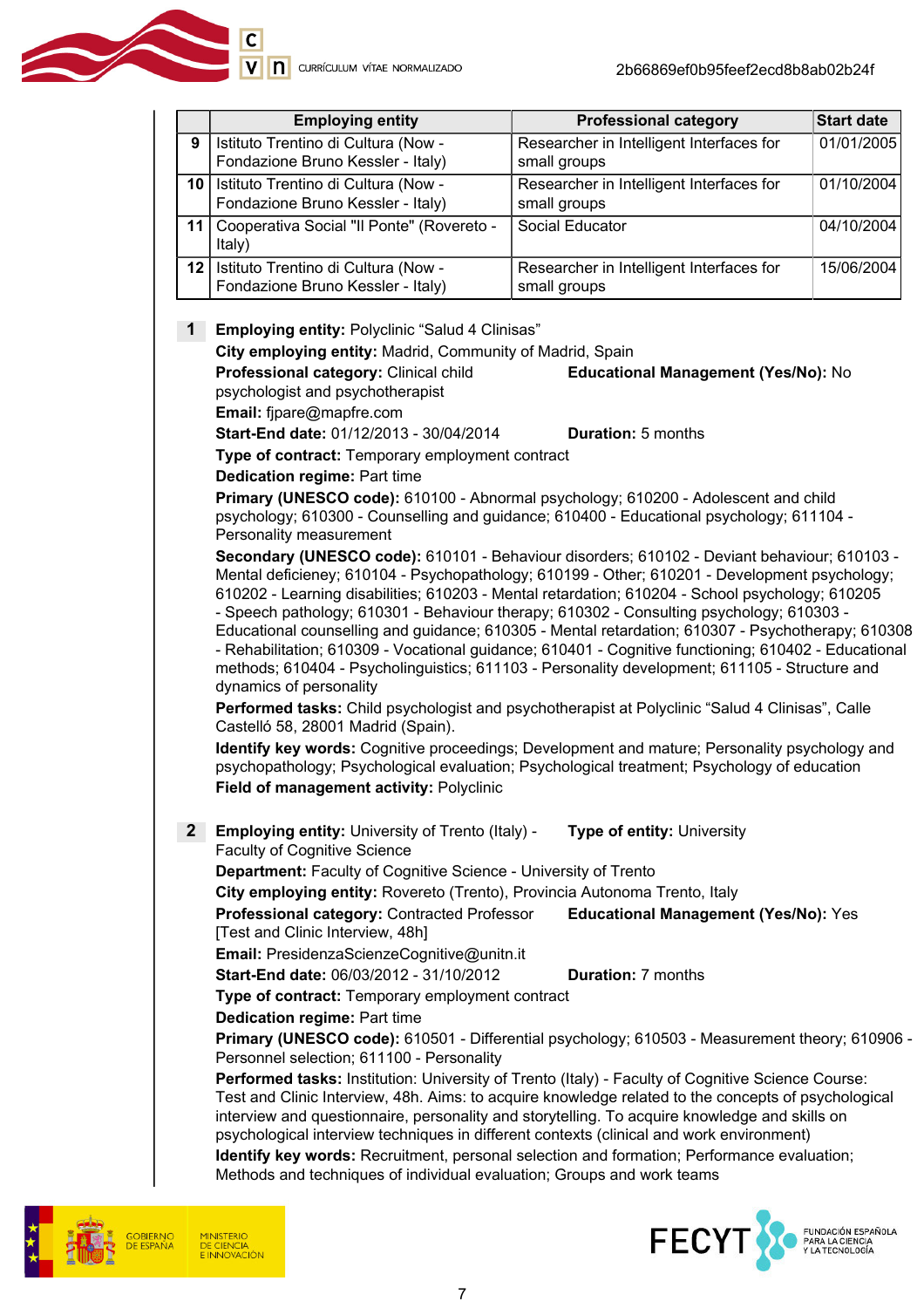V | | | CURRÍCULUM VÍTAE NORMALIZADO





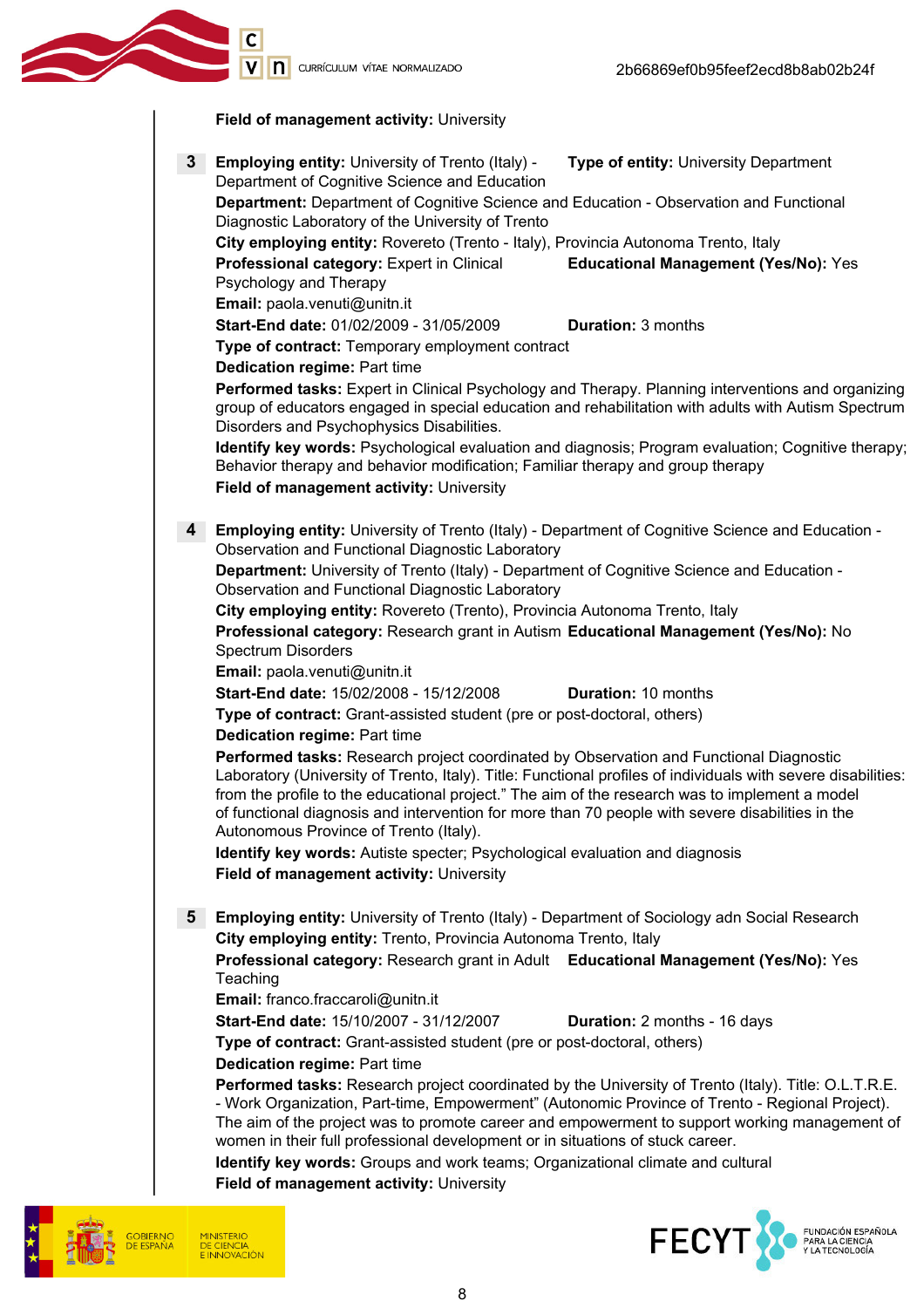



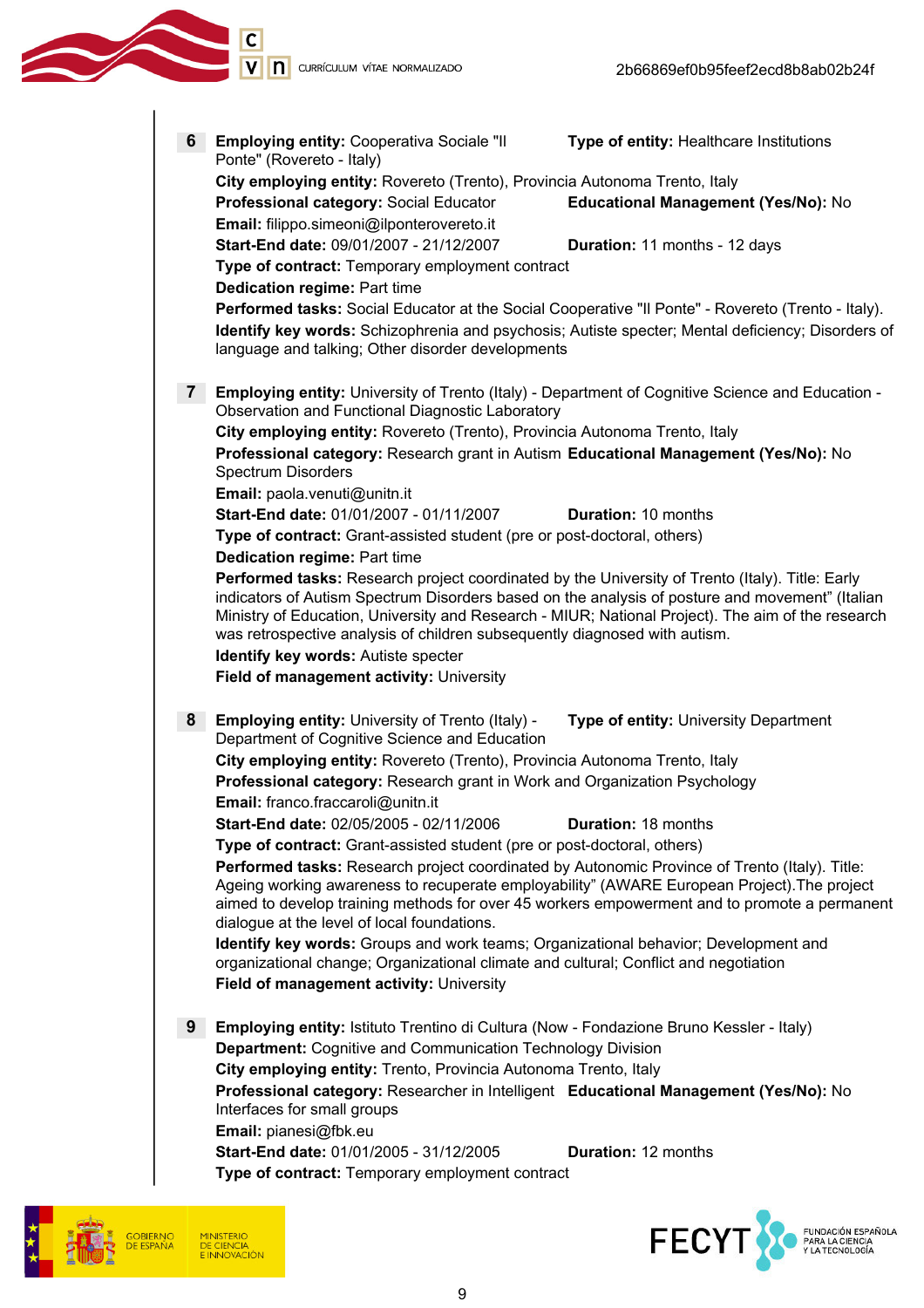V n currículum vítae normalizado

#### Dedication regime: Part time

Performed tasks: Research project coordinated by Instituto Trentino di Cultura – ITC-IRST" (Italy). Title: Personal Experience with Active Cultural Heritage" (Peach Project). The project aimed to develop computer tools to support learning and communication in small groups. Identify key words: Learning; Reasoning; Problem resolutions; Metacognition; Verbal and nonverbal communication; Motivation 10 Employing entity: Istituto Trentino di Cultura (Now - Fondazione Bruno Kessler - Italy) **Department: Cognitive and Communication Technology Division** City employing entity: Trento, Provincia Autonoma Trento, Italy Professional category: Researcher in Intelligent Educational Management (Yes/No): No Interfaces for small groups Email: pianesi@fbk.eu Start-End date: 01/10/2004 - 31/12/2004 Duration: 2 months Type of contract: Temporary employment contract Dedication regime: Part time Performed tasks: Research project coordinated by Instituto Trentino di Cultura – ITC-IRST" (Italy). Title: Personal Experience with Active Cultural Heritage" (Peach Project). The project aimed to develop computer tools to support learning and communication in small groups. Identify key words: Problem resolutions; Metacognition; Verbal and nonverbal communication 11 Employing entity: Cooperativa Social "Il Ponte" (Rovereto - Italy) City employing entity: Rovereto (Trento), Provincia Autonoma Trento, Italy Professional category: Social Educator Educational Management (Yes/No): No Email: filippo.simeoni@ilponterovereto.it Start-End date: 04/10/2004 - 23/12/2004 Duration: 2 months - 19 days Type of contract: Temporary employment contract Dedication regime: Part time Performed tasks: Social Educator at the Social Cooperative "Il Ponte" (Rovereto-Trento; Italy). 12 Employing entity: Istituto Trentino di Cultura (Now - Fondazione Bruno Kessler - Italy) Department: Cognitive and Communication Technology Division City employing entity: Trento, Professional category: Researcher in Intelligent Educational Management (Yes/No): No Interfaces for small groups Email: pianesi@fbk.eu Start-End date: 15/06/2004 - 30/09/2004 Duration: 3 months - 15 days Type of contract: Temporary employment contract Dedication regime: Part time Performed tasks: European Research project coordinated by Instituto Trentino di Cultura – ITC-IRST" (Italy). Title: PF-STAR". The project aimed to develop computer tools to support learning and communication in small groups. Identify key words: Learning; Problem resolutions; Metacognition; Verbal and nonverbal communication



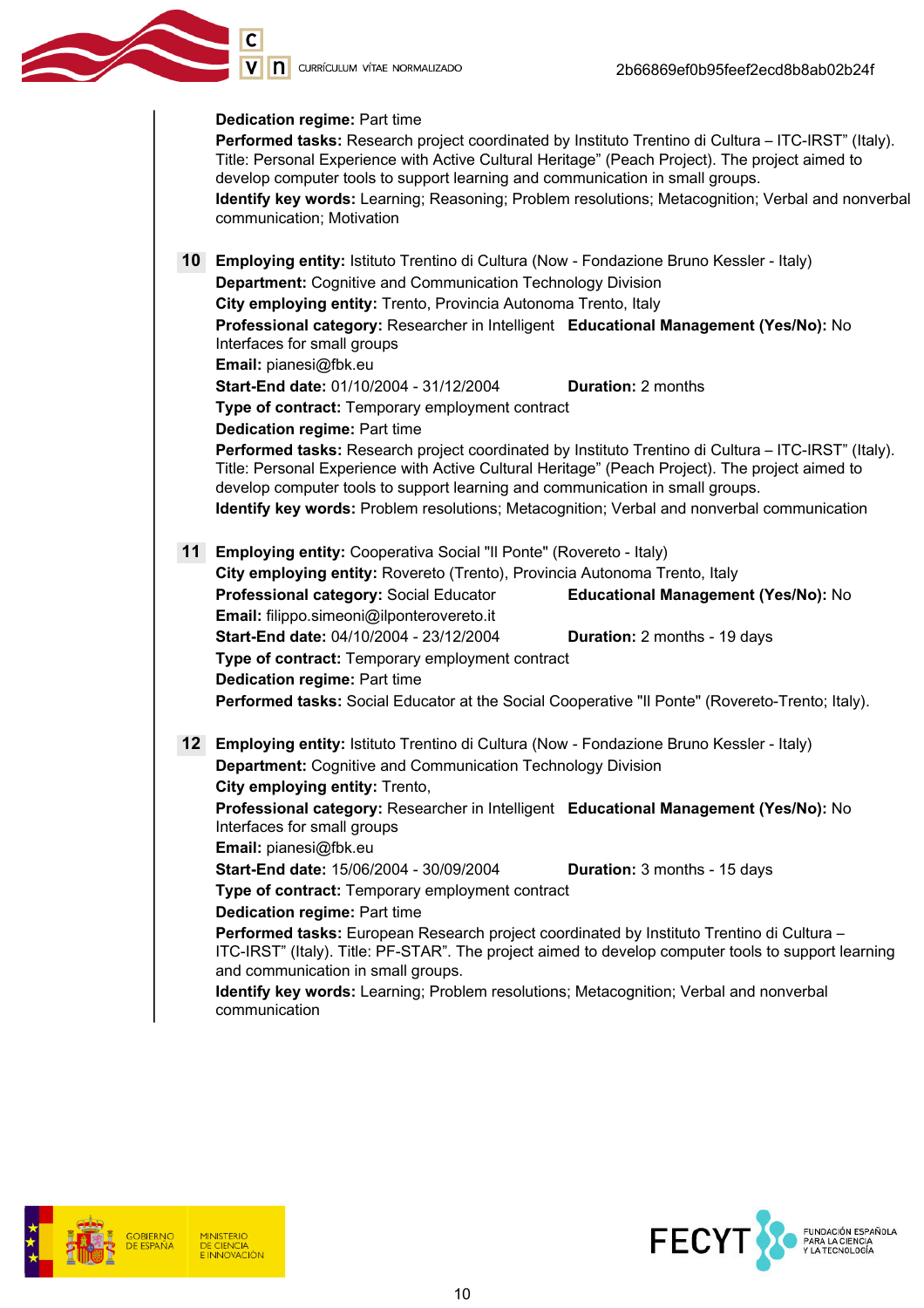

# **Education**

# University education

# 1st and 2nd cycle studies and pre-Bologna degrees

1 University degree: Suitability for University Assistant Professor of Psychology Name of qualification: Accreditation as University Assistant Professor in Spain City degree awarding entity: Madrid, Community of Madrid, Spain Degree awarding entity: Agencia Nacional de Evaluación de la Calidad y Acreditación Type of entity: Spanish National Agency of Ministry of Education, Culture and Sports Date of qualification: 16/11/2012 Prize: End of degree award Standardised degree: Yes Date of homologation: 16/11/2012 Foreign qualification: Suitability 2 University degree: Spanish Accreditation for Clinical Practice Name of qualification: Accreditation as Clinical Psychologist ("Psicólogo Sanitario") in Spain City degree awarding entity: Madrid, Community of Madrid, Spain Degree awarding entity: Community of Madrid Type of entity: Healthcare Institutions Date of qualification: 01/01/2012 Standardised degree: Yes Date of homologation: 01/01/2012 Foreign qualification: Accreditation as Clinical Psychologist ("Psicólogo Sanitario") 3 University degree: Specialization in Clinical Psychology Name of qualification: Post graduated fellow in Clinical Psychology City degree awarding entity: Padova, Veneto, Italy **Degree awarding entity:** University of Padua **Type of entity:** University Date of qualification: 16/12/2008 Average mark: Excellent Standardised degree: No Foreign qualification: Post graduated fellow in Clinical Psychology 4 University degree: Higher degree Name of qualification: Degree in Psychology, Second University of Naples, Italy. City degree awarding entity: Caserta, Campania, Italy Degree awarding entity: Second University of Naples SUN Type of entity: University Date of qualification: 10/07/2003 Average mark: Excellent Standardised degree: Yes Date of homologation: 12/11/2008 Foreign qualification: Degree in Clinical Psychology 5 University degree: Italian national exam as psychologist

Name of qualification: Accreditation as Clinical Psychologist in Italy City degree awarding entity: Caserta, Campania, Italy



Type of entity: University

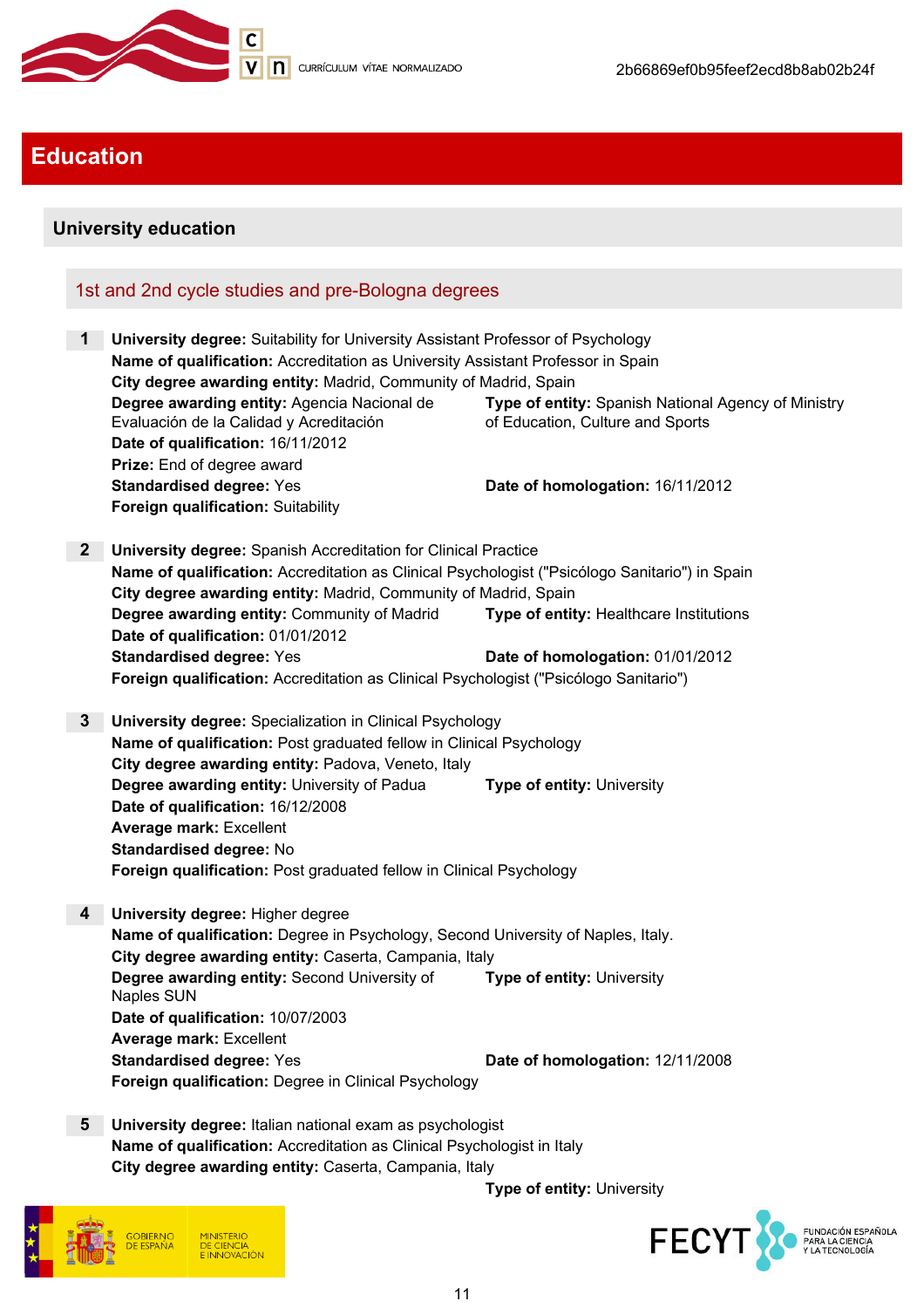

Degree awarding entity: Second university of Naples - SUN Date of qualification: 01/07/2004 Average mark: Excellent Standardised degree: Yes Date of homologation: 24/06/2008 Foreign qualification: Suitability to pursue the profession of psychologist

## **Doctorates**

Doctorate programme: Desarrollo psicológico,aprendizaje y educación: perspectiva contemporáneas Degree awarding entity: Universidad Autónoma de Type of entity: University Madrid City degree awarding entity: Madrid, Community of Madrid, Spain Date of degree: 16/12/2011 DEA awarding entity: Universidad Autónoma de Madrid Date DEA was awarded: 28/09/2010 European doctorate: No Thesis title: The development of narrative competence: Form, cohesion and content balance using the Bears Family Projective Test Thesis director: Cristina del Barrio Martínez Thesis co-director: José Luis Linaza Iglesias Obtained qualification: Outstanding cum Laude Recognition of quality: Yes Special doctorate award: No

## Language skills

| Language       | <b>Listening skills</b> | <b>Reading skills</b> | <b>Spoken interaction</b> Speaking skills |              | <b>Writing skills</b> |
|----------------|-------------------------|-----------------------|-------------------------------------------|--------------|-----------------------|
| English        |                         | ◡                     | ◡                                         |              | ັ                     |
| Spanish        |                         | ⌒⌒<br>∪∠              | $\sim$<br>∣∪∠                             | $\sim$<br>◡∠ | $\sim$<br>'∪∠         |
| <b>Italian</b> |                         | ⌒⌒<br>∪∠              | lC2                                       | $\sim$<br>∪∠ | $\sim$<br>◡∠          |

# Teaching experience

## General teaching experience

|                               | Name of the course: Prevention and Stimulation of Infant Health |                                   |  |
|-------------------------------|-----------------------------------------------------------------|-----------------------------------|--|
|                               | University degree: Degree in Early Childhood Education          |                                   |  |
| <b>Start date: 14/10/2020</b> |                                                                 | <b>End date: 17/02/2021</b>       |  |
|                               | <b>Entity:</b> European University of Madrid (UEM)              | <b>Type of entity: University</b> |  |
|                               | Faculty, institute or centre: Faculty of Education              |                                   |  |

2 Name of the course: Therapeutic pedagogy University degree: Degree in Primary Education Start date: 20/10/2020 End date: 16/02/2021 **Entity:** European University of Madrid (UEM) Type of entity: University Faculty, institute or centre: Faculty of Education



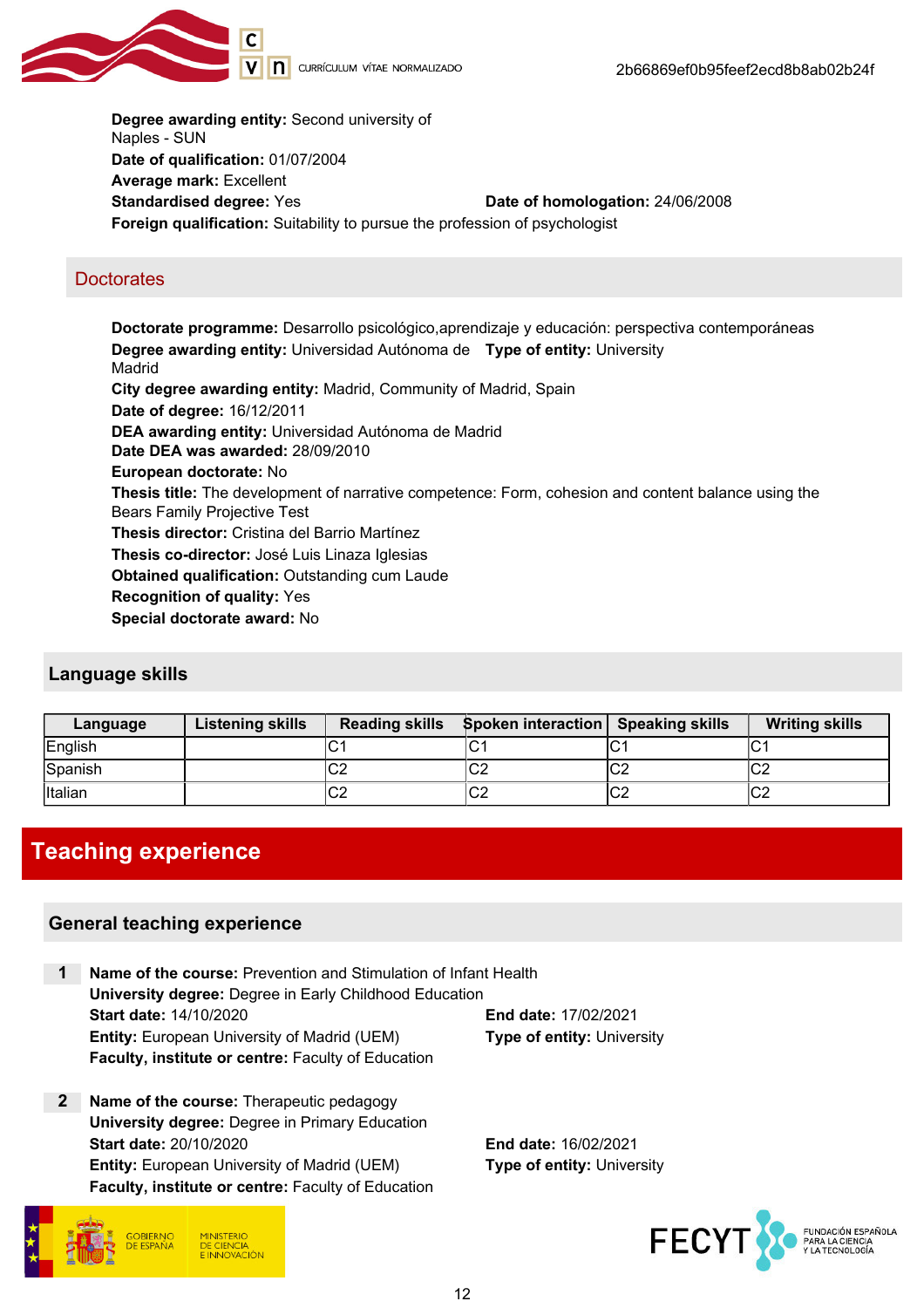

- Start date: 15/09/2020 End date: 28/01/2021 Entity: European University of Madrid (UEM) Type of entity: University Faculty, institute or centre: Faculty of Biomedical Sciences
- 5 Name of the course: Psychosocial Science and Communication Skills University degree: Degree in Physiotherapy Start date: 30/01/2020 End date: 05/06/2020 **Entity:** European University of Madrid (UEM) Type of entity: University Faculty, institute or centre: Faculty of Biomedical Sciences
- 6 Name of the course: Psychodiagnostic Assessment (group M22) University degree: Degree in Psychology Start date: 27/01/2020 End date: 02/06/2020 Entity: European University of Madrid (UEM) Type of entity: University Faculty, institute or centre: Faculty of Biomedical Sciences
- 7 Name of the course: Psychopathology (group M22) University degree: Degree in Psychology Start date: 10/09/2019 End date: 16/01/2020 **Entity:** European University of Madrid (UEM) Type of entity: University Faculty, institute or centre: Faculty of Biomedical Sciences
- 8 Name of the course: Psychopathology (group M22) University degree: Degree in Psychology Start date: 10/09/2019 End date: 16/01/2020 Entity: European University of Madrid (UEM) Type of entity: University Faculty, institute or centre: Faculty of Biomedical Sciences
- 9 Name of the course: Psychodiagnostic Assessment University degree: Degree in Psychology Start date: 31/01/2019 End date: 07/06/2019 Entity: European University of Madrid (UEM) Type of entity: University Faculty, institute or centre: Faculty of Biomedical Sciences
- 10 Name of the course: Psychosocial Science and Communication Skills University degree: Degree in Physiotherapy Start date: 31/01/2019 End date: 07/06/2019 Entity: European University of Madrid (UEM) Type of entity: University Faculty, institute or centre: Faculty of Biomedical Sciences



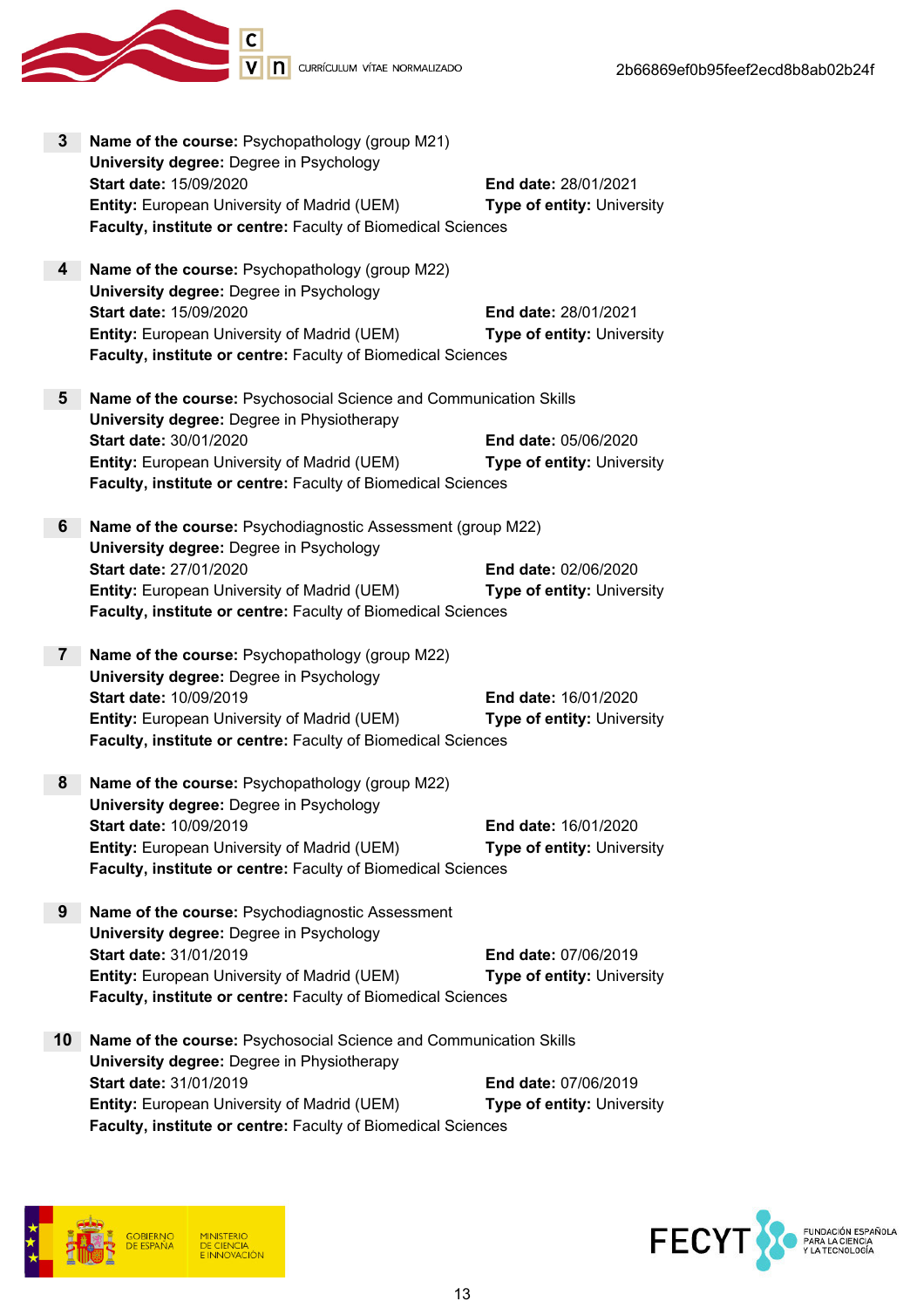

- 11 Name of the course: Psychopathology University degree: Degree in Psychology and Criminology Start date: 11/09/2018 End date: 25/01/2019 Entity: European University of Madrid (UEM) Type of entity: University Faculty, institute or centre: Faculty of Biomedical Sciences 12 Name of the course: Psychopathology
- University degree: Degree in Psychology Start date: 10/09/2018 End date: 22/01/2019 **Entity:** European University of Madrid (UEM) Type of entity: University Faculty, institute or centre: Faculty of Biomedical Sciences
- 13 Name of the course: Psychopathology University degree: Degree in Psychology and Criminology (Campus Alcobendas) Start date: 10/09/2018 End date: 21/01/2019 **Entity:** European University of Madrid (UEM) Type of entity: University Faculty, institute or centre: Faculty of Biomedical Sciences
- 14 Name of the course: Psychological Assessment University degree: Degree in Psychology and Criminology Start date: 27/03/2017 End date: 22/06/2017 Entity: European University of Madrid (UEM) Type of entity: University Faculty, institute or centre: Faculty of Biomedical Sciences
- 15 Name of the course: Clinical Stays (Estancias Clínicas) University degree: Degree in Psychology Start date: 05/04/2017 End date: 14/06/2017 **Entity:** European University of Madrid (UEM) Type of entity: University Faculty, institute or centre: Faculty of Biomedical Sciences
- 16 Name of the course: Sensation, Percepcion, Attention University degree: Degree in Psychology and Criminology Start date: 11/01/2017 End date: 24/03/2017 Entity: European University of Madrid (UEM) Type of entity: University Faculty, institute or centre: Faculty of Biomedical Sciences
- 17 Name of the course: Psychosocial Science and Communication Skills University degree: Degree in Physiotherapy Start date: 12/01/2017 End date: 22/03/2017 **Entity:** European University of Madrid (UEM) **Type of entity:** University Faculty, institute or centre: Faculty of Biomedical Sciences
- 18 Name of the course: Sensation, Perception and Attention University degree: Degree in Psychology Start date: 19/09/2016 End date: 23/12/2016 Entity: European University of Madrid (UEM) Type of entity: University Faculty, institute or centre: Faculty of Biomedical Sciences
- 19 Name of the course: Psychopathology University degree: Degree in Psychology and Criminology Start date: 09/09/2016 End date: 23/12/2016



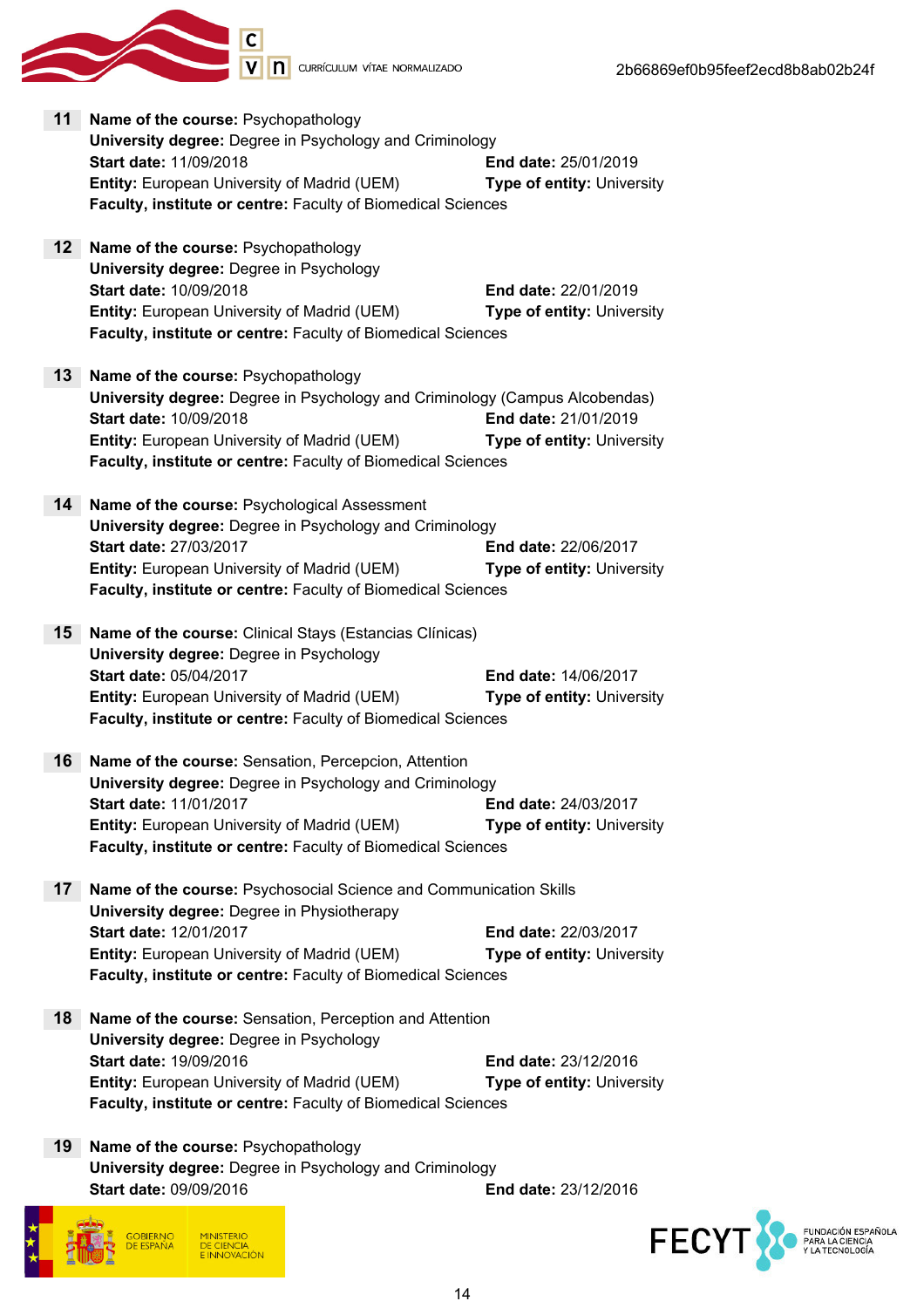|                 | Entity: European University of Madrid (UEM)<br>Faculty, institute or centre: Faculty of Social Science                                                                                  | Type of entity: University                                       |
|-----------------|-----------------------------------------------------------------------------------------------------------------------------------------------------------------------------------------|------------------------------------------------------------------|
| 20              | Name of the course: Psychopathology                                                                                                                                                     |                                                                  |
|                 | <b>University degree: Degree in Psychology</b><br>Start date: 07/09/2016<br>Entity: European University of Madrid (UEM)<br>Faculty, institute or centre: Faculty of Biomedical Sciences | <b>End date: 23/12/2016</b><br>Type of entity: University        |
| 21              | <b>Name of the course:</b> Quantitative and Qualitative Methods in Social Sciences                                                                                                      |                                                                  |
|                 | <b>University degree: Degree in Psychology</b><br><b>Start date: 28/09/2015</b>                                                                                                         | <b>End date: 18/12/2015</b>                                      |
|                 | Entity: European University of Madrid (UEM)<br>Faculty, institute or centre: Faculty of Social Sciences                                                                                 | Type of entity: University                                       |
| 22 <sub>2</sub> | Name of the course: Psychodiagnostic Assessment                                                                                                                                         |                                                                  |
|                 | <b>University degree: Degree in Psychology</b>                                                                                                                                          |                                                                  |
|                 | Start date: 15/09/2015<br>Entity: European University of Madrid (UEM)                                                                                                                   | <b>End date: 17/12/2015</b><br>Type of entity: University        |
|                 | Faculty, institute or centre: Faculty of Biomedical Sciences                                                                                                                            |                                                                  |
| 23 <sub>2</sub> | Name of the course: Psychopathology                                                                                                                                                     |                                                                  |
|                 | University degree: Degree in Psychology                                                                                                                                                 |                                                                  |
|                 | Start date: 14/09/2015                                                                                                                                                                  | <b>End date: 16/12/2015</b>                                      |
|                 | Entity: European University of Madrid (UEM)<br>Faculty, institute or centre: Faculty of Biomedical Sciences                                                                             | <b>Type of entity: University</b>                                |
|                 |                                                                                                                                                                                         |                                                                  |
| 24              | Name of the course: Psychopathology<br><b>University degree: Degree in Psychology</b>                                                                                                   |                                                                  |
|                 | Start date: 19/09/2015                                                                                                                                                                  | End date: 12/12/2015                                             |
|                 | Entity: European University of Madrid (UEM)<br>Faculty, institute or centre: Faculty of Biomedical Sciences                                                                             | Type of entity: University                                       |
|                 |                                                                                                                                                                                         |                                                                  |
| 25              | Name of the course: Psychodiagnostic Assessment<br>University degree: Degree in Psychology                                                                                              |                                                                  |
|                 | <b>Start date: 04/04/2015</b>                                                                                                                                                           | <b>End date: 27/06/2015</b>                                      |
|                 | <b>Entity: European University of Madrid (UEM)</b>                                                                                                                                      | Type of entity: University                                       |
|                 | Faculty, institute or centre: Faculty of Biomedical Sciences                                                                                                                            |                                                                  |
| 26              | Name of the course: Memory and Learning Processes                                                                                                                                       |                                                                  |
|                 | <b>University degree: Degree in Psychology</b><br><b>Start date: 14/04/2015</b>                                                                                                         | <b>End date: 24/06/2015</b>                                      |
|                 | Entity: European University of Madrid (UEM)                                                                                                                                             | <b>Type of entity: University</b>                                |
|                 | Faculty, institute or centre: Faculty of Biomedical Sciences                                                                                                                            |                                                                  |
| 27              | Name of the course: Memory and Learning Processes                                                                                                                                       |                                                                  |
|                 | <b>University degree: Degree in Psychology</b>                                                                                                                                          |                                                                  |
|                 | <b>Start date: 06/04/2015</b><br>Entity: European University of Madrid (UEM)                                                                                                            | <b>End date: 24/06/2015</b><br><b>Type of entity: University</b> |
|                 | Faculty, institute or centre: Faculty of Biomedical Sciences                                                                                                                            |                                                                  |



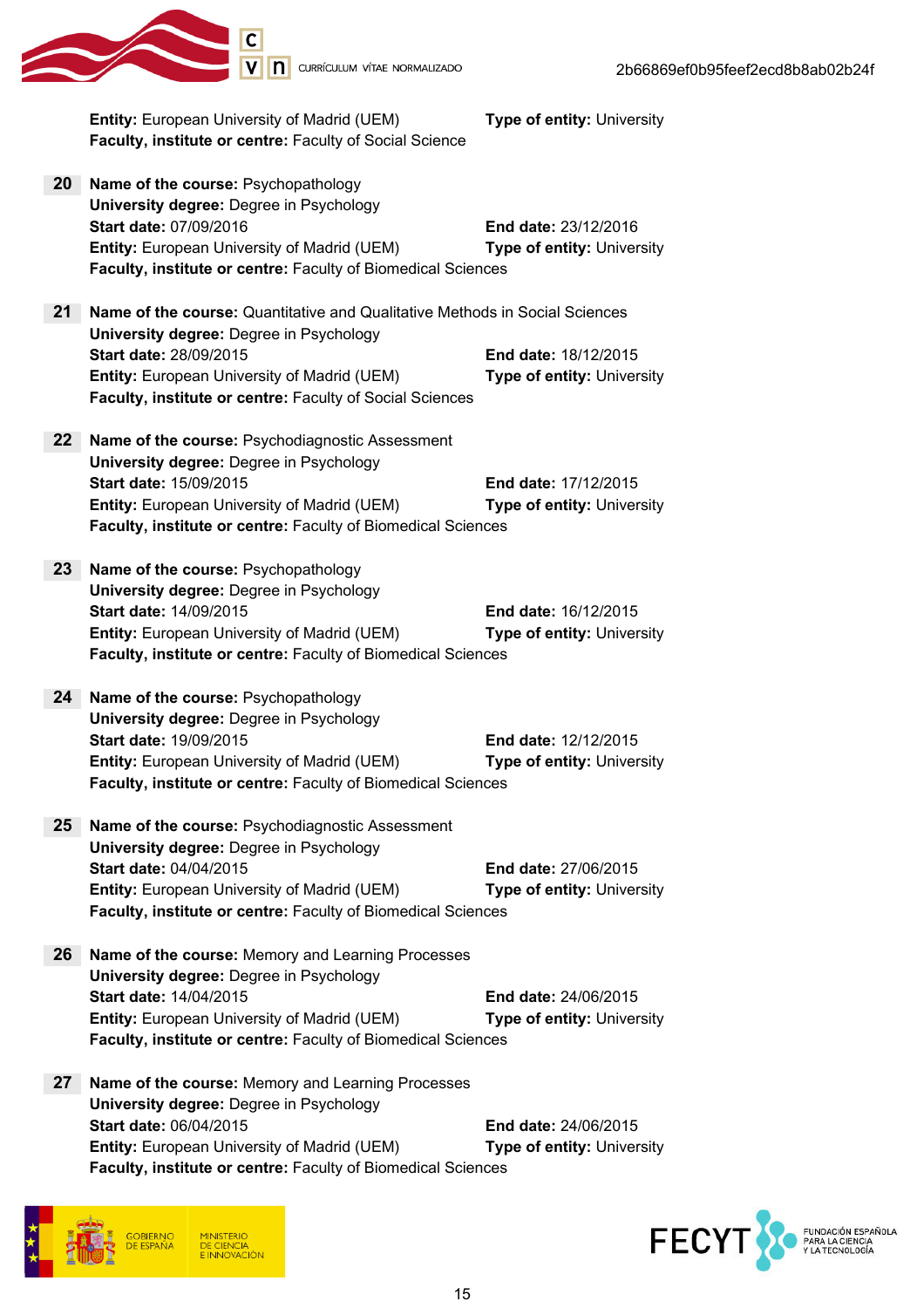

| 28              | Name of the course: Psychodiagnostic Assessment              |                                   |
|-----------------|--------------------------------------------------------------|-----------------------------------|
|                 | <b>University degree: Degree in Psychology</b>               |                                   |
|                 | Start date: 12/01/2015                                       | End date: 28/03/2015              |
|                 | <b>Entity: European University of Madrid (UEM)</b>           | <b>Type of entity: University</b> |
|                 | Faculty, institute or centre: Faculty of Biomedical Sciences |                                   |
|                 |                                                              |                                   |
|                 |                                                              |                                   |
| 29              | Name of the course: Thought and Language                     |                                   |
|                 | University degree: Degree in Psychology                      |                                   |
|                 | Start date: 12/01/2015                                       | <b>End date: 28/03/2015</b>       |
|                 | <b>Entity: European University of Madrid (UEM)</b>           | <b>Type of entity: University</b> |
|                 | Faculty, institute or centre: Faculty of Biomedical Sciences |                                   |
|                 |                                                              |                                   |
| 30              | Name of the course: Thought and Language                     |                                   |
|                 | <b>University degree: Degree in Psychology</b>               |                                   |
|                 | Start date: 13/01/2015                                       |                                   |
|                 |                                                              | <b>End date: 27/03/2015</b>       |
|                 | <b>Entity: European University of Madrid (UEM)</b>           | Type of entity: University        |
|                 | Faculty, institute or centre: Faculty of Biomedical Sciences |                                   |
|                 |                                                              |                                   |
| 31              | Name of the course: Communication Skills in Medicine         |                                   |
|                 | University degree: Degree in Medicine                        |                                   |
|                 | <b>Start date: 13/01/2015</b>                                | <b>End date: 07/03/2015</b>       |
|                 | <b>Entity: European University of Madrid (UEM)</b>           | Type of entity: University        |
|                 | Faculty, institute or centre: Faculty of Biomedical Sciences |                                   |
|                 |                                                              |                                   |
| 32 <sub>2</sub> | Name of the course: Communication Skills in Medicine         |                                   |
|                 | University degree: Degree in Medicine                        |                                   |
|                 |                                                              |                                   |
|                 | Start date: 12/01/2015                                       | <b>End date: 07/03/2015</b>       |
|                 | <b>Entity: European University of Madrid (UEM)</b>           | Type of entity: University        |
|                 | Faculty, institute or centre: Faculty of Biomedical Sciences |                                   |
|                 |                                                              |                                   |
| 33              | Name of the course: Communication Skills in Medicine         |                                   |
|                 | University degree: Degree in Medicine                        |                                   |
|                 | <b>Start date: 12/01/2015</b>                                | <b>End date: 07/03/2015</b>       |
|                 | <b>Entity:</b> European University of Madrid (UEM)           | Type of entity: University        |
|                 | Faculty, institute or centre: Faculty of Biomedical Sciences |                                   |
|                 |                                                              |                                   |
| 34              | Name of the course: Criminal Psychology                      |                                   |
|                 | <b>University degree: Degree in Criminology</b>              |                                   |
|                 | Start date: 12/09/2014                                       | <b>End date: 19/12/2014</b>       |
|                 |                                                              |                                   |
|                 | <b>Entity: European University of Madrid (UEM)</b>           | <b>Type of entity: University</b> |
|                 | Faculty, institute or centre: Faculty of Social Sciences     |                                   |
|                 |                                                              |                                   |
| 35 <sub>2</sub> | Name of the course: Sensation, Perception and Attention      |                                   |
|                 | <b>University degree: Degree in Psychology</b>               |                                   |
|                 | Start date: 15/09/2014                                       | <b>End date: 12/12/2014</b>       |
|                 | <b>Entity: European University of Madrid (UEM)</b>           | <b>Type of entity: University</b> |
|                 | Faculty, institute or centre: Faculty of Biomedical Sciences |                                   |
|                 |                                                              |                                   |
| 36              | Name of the course: Psychodiagnostic Assessment              |                                   |
|                 |                                                              |                                   |
|                 | <b>University degree: Degree in Psychology</b>               |                                   |
|                 | Start date: 10/09/2014                                       | End date: 11/12/2014              |



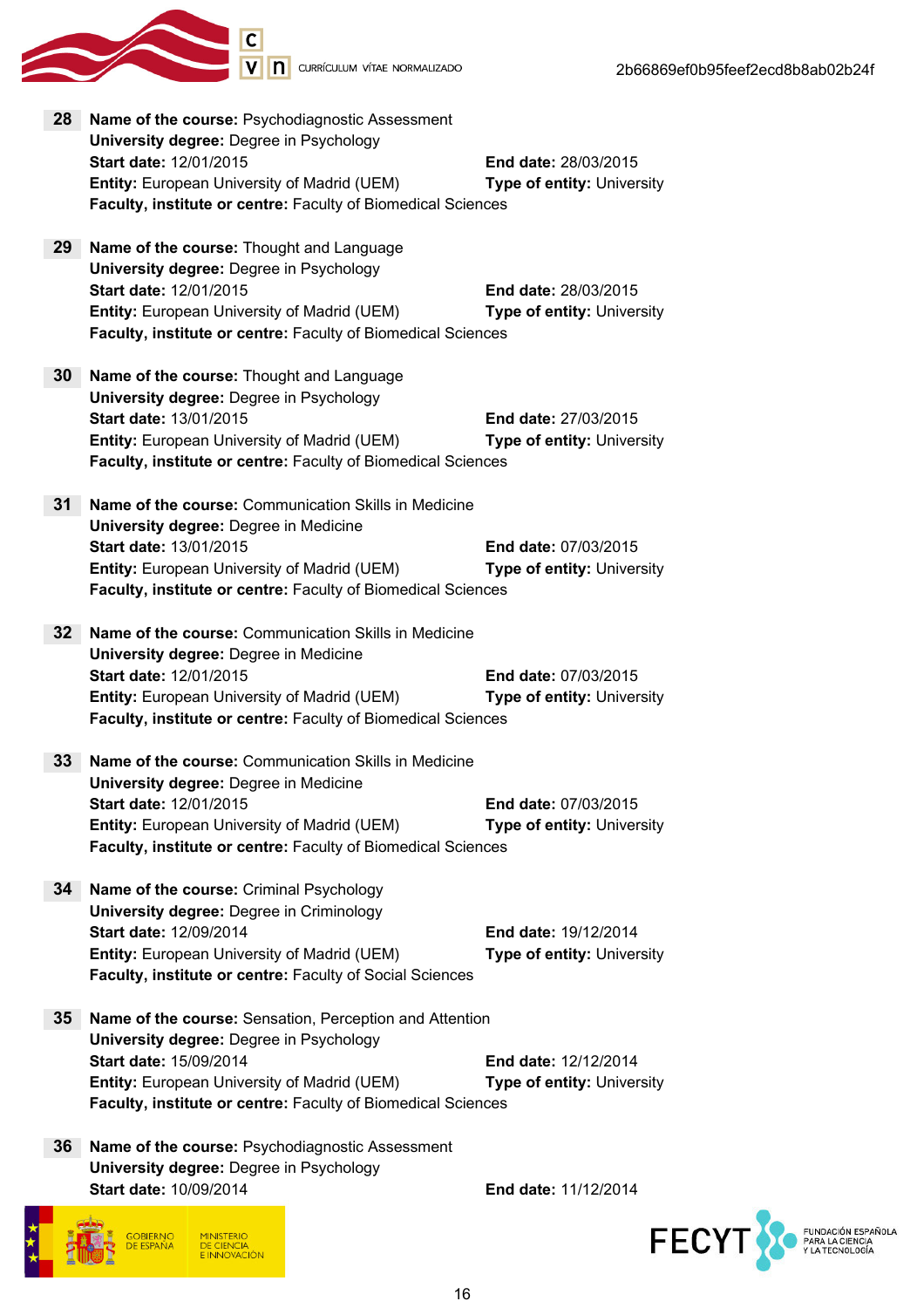

|                                                                             | Entity: European University of Madrid (UEM)<br>Faculty, institute or centre: Faculty of Biomedical Sciences                               | Type of entity: University                                 |
|-----------------------------------------------------------------------------|-------------------------------------------------------------------------------------------------------------------------------------------|------------------------------------------------------------|
| 37                                                                          | Name of the course: Sensation, Perception and Attention                                                                                   |                                                            |
|                                                                             | <b>University degree: Degree in Psychology</b>                                                                                            |                                                            |
|                                                                             | Start date: 05/10/2014                                                                                                                    | <b>End date: 10/12/2014</b>                                |
|                                                                             | Entity: European University of Madrid (UEM)                                                                                               | <b>Type of entity: University</b>                          |
|                                                                             | Faculty, institute or centre: Faculty of Biomedical Sciences                                                                              |                                                            |
| 38                                                                          | Name of the course: Applied Psychosocial Sciences in Physiotherapy and Communication Skills<br>University degree: Degree in Physiotherapy |                                                            |
|                                                                             | Start date: 12/03/2014                                                                                                                    | End date: 12/08/2014                                       |
|                                                                             | <b>Entity: European University of Madrid (UEM)</b>                                                                                        | <b>Type of entity: University</b>                          |
|                                                                             | Faculty, institute or centre: Faculty of Biomedical Sciences - Department of Psychology                                                   |                                                            |
| 39                                                                          | Type of teaching: Official teaching                                                                                                       |                                                            |
|                                                                             | Name of the course: Test and Clinical Interview                                                                                           |                                                            |
|                                                                             | Related skills: Knowledge of the main cognitive and<br>emotional functions, cognitive and psychodynamic<br>theories                       | Professional category: Contracted Professor                |
|                                                                             | Type of programme: Bachelor's degree                                                                                                      | Type of teaching: In person theory                         |
|                                                                             | Type of subject: Optional                                                                                                                 |                                                            |
|                                                                             | <b>Assessment type: Survey</b>                                                                                                            |                                                            |
|                                                                             | University degree: Psychology degree (Human resources & Neuroscience)                                                                     |                                                            |
|                                                                             | Course given: 4%%                                                                                                                         | Frequency of the activity: 1                               |
|                                                                             | Start date: 06/03/2012                                                                                                                    | End date: 31/10/2012                                       |
|                                                                             | Type of hours/ ECTS credits: Hours                                                                                                        |                                                            |
|                                                                             | Hours/ECTS credits: 48                                                                                                                    |                                                            |
|                                                                             | <b>Entity: University of Trento (Italy)</b>                                                                                               | <b>Type of entity: University</b>                          |
|                                                                             | Faculty, institute or centre: Faculty of Cognitive Science                                                                                |                                                            |
|                                                                             | City of entity: Rovereto (Trento), Provincia Autonoma Trento, Italy                                                                       |                                                            |
|                                                                             | <b>Assessment entity: University of Trento (Italy)</b>                                                                                    |                                                            |
| City assessment entity: Rovereto (Trento), Provincia Autonoma Trento, Italy |                                                                                                                                           |                                                            |
|                                                                             | <b>Assessment type: Survey</b>                                                                                                            |                                                            |
|                                                                             | Type of entity: University                                                                                                                |                                                            |
|                                                                             | Mark obtained: 2,67                                                                                                                       | Top mark possible: 3                                       |
|                                                                             | Subject language: Italian                                                                                                                 |                                                            |
| 40                                                                          | Type of teaching: Unofficial teaching                                                                                                     |                                                            |
|                                                                             | Name of the course: O.L.T.R.E. - Work Organization, Part-time, Empowerment                                                                |                                                            |
|                                                                             | Related skills: Cooperative learnig, work organization,<br>motivation                                                                     | Professional category: Research grant in Adult<br>Teaching |
|                                                                             | Type of programme: Regional project (O.L.T.R.E.)<br>Type of call: Competitive                                                             | Type of teaching: Practical work (classroom-problems)      |
|                                                                             | University degree: Professor and tutor in regional project (O.L.T.R.E.)                                                                   |                                                            |
|                                                                             | Geographical area: Regional                                                                                                               |                                                            |
|                                                                             | Start date: 15/10/2007                                                                                                                    | End date: 31/10/2007                                       |
|                                                                             | <b>Entity: University of Trento (Italy)</b>                                                                                               | Type of entity: University Department                      |
|                                                                             | Faculty, institute or centre: Department of Sociology and Social Research                                                                 |                                                            |
|                                                                             | Department: Department of Sociology and Social Research - University of Trento                                                            |                                                            |

City of entity: Trento, Provincia Autonoma Trento, Italy



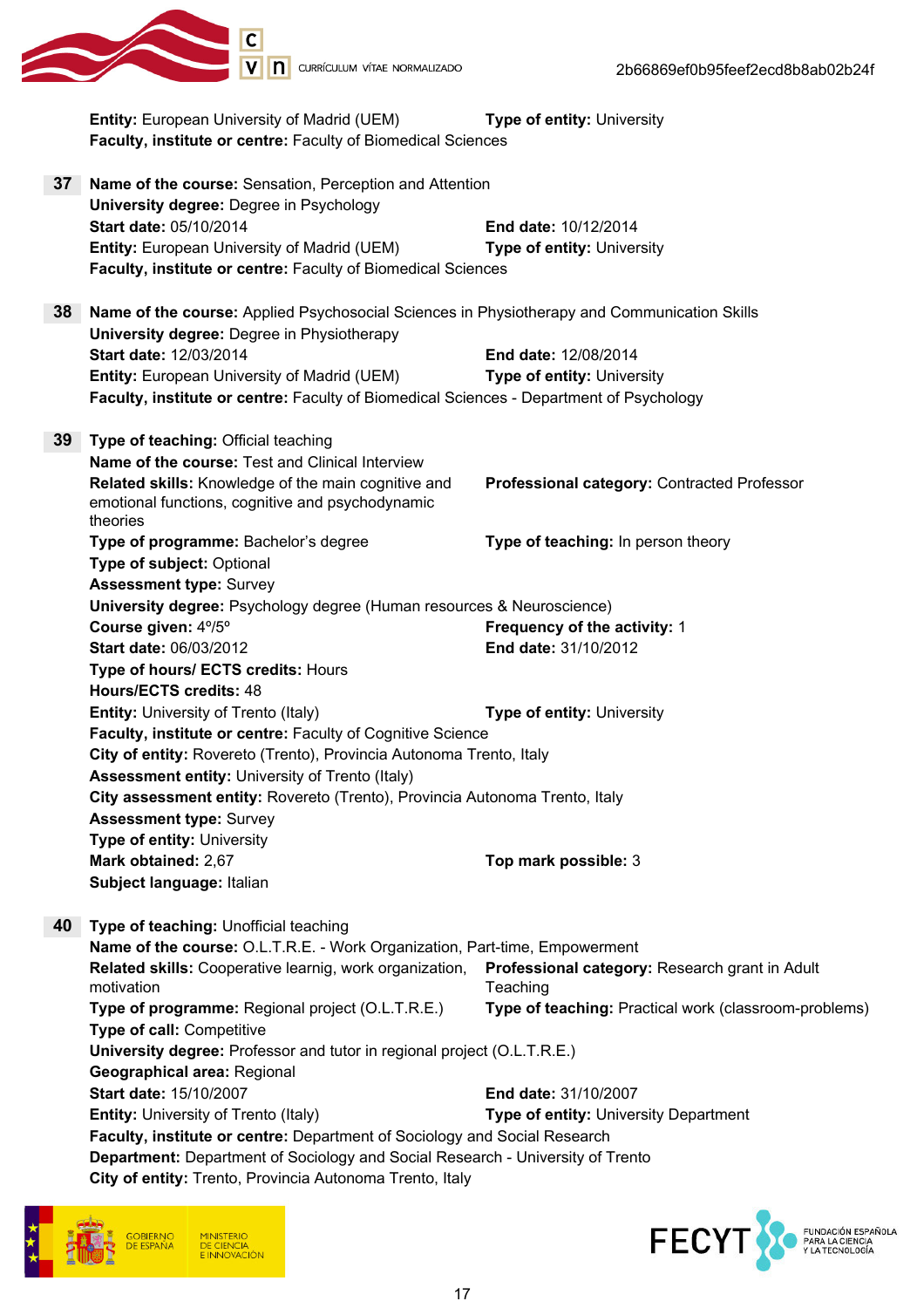

Type of entity: Public Research Body Funding entity: Autonomic Province of Trento (Italia) City funding entity: Trento, Provincia Autonoma Trento, Italy Subject language: Italian

# Experience supervising doctoral thesis and/or final year projects

- 1 Project title: Proceso psicoterapéutico con una paciente de 30 años con ansiedad sintomática y tendencia a racionalizar sus emociones. **Entity:** Universidad Europea de Madrid **Type of entity:** University Student: Beatriz Varella Latorre Date of reading: 16/03/2021
- 2 Project title: Estimulación de competencias comunicativas y relacionales en un niño de 4 años con Trastorno del Espectro del Autismo. **Entity:** Universidad Europea de Madrid Type of entity: University Student: Barbara Campo Jiménez Date of reading: 10/07/2020
- 3 Project title: Propuesta de un Currículo de Educación Integral Sexual y Atención Plena (CEISAP) para adolescentes con Discapacidad Intelectual. **Entity:** Universidad Europea de Madrid Type of entity: University Student: Domeníca Rodríguez Céspedes Date of reading: 10/07/2020
- 4 Project title: Representación de la familia, competencias narrativas, juego y dibujo en niños españoles de 5 años. **Entity:** Universidad Europea de Madrid Type of entity: University Student: María Matamoros Jímenez Date of reading: 10/07/2020
- 5 Project title: Moral Disengagement and Counterfactual Statements in Caso Moro Influences and Perception of Political Statements. **Entity:** Universidad Europea de Madrid Type of entity: University Student: giacomo Paracciani Date of reading: 15/06/2020
- 6 Project title: Gioco e narrazione nel Test Proiettivo della Famiglia degli Orsi in bambini italiani e spagnoli. Entity: Università degli Studi di Trento (Italy) Student: Maria Facchini Date of reading: 11/12/2019
- 7 Project title: La costruzione collaborativa delle storie. Una ricerca sulla narrazione con bambini tra gli 8 e gli 11 anni Entity: Università degli Studi di Padova (Italy) Student: Sara Sgarlata Date of reading: 10/12/2019
- 8 Project title: Competencias narrativas y de vocabulario en adultos con psicopatología severa. **Entity:** Universidad Europea de Madrid Type of entity: University Student: Sofía Doncel Sancho



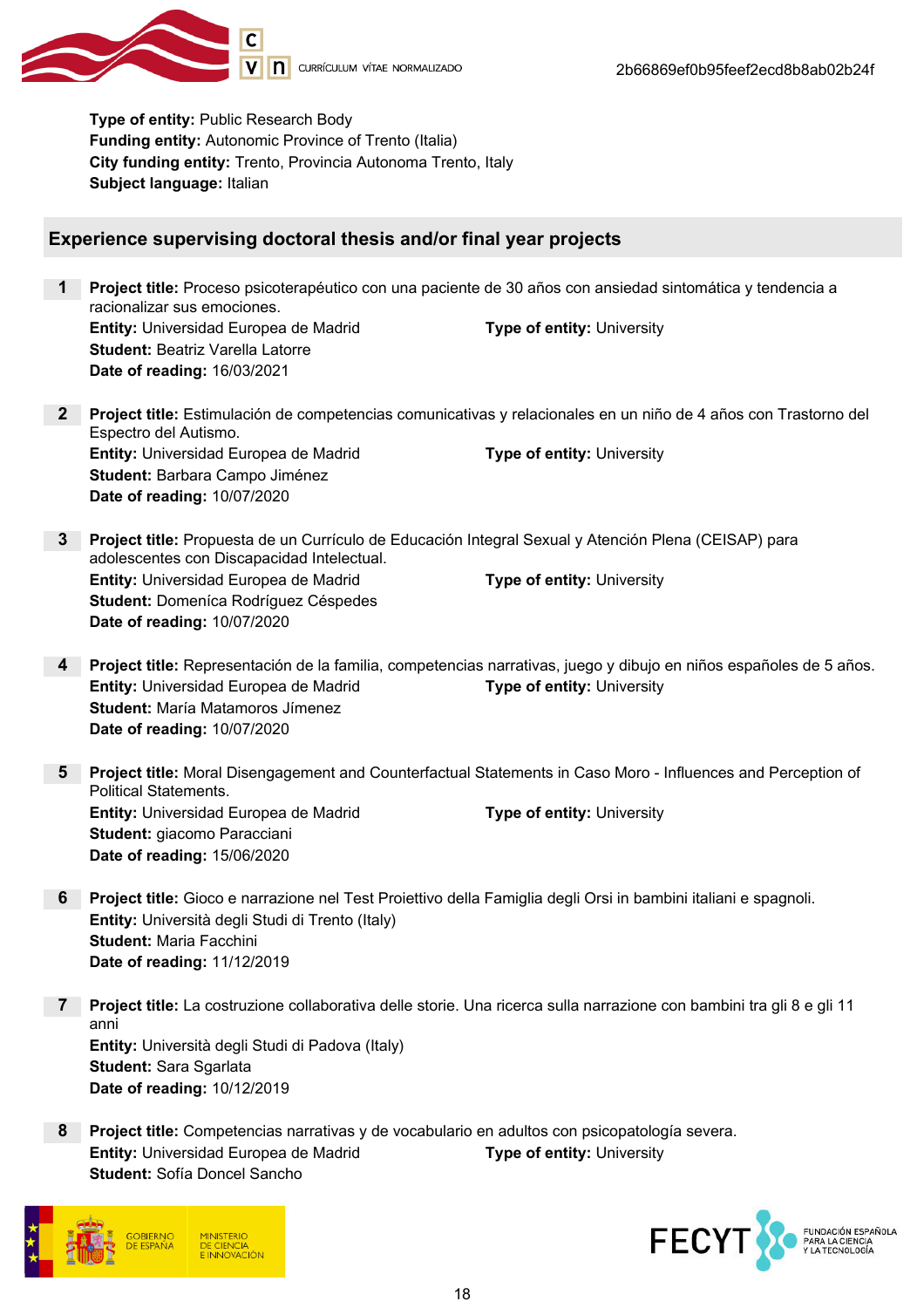

V | | | CURRÍCULUM VÍTAE NORMALIZADO

Date of reading: 07/09/2019

- 9 Project title: Creencias sobre la terapia psicológica: exposición a series y películas en adultos españoles **Entity:** Universidad Europea de Madrid Type of entity: University Student: Laura de la Rosa Fernández Date of reading: 07/09/2019
- 10 Project title: Diseño y propiedades psicométricas del Cuestionario de Disponibilidad Afectiva ADA. Trabajo de fin de Grado en Psicología. **Entity:** Universidad Europea de Madrid Type of entity: University Student: Pablo Ortega Astola Date of reading: 05/07/2019
- 11 Project title: Creencias sobre la terapia psicológica: exposición a series y películas en adultos españoles. Trabajo de fin de Grado en Psicología. **Entity:** Universidad Europea de Madrid Type of entity: University Student: Laura de la Rosa Fernández Date of reading: 15/06/2019
- 12 Project title: Competencias narrativas y de vocabulario en adultos con psicopatología severa. Trabajo de fin de Grado en Psicología. **Entity:** Universidad Europea de Madrid Type of entity: University Student: Sofía Doncel Sancho Date of reading: 06/06/2019
- 13 Project title: Gamificación en la Educación Universitaria. Proyecto de investigación-acción. Trabajo de fin de Grado en Psicología. Entity: Universidad Europea de Madrid Type of entity: University Student: Vinicius Venturini de Oliveira Date of reading: 17/06/2018
- 14 Project title: Relaciones de apego en hijos de padres separados. Trabajo de fin de Grado en Psicología. Entity: Universidad Europea de Madrid Type of entity: University Student: Vanessa Hernández Resino Date of reading: 15/06/2018
- 15 Project title: Análisis de un caso clínico de un adolescente con trastorno del espectro autista. Trabajo de fin de Máster Oficial en Psicología General Sanitaria. **Entity:** Universidad Europea de Madrid Type of entity: University Student: Alberto Galán Cantero Date of reading: 08/07/2017
- 16 Project title: Relación entre estilo de apego, experiencias relacionales y procesamiento visual del espacio personal en estudiantes universitarios. Trabajo de fin de Grado en Psicología. **Entity:** Universidad Europea de Madrid Type of entity: University Student: Mariana Martinez Mayer Date of reading: 25/06/2017
- 17 Project title: Desarrollo de un sistema piloto de observación secuencial del movimiento en la interacción de juego madre-hijo y padre-hijo en la infancia temprana para un estudio de caso. Trabajo de fin de Grado en Psicología. **Entity:** Universidad Europea de Madrid Type of entity: University



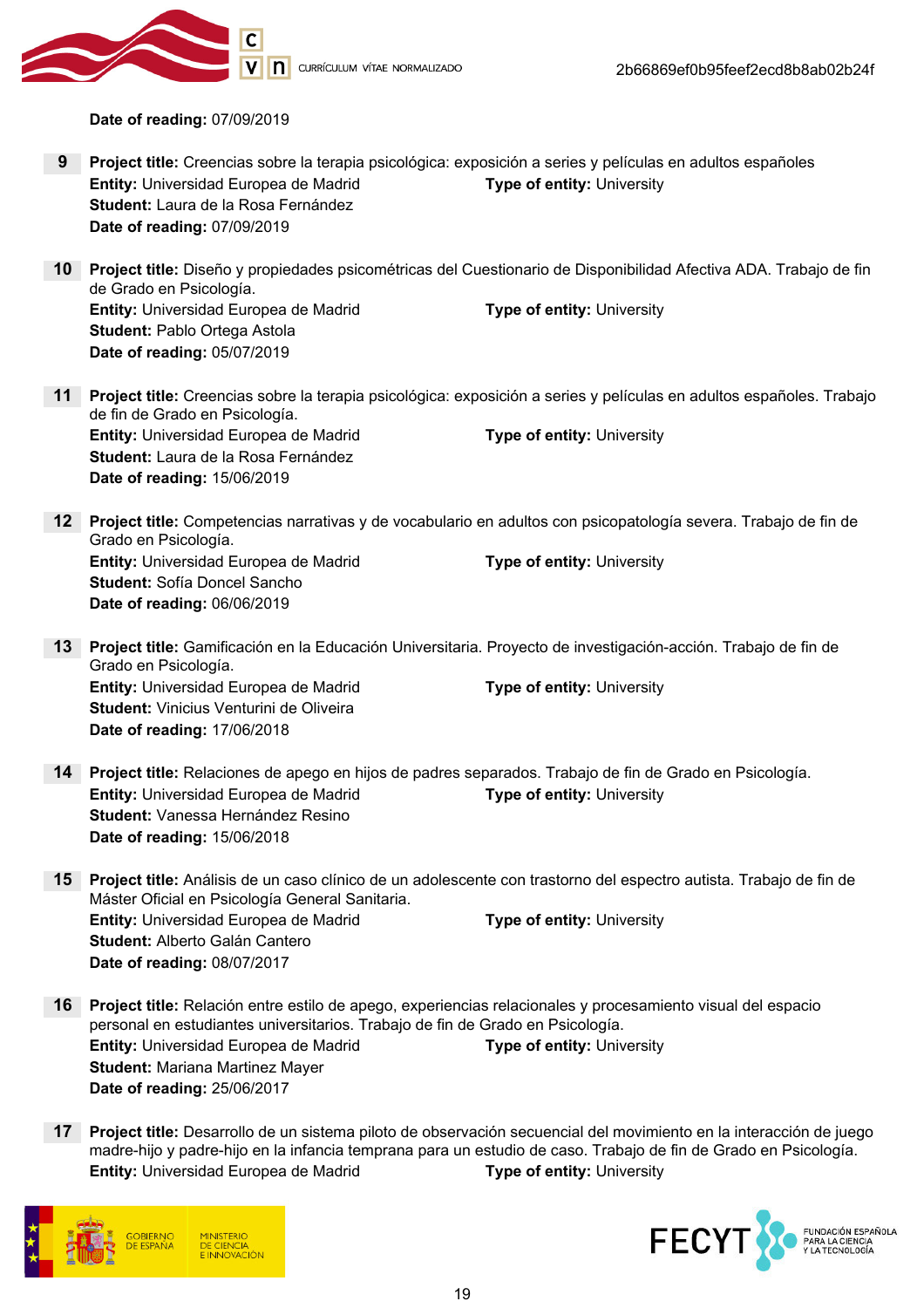

Student: Rosa María Rodríguez Jiménez Date of reading: 01/03/2016

- 18 Project title: Análisis de la interacción temprana madre-hijo y padre-hijo en una muestra de niños con desregulación. Trabajo de fin de Máster Oficial en Psicología General Sanitaria.Universidad Europea de Madrid. Entity: Universidad Europea de Madrid Type of entity: University Student: Amalia Gómez Arza Arza Date of reading: 18/02/2016
- 19 Project title: Análisis de un caso clínico. Francisco de 10 años con Trastorno Específico del Aprendizaje y Dificultades Emotivo-Relacionales. **Entity:** Universidad Europea de Madrid Type of entity: University Student: Cristina Acosta Sánchez Date of reading: 18/02/2016
- 20 Project title: Juego y narración en niños con dificultades emotivo relacionales. Propuesta de un Sistema de Análisis del Juego para el Test Proyectivo de la Familia de los Osos. Trabajo de fin de Máster Oficial en Psicología General Sanitaria. **Entity:** Universidad Europea de Madrid Type of entity: University Student: Herenia Martín Hernández Date of reading: 18/02/2016
- 21 Project title: Motivo de consulta psicológica y psicodiagnóstico final. Congruencias e incongruencias entre motivo inicial y diagnóstico final. Trabajo de fin de Máster Oficial en Psicología General Sanitaria.Universidad Europea de Madrid.

Entity: Universidad Europea de Madrid Type of entity: University Student: Marta Muñoz Villahoz Date of reading: 18/02/2016

# Teaching experience in courses and seminars for university teacher training

| 1                                                 | Type of event: Workshop                                                                                                                   |  |  |
|---------------------------------------------------|-------------------------------------------------------------------------------------------------------------------------------------------|--|--|
|                                                   | Name of the event: Inclusive education with children, adolescents and adults with Autism Spectrum Disorder                                |  |  |
|                                                   | City organizing entity: Madrid, Community of Madrid, Spain                                                                                |  |  |
|                                                   | <b>Organising entity: Universidad Europea de Madrid</b><br><b>Type of entity: University</b>                                              |  |  |
|                                                   | Aims of the course: Research and Clinical sharing                                                                                         |  |  |
|                                                   | Target group profile: IV Jornada Educación y TEA, Patrones de Interacción Especial en Personas con Trastorno<br>del Espectro del Autismo. |  |  |
|                                                   | Hours of teaching: 1                                                                                                                      |  |  |
|                                                   | Teaching date: 12/06/2020                                                                                                                 |  |  |
|                                                   | Type of participation: Participatory - oral communication                                                                                 |  |  |
| $\mathbf{2}$                                      | Type of event: Seminar                                                                                                                    |  |  |
|                                                   | Name of the event: Autism Spectrum Disorders: early indicators, diagnosis & intervention in Spain.                                        |  |  |
|                                                   | City organizing entity: Nagasaki, Japan                                                                                                   |  |  |
|                                                   | <b>Organising entity: Nagasaki University (Japan)</b><br>Type of entity: University                                                       |  |  |
| Aims of the course: Research and Clinical sharing |                                                                                                                                           |  |  |
|                                                   | Target group profile: Department of Neurobiology and Behavior                                                                             |  |  |
|                                                   | Hours of teaching: 3<br><b>Teaching language: English</b>                                                                                 |  |  |
|                                                   | Teaching date: 05/12/2016                                                                                                                 |  |  |
|                                                   | Tuna af nautialnatian: Dautialnatan: Land aanoministian                                                                                   |  |  |





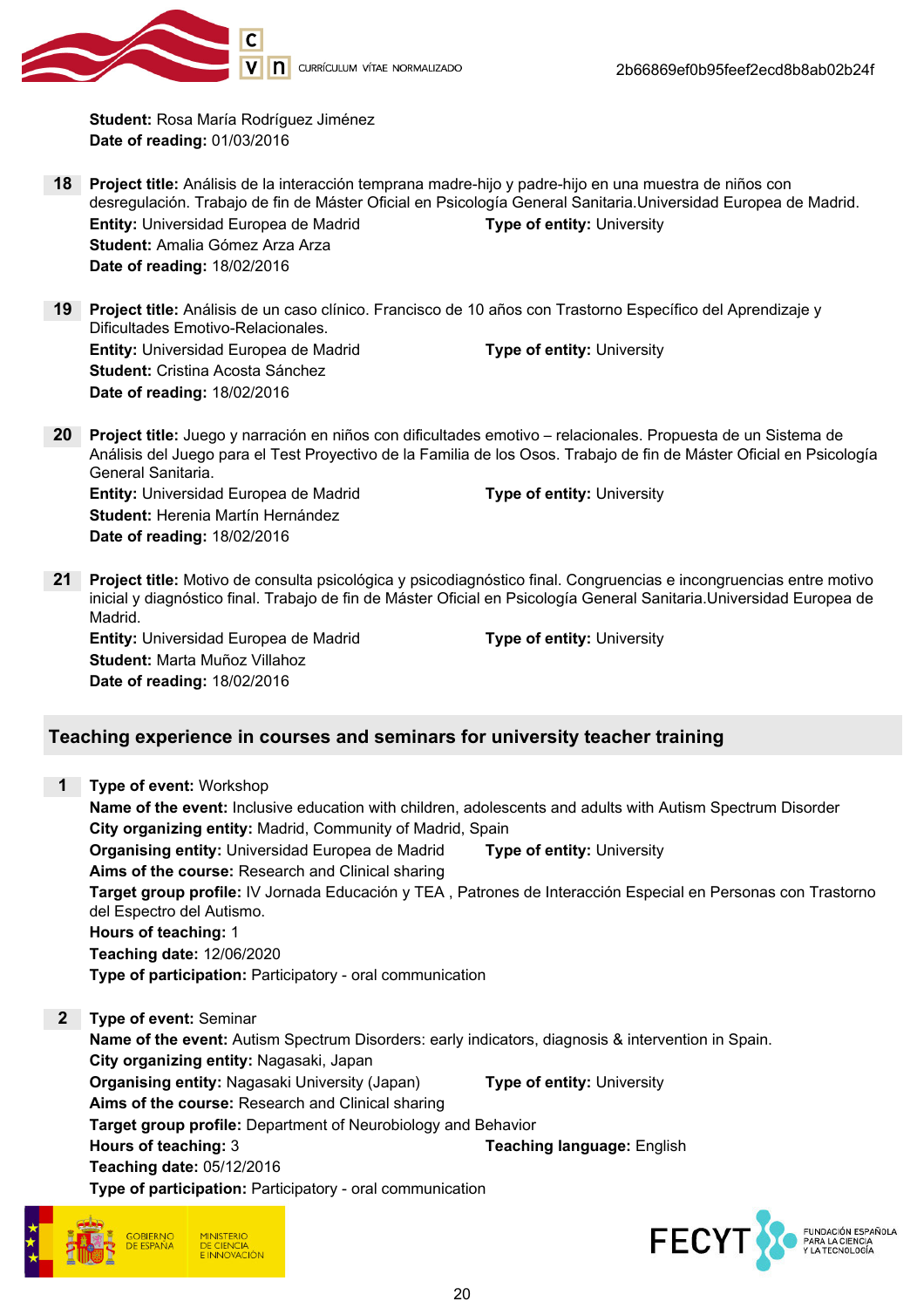

3 Type of event: Seminar

# Name of the event: Difficulties with early behavioral diagnosis. Proposal of an observation system of interactive movement in dyadic play. City organizing entity: Rovereto, Provincia Autonoma Trento, Italy **Organising entity:** University of Trento (Italy) **Type of entity:** University Aims of the course: Metodologías de investigación y estado del arte: presentación de resultados Target group profile: Doctoral School of Cognitive and Brain Sciences, Department of Psychology and Cognitive **Science** Hours of teaching: 3 Teaching language: Italian Teaching date: 23/05/2016 Type of participation: Participatory - oral communication

#### 4 Type of event: Seminar

Name of the event: Children storytelling: an introduction to the Bears Family Projective Test. Formal and content analysis in italian and spanish samples City organizing entity: Rovereto, Provincia Autonoma Trento, Italy Organising entity: University of Trento (Italy) Type of entity: University Aims of the course: Metodologías de investigación y estado del arte: presentación de resultados Target group profile: Doctoral School of Cognitive and Brain Sciences, Department of Psychology and Cognitive **Science** Hours of teaching: 3 Teaching language: Italian Teaching date: 20/05/2016 Type of participation: Participatory - oral communication

## 5 Type of event: Seminar

Name of the event: Narrative method for clinical and developmental psychology: cognitive and social perspectives through assessment and research.

City organizing entity: Rovereto, Provincia Autonoma Trento, Italy

**Organising entity:** University of Trento (Italy) **Type of entity:** University Aims of the course: Metodologías de investigación y estado del arte: presentación de resultados Target group profile: Doctoral School of Cognitive and Brain Sciences, Department of Psychology and Cognitive **Science** 

Hours of teaching: 3 Teaching language: Italian Teaching date: 19/05/2016 Type of participation: Participatory - oral communication

## 6 Type of event: Seminar

Name of the event: Narrative development during childhood and cooperative storytelling from the nursery City organizing entity: Toledo, Castile-La Mancha, Spain

Organising entity: Universidad de Castilla-La Mancha Type of entity: University

Aims of the course: To provide participants with knowledge related to narrative development during childhood and cooperative storytelling from the nursery

Target group profile: University students of early childhood education

Hours of teaching: 2 Teaching language: Spanish

Teaching date: 18/10/2012

Type of participation: Participatory - invited/keynote talk

7 Type of event: Seminar

Name of the event: Attachment and affective reference for healthy mental development in infancy and later childhood

City organizing entity: Toledo, Castile-La Mancha, Spain



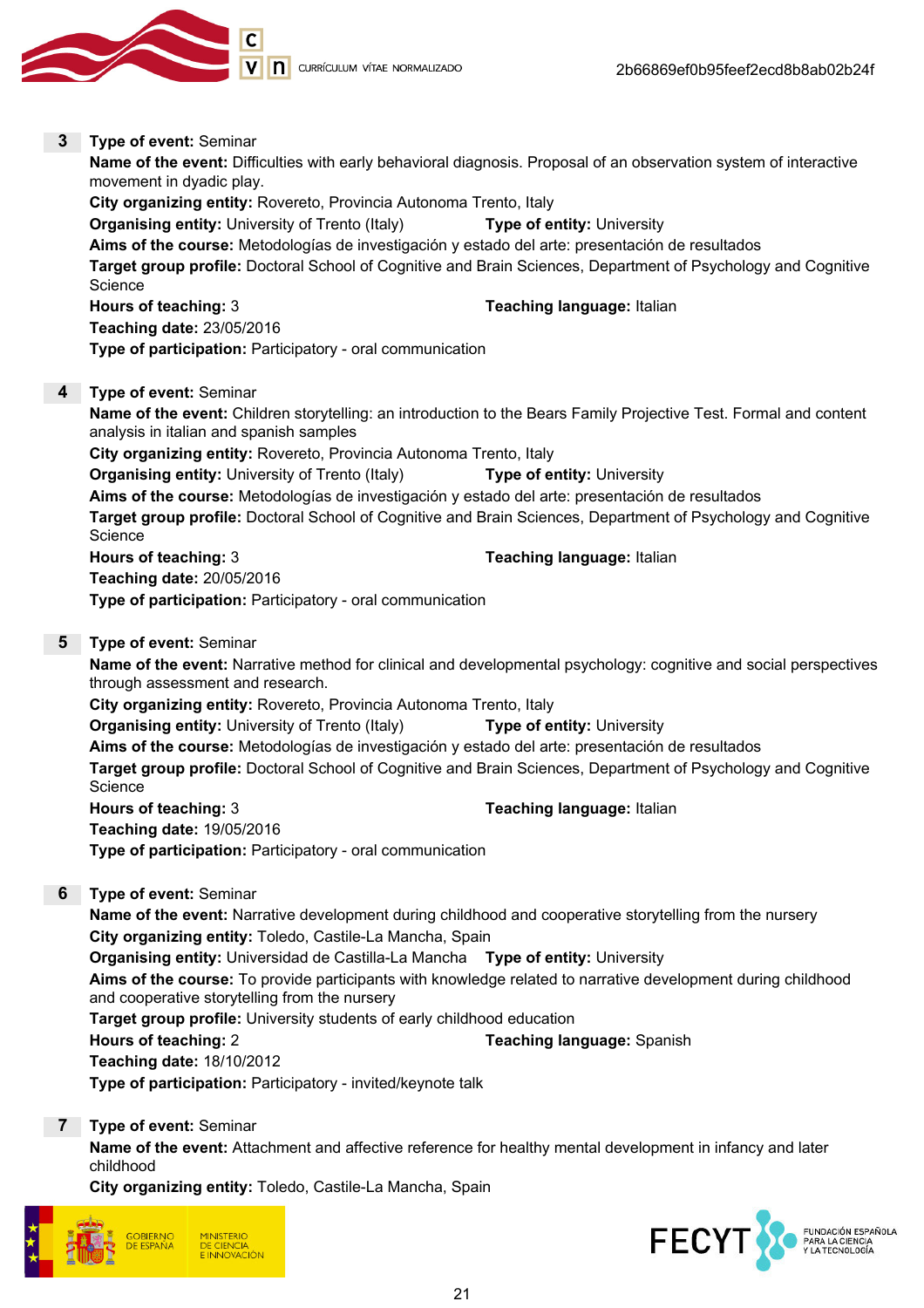

Organising entity: Universidad de Castilla-La Mancha Type of entity: University Aims of the course: To provide participanta with knowledge related to attachment and affective reference for healthy mental development in infancy and later childhood Target group profile: University students of childhood education Hours of teaching: 2 Teaching language: Spanish Teaching date: 16/10/2012 Type of participation: Participatory - invited/keynote talk 8 Type of event: Workshop Name of the event: Play, storytelling, educational support and the Bears family Projective Test City organizing entity: Madrid, Community of Madrid, Spain Organising entity: PSISE: Clinical Developmental Psychology Service. Observation and Functional Diagnostic Unit Type of entity: Business Aims of the course: To provide participants with knowledge and skills related to play and storytelling during childhood in the typical and atypical development Target group profile: Students, teachers, psychologists **Hours of teaching: 10 Teaching language: Spanish Reaching language: Spanish Reaching language: Spanish Reaching language: Spanish Reaching language: Spanish Reaching language: Spanish Reaching Spanish Reaching Spanish Rea** Teaching date: 07/09/2012 Type of participation: Participatory - oral communication 9 Type of event: Seminar Name of the event: Seminar on Human Development and Education City organizing entity: Madrid, Community of Madrid, Spain Organising entity: Department of Developmental and Educational Psychology. Autonomic University of Madrid (Spain). Aims of the course: To provide participant with knowledge related to the Bears Family Projective Test: evaluating stories of children between 3 and 11 years old Target group profile: PhD students, teachers, researchers Hours of teaching: 2 Teaching language: Spanish Teaching date: 27/11/2009 Type of participation: Participatory - oral communication 10 Type of event: Seminar Name of the event: Seminar on Human Development and Education City organizing entity: Madrid, Community of Madrid, Spain **Organising entity: Department of Developmental en** Educational Psychology. Autonomic University of Madrid (Spain). Type of entity: University Department Aims of the course: To provides the participant with knowledge related to emotional processing in children with Autism Spectrum Disorders Target group profile: PhD students, teachers, researchers Teaching language: Spanish Teaching date: 29/06/2009 Type of participation: Participatory - oral communication

#### 11 Type of event: Seminar

Name of the event: Human computer interaction, networking and cooperative learning - VIth Italian seminar of the AWARE European Project (EU.PR. N. 11924 - 01.08.2004 - 2005-2007) City organizing entity: Rovereto (Trento), Provincia Autonoma Trento, Italy **Organising entity:** University of Trento (Italy) **Type of entity:** University Department



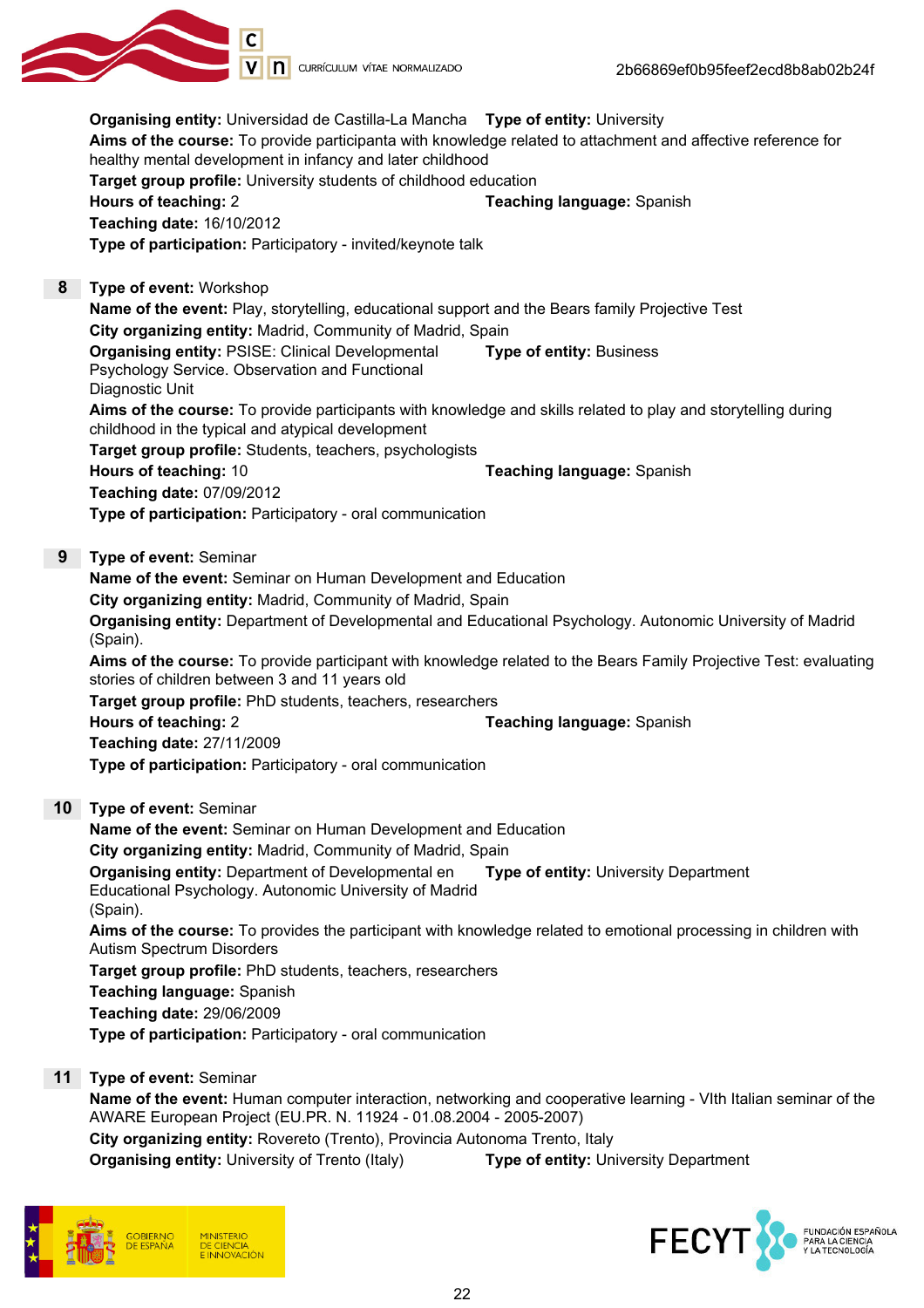

Aims of the course: To develop training methods for over 45 workers empowerment and to promote a permanent dialogue at the level of local foundations.

Target group profile: Expert teachers of adults with more than 45 years (selected by the European Social Fund Office of Trento)

Hours of teaching: 3 Teaching language: Italian Teaching date: 16/06/2006 Type of participation: Participatory - oral communication

12 Type of event: Seminar

Name of the event: El portal didáctico on line de AWARE - IIIth Spanish seminar of the AWARE European Project (EU.PR. N. 11924 - 01.08.2004 - 2005-2007)

City organizing entity: Laredo, Cantabria, Spain

Organising entity: Municipality of Laredo (Spain)

Aims of the course: This seminar was aimed to present the e.learning platform of the AWARE European Project Target group profile: Expert teachers of adults with more than 45 years (selected by City Council of Laredo) Hours of teaching: 3 Teaching language: Spanish

Teaching date: 12/05/2006

Type of participation: Participatory - oral communication

# Healthcare experience

# Tutorship/supervision of medical care activities

1 Name of the programme: Erasmus Description of programme: Erasmus Number of tutored professionals: 8 Entity: Servicio de Psicología Clínica y del Desarrollo Psise Madrid - Centro Sanitario CS9607 - Comunidad de Madrid Type of entity: Healthcare Institutions 2 Name of the programme: Prácticas para la habilitación como Psicólogo Sanitario en España

Description of programme: Máster oficial en psicología General Sanitaria 450h/tutorizado Number of tutored professionals: 14 Entity: Servicio de Psicología Clínica y del Desarrollo Type of entity: Healthcare Institutions

Psise Madrid - Centro Sanitario CS9607 - Comunidad de Madrid

# Other activities/achievements not included above

1 Other relevant activities: Organizer of local workshop "V Jornada de Eduación y TEA, 30 abril 2021, 10.30 am, UEM Alcobendas (Madrid)" Entity where project took place: Universidad Europea Type of entity: University de Madrid End date: 30/04/2021

2 Other relevant activities: Organizer of local workshop "IV Jornada de Eduación y TEA, 12 junio 2020, 10.00 am, UEM Alcobendas (Madrid)"

Entity where project took place: Universidad Europea Type of entity: Universityde Madrid



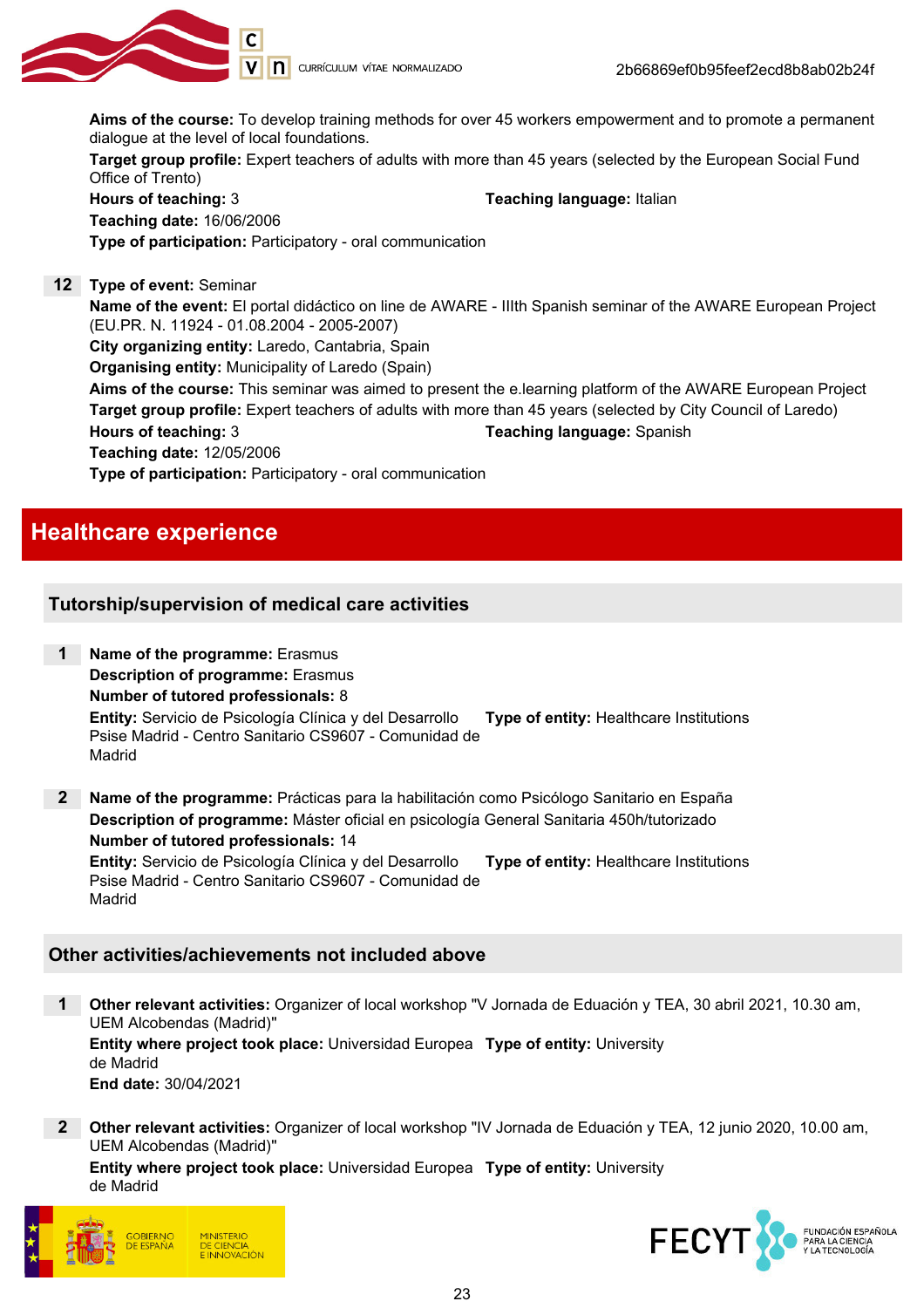

CURRÍCULUM VÍTAE NORMALIZADO

End date: 12/06/2020

3 Other relevant activities: Organizer of local workshop "IV Jornadas de Dislexia, 5 de octubre 2019, 9.00 h, UEM Alcobendas (Madrid)"

Entity where project took place: Universidad Europea Type of entity: University de Madrid End date: 05/10/2019

4 Other relevant activities: Organizer of local workshop "III Jornada de Eduación y TEA, 26 abril 2019, 9.00 am, UEM Alcobendas (Madrid)" Entity where project took place: Universidad Europea Type of entity: University de Madrid

End date: 26/04/2019

- 5 Other relevant activities: Organizer of local workshop "II Jornada de Eduación y TEA, 27 junio 2018, 9.00 am, UEM Alcobendas (Madrid)" Entity where project took place: Universidad Europea Type of entity: University de Madrid End date: 27/06/2018
- 6 Other relevant activities: Organizer of local workshop "I Jornada de Eduación y TEA, 20 septiembre 2017, 9.00 am, UEM Alcobendas (Madrid)" Entity where project took place: Universidad Europea Type of entity: University de Madrid End date: 20/09/2017
- 7 Other relevant activities: Special Mention in the category Best Project Award of the VIII CIADE Entrepreneur Award University of Madrid", sponsored by Autonomic University of Madrid, Autonomic University Foundation, Caja Madrid Foundation, ACS Foundation, 3M Foundation, Madrid Emprende and Madrid Science Park Entity where project took place: Autonomic University of Madrid City of entity: Madrid, Community of Madrid, Spain Organizing entity: CIADE - Autonomic University of Madrid City organizing entity: Madrid, Community of Madrid, Spain End date: 02/10/2010 Start date: 02/10/2010
- 8 Other relevant activities: Member of the organizing board of the 20th Congress of Clinical Psychology. Entity where project took place: Faculty of Cognitive Science, University of Trento (Italy). End date: 02/09/2006



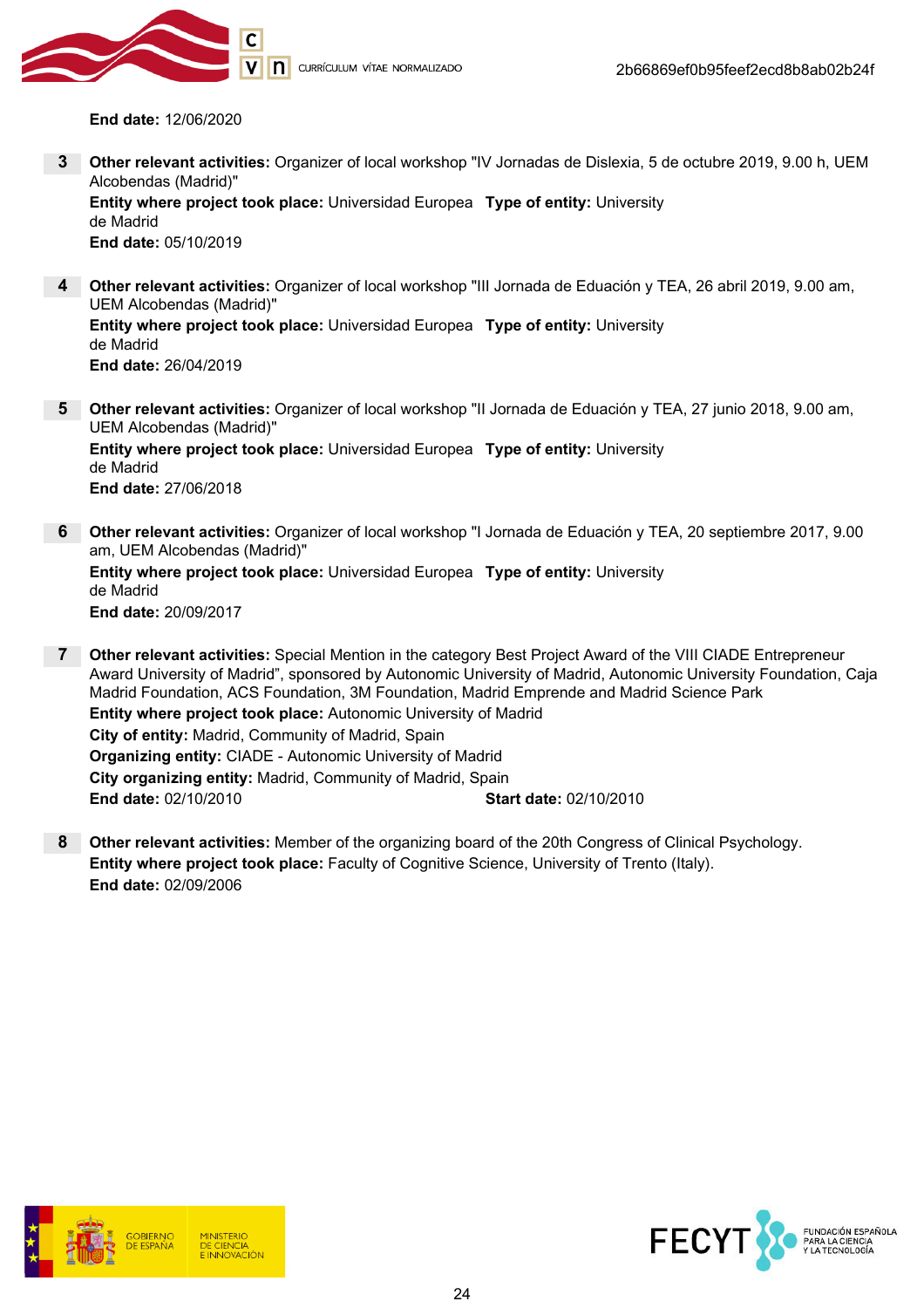

# Scientific and technological experience

# Scientific or technological activities

# R&D projects funded through competitive calls of public or private entities

**Name of the project: INCLUDED – Inclusive Childhood education supported by multimedia and Digital** storytelling [Erasmus + 2019-2022] Type of project: Demonstration, pilot projects, conceptual formulations and design of processes and services Geographical area: European Union Degree of contribution: Managing coordinator Entity where project took place: Universidad Europea de Madrid City of entity: Madrid, Community of Madrid, Spain Nº of researchers: 12 Funding entity or bodies: European Commision City funding entity: Villaviciosa de Odón, Community of Madrid, Spain Type of participation: Principal investigator Name of the programme: INCLUDED – Inclusive Childhood education supported by multimedia and Digital storytelling Code according to the funding entity: Erasmus + 2019-2022 Start-End date: 01/08/2019 - 30/08/2022 Participating entity/entities: Computer Learning (Italia, IT); Fundación A LA PAR (España, ES); Istituto Comprensivo 3 Modena (Italia, IT); Rovastinkankaan koulu (Finlandia, FI); Universidad Europea de Madrid (España, ES); Università degli Studi di Trento (Italia, IT) Total amount:  $454.032 \in$  Sub-project amount:  $54.490 \in$ Dedication regime: Part time 2 Name of the project: O.L.T.R.E. – Organizations, Work, Part-Time and Empowerment (2007) Type of project: Demonstration, pilot projects, conceptual formulations and design of processes and services Geographical area: Regional Degree of contribution: Researcher Entity where project took place: University of Trento - Faculty of Sociology - Department of Sociology and Social Research City of entity: Trento, Provincia Autonoma Trento, Italy Name principal investigator (PI, Co-PI....): Silvia Ghislandi; Alberto Zanutto; Franco Fraccaroli: Stefano Cassai; Giuseppe Iandolo; Patrizia Picci; Giulia Selmi; Manuela Perrotta; Annalisa Murgia

#### Nº of researchers: 9

Name of the programme: O.L.T.R.E. – Organizations, Work, Part-Time and Empowerment (2007) Start-End date: 15/10/2007 - 31/12/2007

Participating entity/entities: Autonomic Province of Trento (Italy); University of Trento (Italy)

Relevant results: To promote career and empowerment to support working management of women in their full professional development or in situations of stuck career.

Dedication regime: Part time



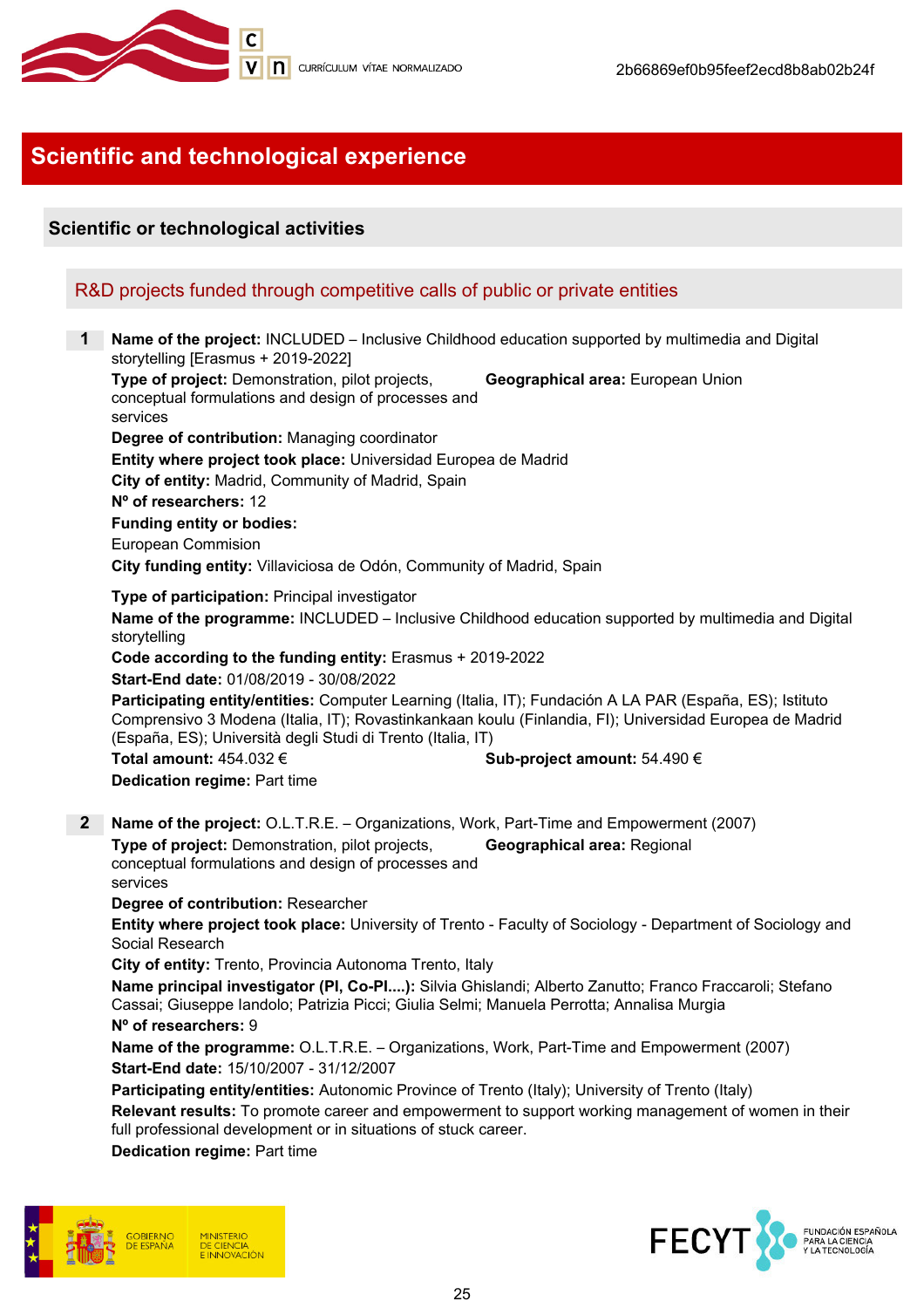

Applicant's contribution: The applicant dedicated to planning and realization of a training course for empowerment with women workers (servants) of more than 45 years of the Autonomic Province of Trento (Italy).

3 Name of the project: Developmental impairments in Autism Spectrum Disorders: early indicators and functional diagnosis- (Italian Minstery of Education, University and Research; PRIN 2005-2007)

Type of project: Basic research (including archaeological digs, etc) Geographical area: National

Degree of contribution: Researcher

Entity where project took place: University of Trento (Italy) - Department of Cognitive Science and Education - Observation and Functional Diagnostic Laboratory

City of entity: Rovereto (Trento), Provincia Autonoma Trento, Italy

Name principal investigator (PI, Co-PI....): Paola Venuti; Gianluca Esposito; Simona de Falco; Giuseppe Iandolo

Nº of researchers: 4

#### Funding entity or bodies:

Italian Ministry of Education, University and Scientific **Type of entity:** Public Research Body Research

City funding entity: Rome, Lazio, Italy

## Type of participation: Others

Name of the programme: Developmental impairments in Autism Spectrum Disorders: early indicators and functional diagnosis- PRIN 2005-2007

Start-End date: 01/01/2007 - 01/10/2007

Participating entity/entities: Functional Diagnostic Laboratory - University of Trento (Italy); Istituto Stella Maris, Pisa (Italy)

Relevant results: Early indicators of autism spectrum disorders during the first two years of life.

Dedication regime: Part time

Applicant's contribution: The applicant dedicated to the development and administration of experimental tasks (based on crying of babies later diagnosed as autistic - home video) to college students and parents.

4 Name of the project: AWARE European Project - Ageing Workers Awareness to Recuperate Employability - Eu.Pr. N. 11924 (01.08.2004) 2005-2007

Type of project: Demonstration, pilot projects, conceptual formulations and design of processes and services Geographical area: European Union

Degree of contribution: Researcher

Entity where project took place: University of Trento - Department of Cognitive Science and Education

Type of entity: University Department

City of entity: Trento, Provincia Autonoma Trento, Italy Name principal investigator (PI, Co-PI....): Franco Fraccaroli; Paola Venuti; Giuseppe Iandolo; Stefano Cassai; Aurora Coppola; PATRIZIA PICCI

## Nº of researchers: 6

Funding entity or bodies:

European Social Found **Type of entity:** Public Research Body

City funding entity: Trento, Provincia Autonoma Trento, Italy

Type of participation: Others

Name of the programme: AWARE European Project - Ageing Workers Awareness to Recuperate Employability - Eu.Pr. N. 11924 (01.08.2004) 2005-2007 Code according to the funding entity: EU.PR. N. 11924 Start-End date: 02/03/2005 - 02/11/2006



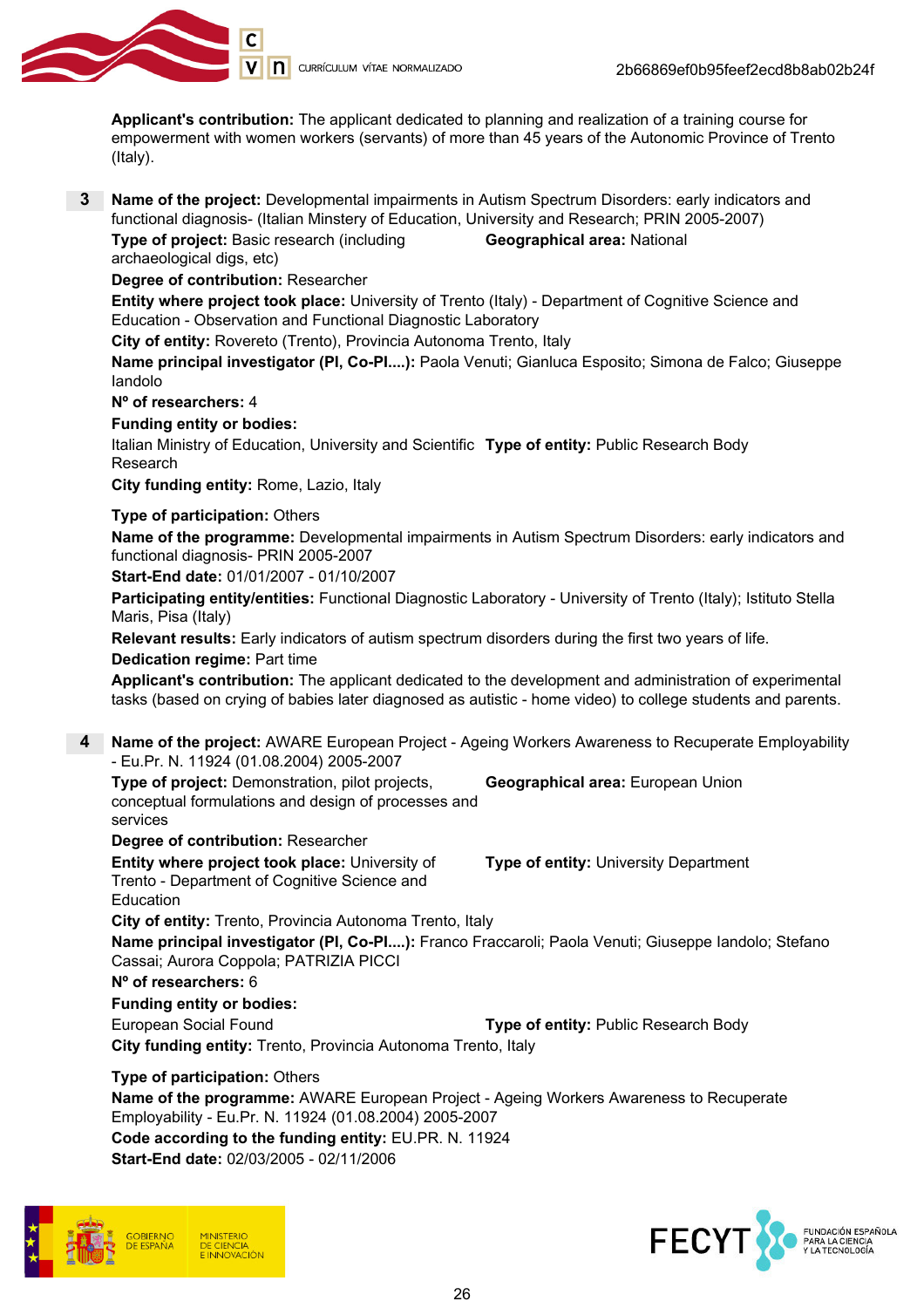

Participating entity/entities: Ayuntamiento de Laredo - Spain; Camera di Commercio, Industria, Artigianato e Agricoltura di Trento - Italy; Dipartimento di Politiche Sociali e del Lavoro - Ufficio Fondo Sociale Europeo - Provincia Autonoma di Trento - Italy; Finnish Institute of Occupational Health - Finland; Istituto Ricerche Economiche e Sociali - Italy; Istituto Superiore Mario Boella - Italy; Ministry of Education - Education Division - Department of Further Studies and Adult Education - Malta; PgP Consultores - Spain; University of Ljubljana - Faculty of Social Sciences - Department of Sociology - Centre for Welfare Studies - Slovenia; Università degli Studi di Trento - Dipartimento di Scienze della Cognizione e della Formazione - Italy

Relevant results: To develop training methods for over 45 workers empowerment and to promote a permanent dialogue at the level of local foundations.

#### Dedication regime: Full time

Applicant's contribution: The applicant dedicated to data collection, analysis and final report about Training needs of workers with more than 45 years at risk of job exclusion" (WP1). The applicant dedicated to students training (WP4) and was the responsible of the e.learning platform of the project.

#### 5 Name of the project: PEACH - Personal Experience with Active Cultural Heritage - Autonomic Project Degree of contribution: Researcher

**Entity where project took place:** Istituto Trentino di **Type of entity:** Innovation and Technology Centres Cultura (Now - Fondazione Bruno Kessler)

City of entity: Trento, Provincia Autonoma Trento, Italy

Name principal investigator (PI, Co-PI....): Oliviero Stock; Fabio Pianesi; Massimo Zancanaro; Alessandro Cappelletti; Paola Venuti; Giuseppe Iandolo; Michela Prete; Franca Rossi

#### Nº of researchers: 8

#### Funding entity or bodies:

Autonomic Province of Trento **Transform Control Type of entity:** Public Research Body

City funding entity: Trento, Provincia Autonoma Trento, Italy

#### Type of participation: Others

Name of the programme: PEACH - Personal Experience with Active Cultural Heritage - Autonomic Project Start-End date: 01/10/2004 - 31/12/2005

Participating entity/entities: Castello del Buonconsiglio - Trento, Italy; Columbia University, Computer Graphics & UI Lab - New York, USA; DFKI - GmbH, Saarbrüken, Germany; ITC-irst - Povo (TN), Italy; Istituto di Cibernetica, CNR - Napoli, Italy; National Research Council of Canada; Superintendent of Ercolano and Pompei Excavations; University of Padova - Italy; Volklinger Huette Museum -Saarbrucken, Germany

#### Dedication regime: Part time

Applicant's contribution: PEACH 's objective was to study and experiment with advanced technologies that can enhance cultural heritage appreciation by creating an interactive and personalized guide. It's aim was to develop and use innovative technology to provide an educational and entertaining experience fit for each individual's background, needs and interests. The applicant dedicated to the projection and organization of experiment Story table" with children between 8 and 10 years.

6 Name of the project: PF-STAR - Preparing Future multiSensorial inTerAction Research - (European Project N. IST-2001-37599; 01-10-2002 - 30-09-2004)

Type of project: Demonstration, pilot projects, conceptual formulations and design of processes and services

Geographical area: European Union

## Degree of contribution: Researcher

**Entity where project took place:** Istituto Trentino di **Type of entity:** Innovation and Technology Centres Cultura (Now - Fondazione Bruno Kessler)

City of entity: Trento, Provincia Autonoma Trento, Italy

Name principal investigator (PI, Co-PI....): Oliviero Stock; Fabio Pianesi; Massimo Zancanaro; Alessandro Cappelletti; Paola Venuti; Giuseppe Iandolo; Michela Prete; Franca Rossi

Nº of researchers: 8

## Funding entity or bodies:



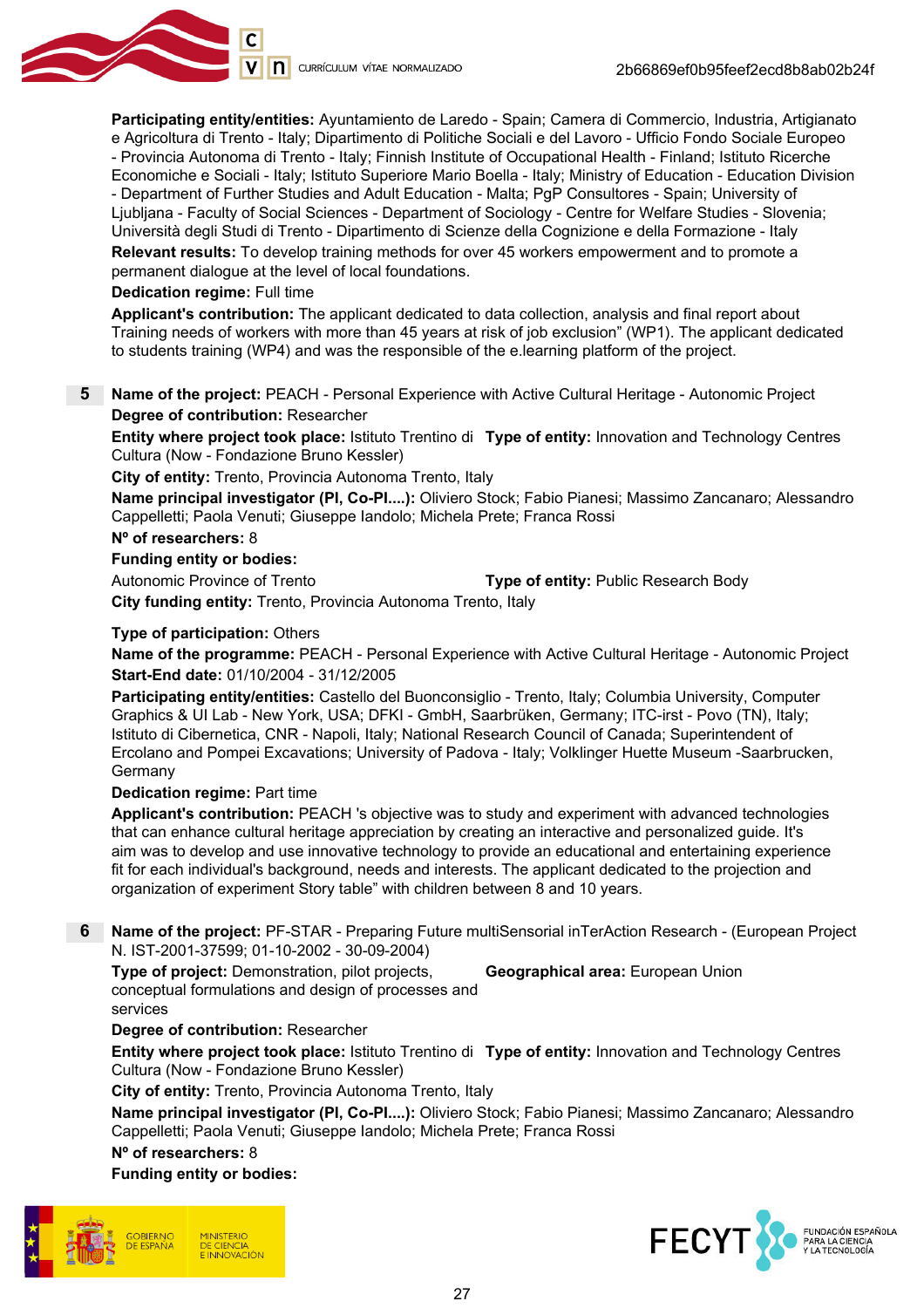

Autonomic Province of Trento Type of entity: Public Research Body

City funding entity: Trento, Provincia Autonoma Trento, Italy

Type of participation: Others

Name of the programme: PF-STAR European Project N. IST-2001-37599 (01-10-2002 - 30-09-2004) Start-End date: 15/06/2004 - 30/09/2004

Participating entity/entities: CNR ISTC-SPFD (Italy); ITC-irst (Italy); KTH (Sweden); RWTH (Germany); University of Birmingham (UK); University of Erlangen-Nurnberg (Germany); University of Karlsruhe (Germany)

Dedication regime: Part time

Applicant's contribution: PF-STAR project was addressing three crucial areas: technologies for speech-to-speech translation, the detection and expressions of emotional states, and core speech technologies for children. The applicant dedicated to the projection and organization of experiment Story table" with children between 8 and 10 years.

## R&D non-competitive contracts, agreements or projects with public or private entities

1 Name of the project: Culture, Relational Style, Visual Processing and Behavioral Genetics Degree of contribution: Researcher Name principal investigator (PI, Co-PI....): Gianluca Esposito; Kazuyuki Shinoara; Giuseppe Iandolo Nº of researchers: 3 Participating entity/entities: Nagasaki University; Nanyang technological university (Singapore); Psise -Servicio de Psicología Clínica del Desarrollo.; Universidad Europea de Madrid; University of Trento (Italy) Start date: 12/09/2016 **Duration: 2 years** Total amount:  $0 \in$ 

- 2 Name of the project: Education and narrative competence during childhood: EDYCONA Project Degree of contribution: Coordinator of total project, network or consortium Name principal investigator (PI, Co-PI....): Giuseppe Iandolo Nº of researchers: 1 Participating entity/entities: Universidad Autónoma de Madrid; University of Trento (Italy) Start date: 15/12/2008 Duration: 3 years Total amount:  $0 \in$
- 3 Name of the project: Emotional processing in children with Autism Spectrum Disorders Degree of contribution: Managing coordinator Name principal investigator (PI, Co-PI....): Deborah Marroni; Arianna Bentenuto; Patrick Bello; Giuseppe Iandolo Nº of researchers: 4 Participating entity/entities: Università di Padova (Italia); Università di Trento (Italia) Start date: 16/01/2006 **Duration: 2 years**



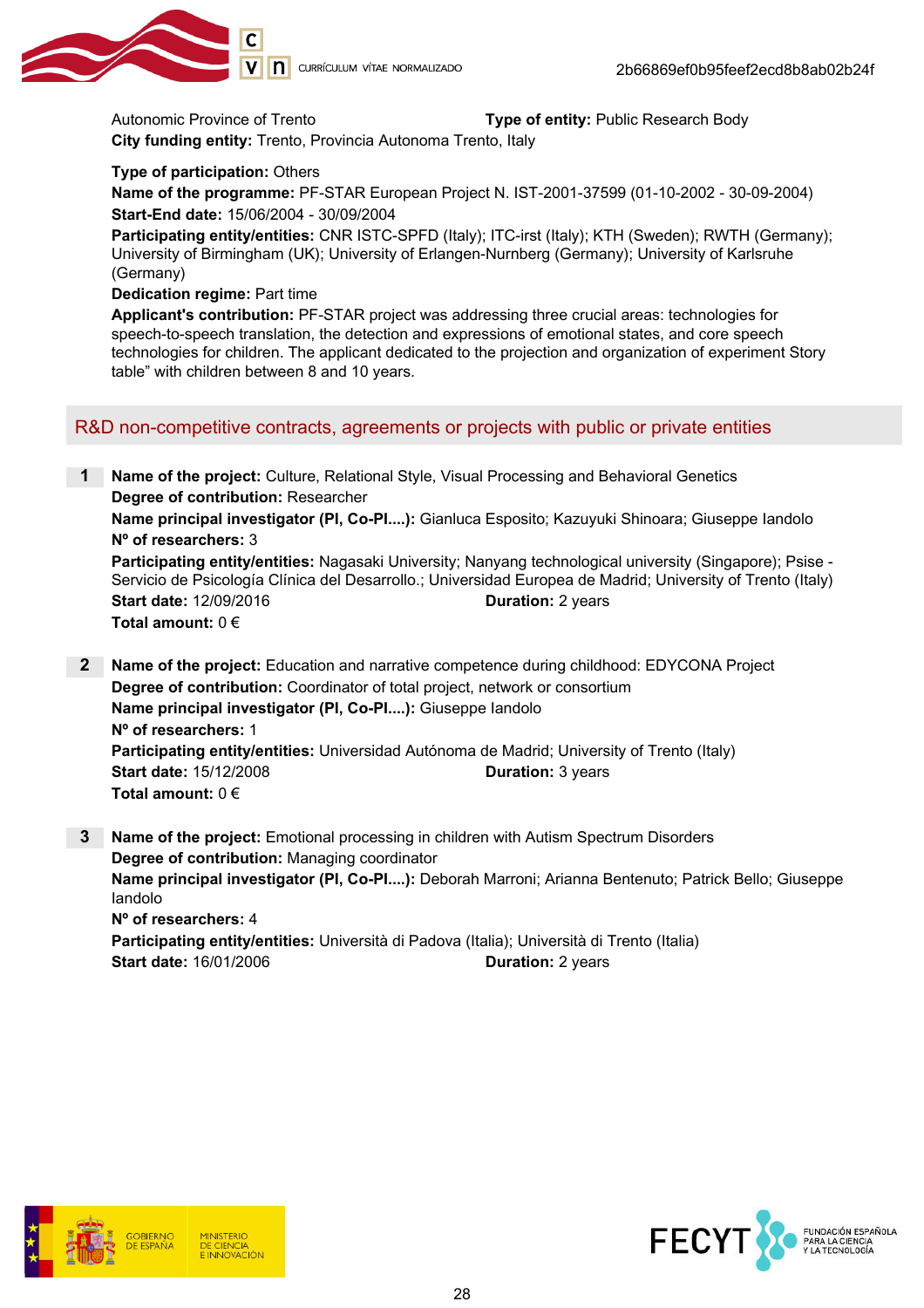

## **Results**

## Industrial and intellectual property

Title registered industrial property: PSISE: Clinical Developmental Psychology Service. Observation and Functional Diagnostic Unit Type of industrial property: Brands **Author's rights: Yes** Related rights: Yes Inventors/authors/obtainers: Giuseppe Iandolo Entity holder of rights: Giuseppe Iandolo Nº of application: 3.004.226 Country of inscription: Spain, Community of Madrid Date of register: 02/09/2011 Conferral date: 20/02/2012 Nº of patent: 3.004.226 Spanish patent: Yes Exclusive use: Yes Creating an innovative enterprise: Yes Results: Success Products: An Expert advice: Autism and Pervasive Developmental Disorders; An Expert advice: Emotional and mother-child relationship dysregulations; An Expert advice: Learning difficulties; An Expert advice:

Shyness and Attention-Deficit/Hyperactivity Disorder (ADHD); Basic functional observation assessment; Cognitive activation and functional rehabilitation; Construction of functional profile and Individual Educational Plan (IEP); Development of emotional regulation to support school integration; Group supervision for psychologists, teachers and educators; Neuropsychological assessment; Psychological and personality assessment; Psychological support to families; Psychotherapy; Social Education

# Scientific and technological activities

# Scientific production

## Publications, scientific and technical documents

Oscar López de la Nieta; M□ Alejandra Koeneke Hoenicka; José Luis Martinez Rubio; Kazuyuki Shinohara; Gianluca Esposito; Giuseppe Iandolo. Exploration of the Spanish Version of the Attachment Style Questionnaire: A Comparative Study between Spanish, Italian, and Japanese Culture. European Journal of Investigation in Health, Psychology and Education. 11 - 113-128, MDPI, 2021. Available on-line at: <https://doi.org/10.3390/ejihpe11010010>.

Type of production: Scientific paper Format: Journal Corresponding author: Yes

2 Laura López Florit; Esteban García Cuesta; Luis Gracia Expósito; German García García; Giuseppe Iandolo Giuseppe Iandolo. Physiological Reactions in the Therapist and Turn-Taking during Online Psychotherapy with Children and Adolescents with Autism Spectrum Disorder. Physiological Reactions in the Therapist and Turn-Taking during Online Psychotherapy with Children and Adolescents with Autism Spectrum Disorder. 11 - 5, Community of Madrid(Spain): Brain Sciences, 2021.

Type of production: Scientific paper

#### Corresponding author: Yes



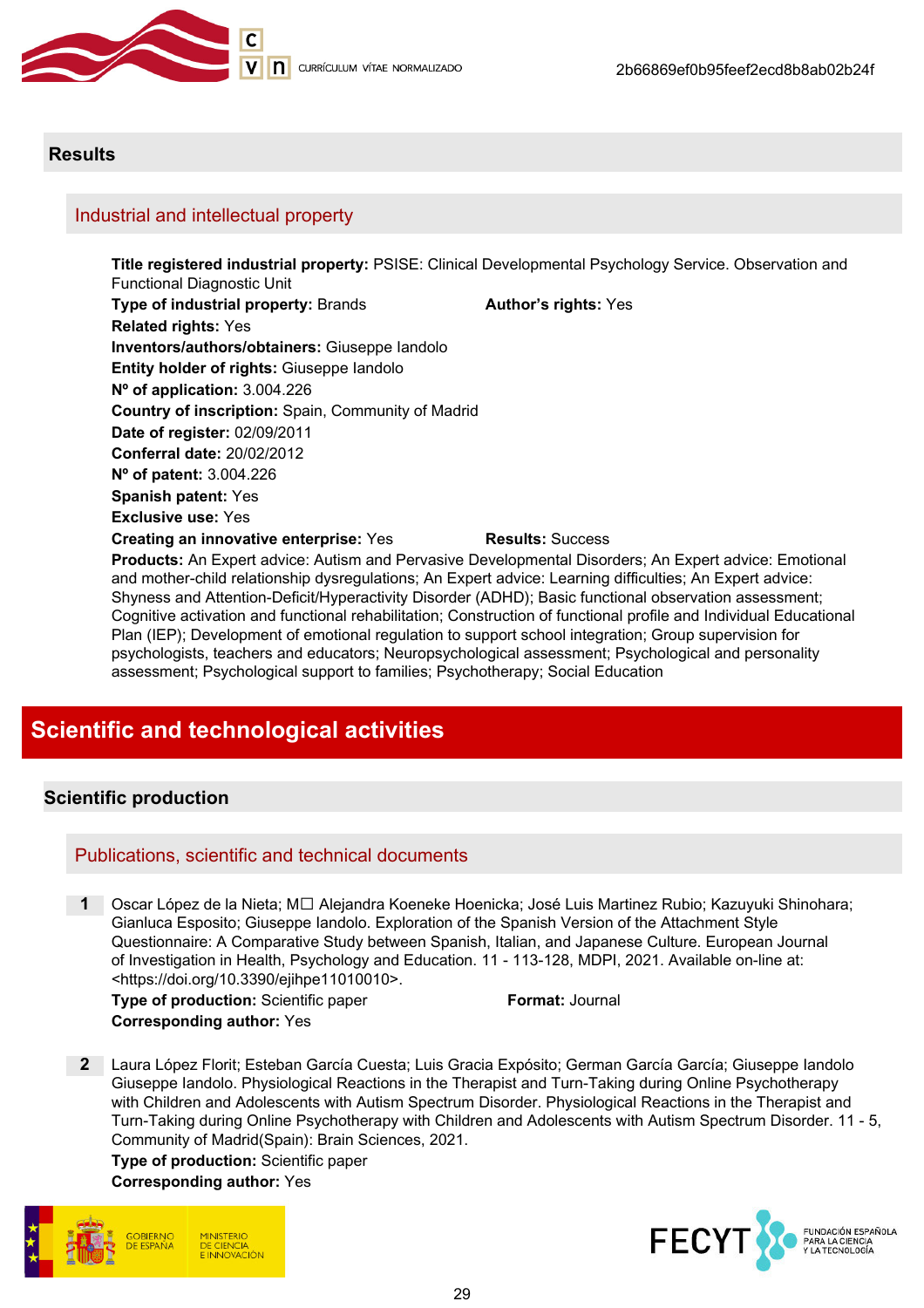

3 Gianluca Esposito; Paola Venuti; Giuseppe Iandolo; Simona de Falco; Christine Wei; Marc Bornstein; Giulio Gabrieli. Microgenesis of typical storytelling. Early Child Development and Care. DOI: 10.1080/0300443, (United States of America): Taylor & Francis, 2018. Available on-line at: <https://www.tandfonline.com/doi/abs/10.1080/03004430.2018.1554653?journalCode=gecd20>. ISSN 0031-5125 **Type of production:** Scientific paper Format: Journal **Position of signature: 1 Degree of contribution:** Author or co-author of article in journal with external admissions assessment committee

Impact index in year of publication: 33

Impact source: SCOPUS Category: Psychology (miscellaneous)

4 Giuseppe Iandolo; Laura López-Florit; Paola Venuti; Michelle J. Y. Neoh; Marc H. Bornstein; Gianluca Esposito. Story contents and intensity of the anxious symptomatology in children and adolescents with Autism Spectrum Disorder. International Journal of Adolescence and Youth. DOI: 10.1080/0267384, (United States of America): Taylor & Francis, 2018. Available on-line at: <https://www.tandfonline.com/doi/full/10.1080/02673843.2020.1737156>. **Type of production:** Scientific paper Format: Journal

**Position of signature: 1 Degree of contribution:** Author or co-author of article in journal with external admissions assessment committee

#### Impact source: SCOPUS

5 Giuseppe Iandolo; Gianluca Esposito; Paola Venuti. Cohesion, micro-organizacion, estructura narrativa y competencias verbales entre tres y once años: el desarrollo narrativo formal. Estudios de Psicología. 34 - 2, (Spain): Fundación Infancia y Aprendizaje, 2012. Available on-line at: <http://dialnet.unirioja.es/servlet/revista?codigo=537>. ISSN 0210-9395

**Type of production:** Scientific paper **Format:** Scientific and technical document or report Position of signature: 1

Impact source: SCOPUS Category: Psychology (miscellaneous)

Impact index in year of publication: 3

6 Giuseppe Iandolo; Gianluca Esposito; Paola Venuti. The Bears Family Projective Test: Evaluating stories of children with emotional difficulties. Perceptual and Motor Skills. 114 - 3, pp. 883 - 902. (United States of America): Ammons Scientific, 2012. Available on-line at: <http://www.amsciepub.com/loi/pms>. ISSN 0031-5125

**Type of production:** Scientific paper Format: Journal

Impact index in year of publication: 37

**Position of signature: 1 Degree of contribution:** Author or co-author of article in journal with external admissions assessment committee

**Impact source:** SCOPUS **Category: Psychology (miscellaneous)** 

7 Massimo Zancanaro; Fabio Pianesi; Oliviero Stock; Paola Venuti; Alessandro Cappelletti; Giuseppe Iandolo; Michela Prete; Franca Rossi. Children in the museum: an environment for collaborative story telling. PEACH - Intelligent Interfaces for Museum Visits, Cognitive Technologies. Berlin(Germany): Springer, Berlin, 2007. ISBN 978-3-540-68754-2

Type of production: Book chapter Format: Book

**Position of signature: 6 Contribution: Author of co-author of chapter Degree of contribution:** Author or co-author of chapter in book

8 Giuseppe Iandolo; Concetta Mazzo; Cristina Alonso. EDUCACIÓN INCLUSIVA CON ESTUDIANTES CON TRASTORNO DEL ESPECTRO DEL AUTISMO: CURSO DE FORMACIÓN PARA DOCENTES. EDUCACIÓN INCLUSIVA CON ESTUDIANTES CON TRASTORNO DEL ESPECTRO DEL AUTISMO. pp. 1 - 191. Madrid, Community of Madrid(Spain): Universidad Europea de Madrid, 2020.



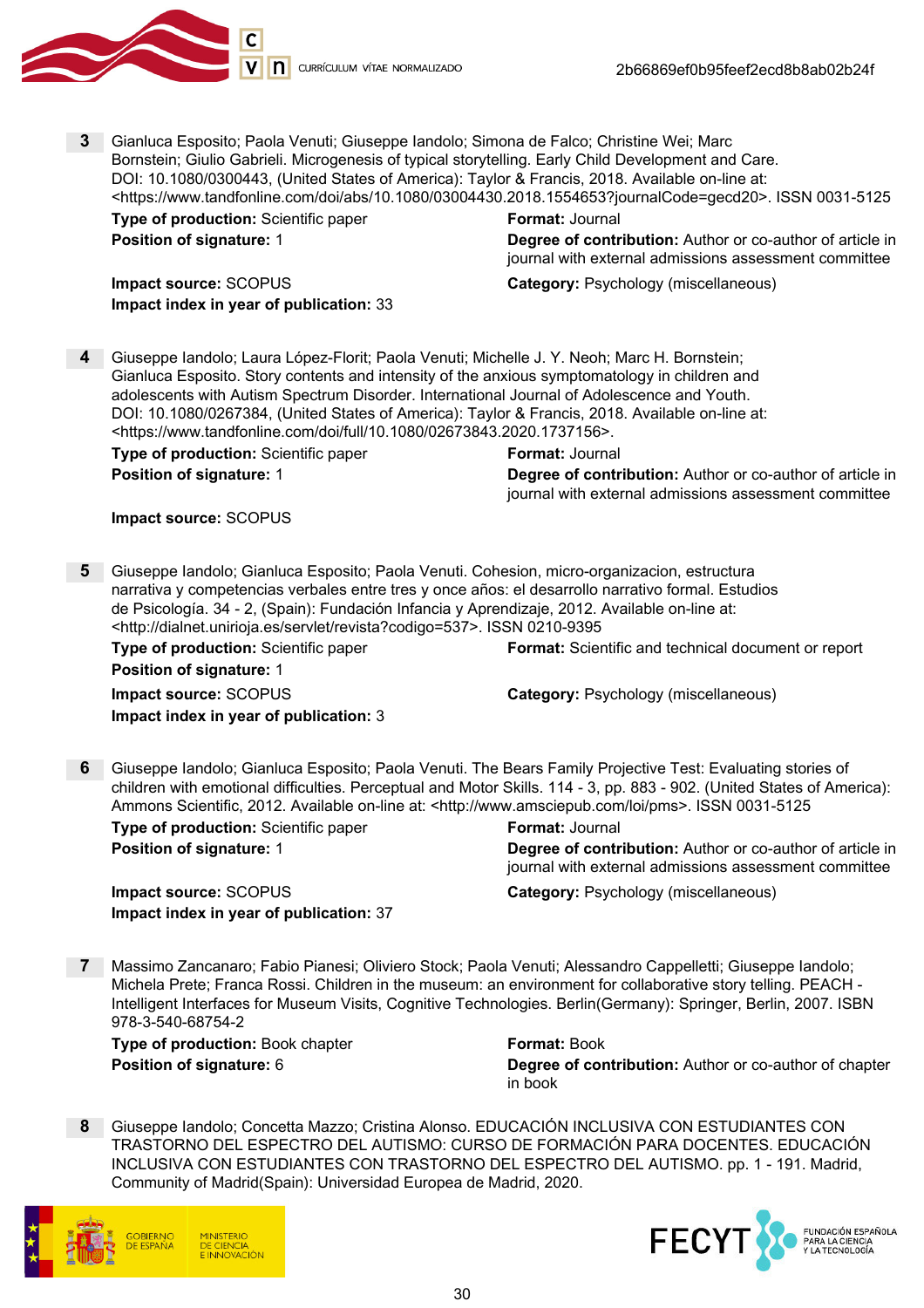

Tvpe of production: Scientific-technical report Format: Book Position of signature: 1 Corresponding author: Yes

9 Giuseppe Iandolo; Fabio Filosofi; Jaime Alemany; Cristina Alonso; federico Albiero; Noelia Sosa. Proyecto INCLUDED: IO 1 - APROXIMACIÓN A LA EDUCACIÓN INCLUSIVA A TRAVÉS DE LA NARRACIÓN DIGITAL TANGIBLE - CURSO DE FORMACIÓN PARA EL PROFESORADO. INCLUDED: Inclusive childhood education supported by multimedia and digital storytelling. 1 - IO1, pp. 27 - 75. Madrid, Community of Madrid(Spain): Universidad Europea de Madrid, 2020.

Type of production: Scientific-technical report Format: Book Position of signature: 1 Corresponding author: Yes

10 Giuseppe Iandolo; Stefano Cassai; Franco Fraccaroli; Paola Venuti; Aurora Coppola. Progetto AWARE: Work Phase 1 - L'offerta formativa per i lavoratori over 45 nella provincia di trento non a valere sui finanziamenti comunitari (fondo sociale europeo) e nazionali (legge 236/1993, legge 53/2000) - Department of Cognitive Science and Education – University of Trento.AWARE: Ageing Workers Awareness to Recuperate Employability. 3 WP1, pp. 126 - 148. Trento, Provincia Autonoma Trento(Italy): Autonomic Province of Trento (Italy) Social Found Department, 2007.

Type of production: Scientific-technical report Format: Scientific and technical document or report **Position of signature: 1 Degree of contribution:** Author or co-author of chapter in book

11 Stefano Cassai; Franco Fraccaroli; Paola Venuti; Patrizia Picci; Aurora Coppola; Giuseppe Iandolo. Progetto AWARE: Work Phase 4 - Le Azioni di formazione dei formatori realizzate - Department of Cognitive Science and Education – University of Trento.AWARE: Ageing Workers Awareness to Recuperate Employability. 3 - WP4, pp. 1 - 58. Trento, Provincia Autonoma Trento(Italy): Autonomic Province of Trento (Italy) Social Found Department, 2007.

**Type of production:** Scientific-technical report Format: Book Position of signature: 6

12 Paola Venuti; Giuseppe Iandolo. The Bears Family Projective Method. The Bears Family Projective Method. Rovereto (Trento), Provincia Autonoma Trento(Italy): Observation and Functional Diagnostic Laboratory - Department of Cognitive Science and Education - University of Trento (Italy), 2003.

Type of production: Scientific-technical report Format: Scientific and technical document or report **Position of signature: 2** Degree of contribution: Author or co-author of reserved scientific or technical document

# Works submitted to national or international conferences

1 Title of the work: Manifestaciones conductuales y narrativas en niños y adolescentes con autismo: estudio comparativo con un grupo de desarrollo típico. Name of the conference: 1st Gulf Autism Conference "Autism: Understanding Beyond Difference" Corresponding author: No City of event: Muscat, Oman Date of event: 24/01/2020 End date: 26/01/2020 Organising entity: K.I.T. Group Middle East FZ LLC City organizing entity: Muscat, Oman Giuseppe Iandolo; Giuseppe Iandolo.



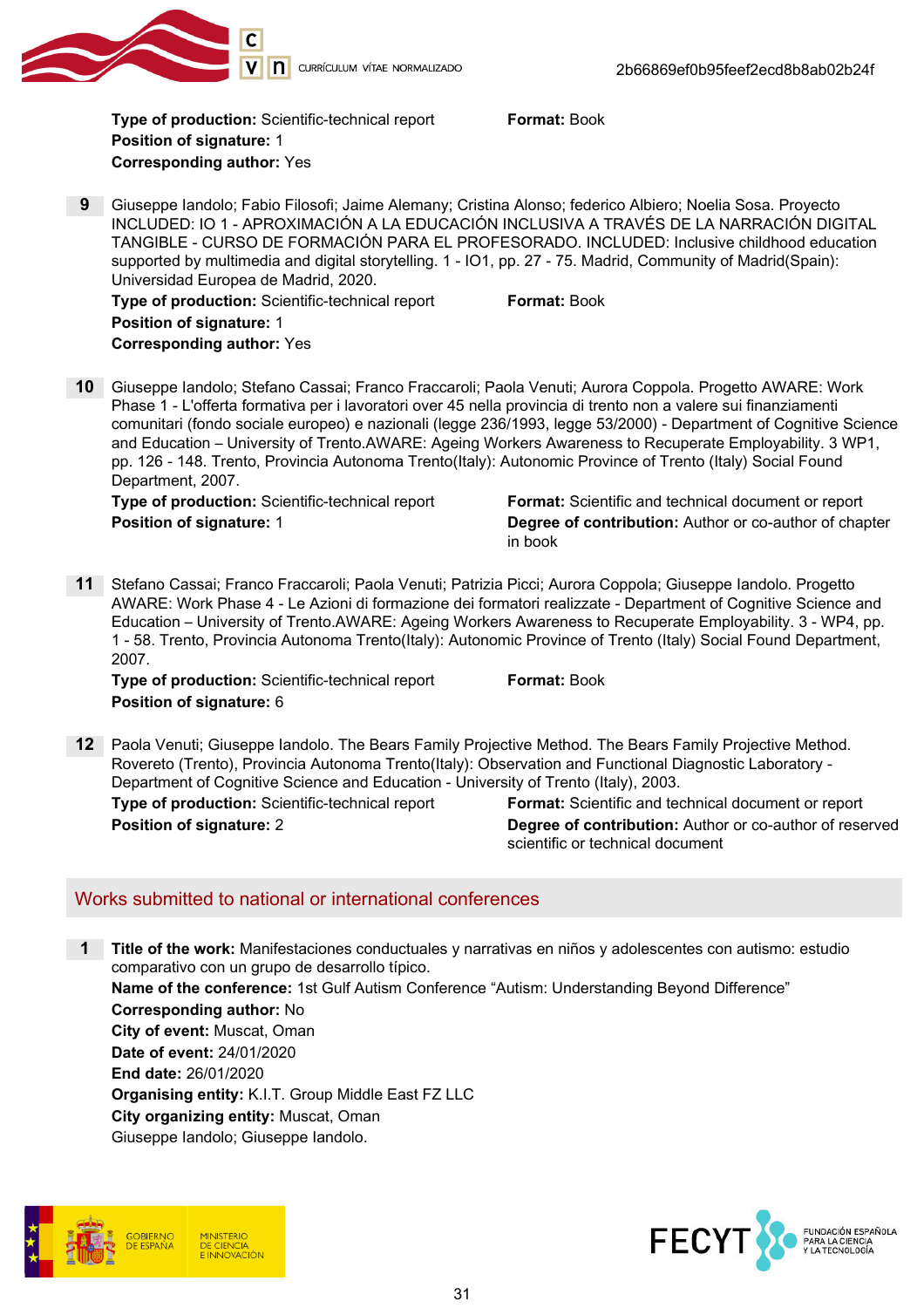V | **n** currículum vítae normalizado 2 Title of the work: Manifestaciones conductuales y narrativas en niños y adolescentes con autismo: estudio comparativo con un grupo de desarrollo típico. Name of the conference: 4th International Congress of Clinical and Health Psychology on Children and **Adolescents** Corresponding author: No City of event: Palma de Mallorca, Balearic Islands, Spain

Date of event: 15/11/2018 End date: 17/11/2016 Organising entity: AITANA Investigación Type of entity: R&D Centre City organizing entity: Elche, Andalusia, Spain Laura López Floryt; Giuseppe Iandolo. "Acta Congreso con ISBN: 84-217-285-0124-2".

- **3** Title of the work: Perfil Funcional y Competencias Narrativas en un niños y adolescentes con trastorno del espectro autista Name of the conference: 3rd International Congress of Clinical and Health Psychology on Children and **Adolescents** Corresponding author: No City of event: Seville, Andalusia, Spain Date of event: 16/11/2017 End date: 18/11/2016 Organising entity: AITANA Investigación Type of entity: R&D Centre City organizing entity: Elche, Andalusia, Spain Laura lópez Floryt; Giuseppe Iandolo. "Acta Congreso con ISBN 84-217-2848-5832".
- 4 Title of the work: Emotional processing in children with Autism Spectrum Disorders Name of the conference: 9th International congress and 14th National of clinical psychology Corresponding author: Yes City of event: SANTANDER, Cantabria, Spain Date of event: 18/11/2016 End date: 20/11/2016 Organising entity: Asociación Española de Psicología Conductual Type of entity: Associations and Groups City organizing entity: Granada, Andalusia, Spain Giuseppe Iandolo. "Acta Congreso con ISBN".
- 5 Title of the work: The Bears Family Projective test: Evaluating stories of children with emotional difficulties Name of the conference: 15th European Conference in Developmental Psychology

**Type of event:** Conference **Geographical area: European Union** Type of participation: Participatory - oral communication Reasons for participation: Review before acceptance City of event: Bergen, Norway Date of event: 25/08/2011 End date: 27/08/2011 Organising entity: EADP: European Association for Developmental Psychology City organizing entity: Bergen, Norway Publication in conference proceedings: Yes With external admission assessment committee:

Yes

#### Type of contribution: Scientific paper

Giuseppe Iandolo; Gianluca Esposito; Paola Venuti. "The Bears Family Projective test: Evaluating stories of children with emotional difficulties". (Norway): Available on-line at: <http://www.esdp.info/EADP-Conferences.95.0.html>.



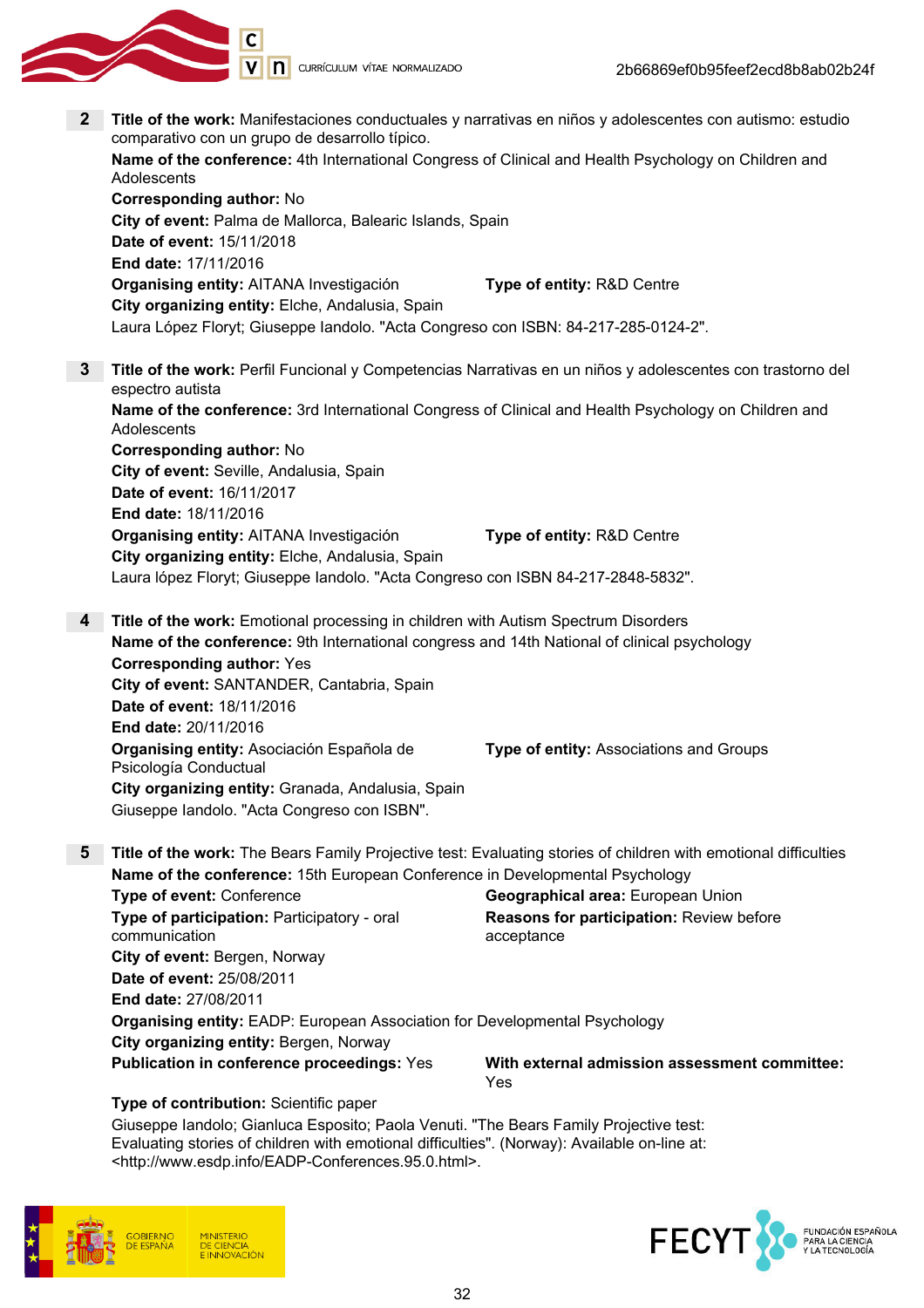

**C**<br> **V N** currículum vítae normalizado

| 6            | Title of the work: Aspectos formales de las historias de los niños al test proyectivo de la Familia de los<br>Osos                                                                                                                                                                                                                                        |                                                        |  |
|--------------|-----------------------------------------------------------------------------------------------------------------------------------------------------------------------------------------------------------------------------------------------------------------------------------------------------------------------------------------------------------|--------------------------------------------------------|--|
|              | Name of the conference: Il Congreso Galego de investigación en Ciencias de la Educación                                                                                                                                                                                                                                                                   |                                                        |  |
|              | Type of event: Conference                                                                                                                                                                                                                                                                                                                                 | <b>Geographical area: Regional</b>                     |  |
|              | Type of participation: Participatory - oral<br>communication                                                                                                                                                                                                                                                                                              | Reasons for participation: Review before<br>acceptance |  |
|              | City of event: Santiago de Compostela, Galicia, Spain                                                                                                                                                                                                                                                                                                     |                                                        |  |
|              | Date of event: 14/04/2010                                                                                                                                                                                                                                                                                                                                 |                                                        |  |
|              | End date: 16/04/2010                                                                                                                                                                                                                                                                                                                                      |                                                        |  |
|              | Organising entity: Facultad de Ciencias da la<br>Educación. Universidad de Santiago de Compostela                                                                                                                                                                                                                                                         | Type of entity: University                             |  |
|              | City organizing entity: Santiago de Compostela, Galicia, Spain                                                                                                                                                                                                                                                                                            |                                                        |  |
|              | <b>Publication in conference proceedings: Yes</b>                                                                                                                                                                                                                                                                                                         | With external admission assessment committee:<br>Yes   |  |
|              | Type of contribution: Scientific paper                                                                                                                                                                                                                                                                                                                    |                                                        |  |
|              | Giuseppe landolo. "Aspectos formales de las historias de los niños al test proyectivo de la Familia de<br>los Osos". En: Acta del II Congreso Galego de investigación en Ciencias de la Educación. pp. 327<br>- 338. Galicia (Spain): 14/04/2010. Available on-line at: <http: congreso.htm="" fcce="" www.usc.es="">. ISBN<br/>978-84-938774-1-5</http:> |                                                        |  |
|              |                                                                                                                                                                                                                                                                                                                                                           |                                                        |  |
| $\mathbf{7}$ | Title of the work: Il metodo proiettivo della Famiglia degli Orsi: risultati della taratura italiana<br>Name of the conference: XXII Congresso Nazionale della sezione di Psicologia Clinica                                                                                                                                                              |                                                        |  |
|              | Type of event: Conference                                                                                                                                                                                                                                                                                                                                 | <b>Geographical area: National</b>                     |  |
|              | Type of participation: Participatory - oral                                                                                                                                                                                                                                                                                                               | Reasons for participation: Review before               |  |
|              | communication                                                                                                                                                                                                                                                                                                                                             | acceptance                                             |  |
|              | City of event: Padua, Veneto, Italy                                                                                                                                                                                                                                                                                                                       |                                                        |  |
|              | Date of event: 14/09/2008                                                                                                                                                                                                                                                                                                                                 |                                                        |  |
|              | <b>End date: 14/09/2008</b>                                                                                                                                                                                                                                                                                                                               |                                                        |  |
|              | Organising entity: University of Padua & Italian<br>Psychological Association - AIP                                                                                                                                                                                                                                                                       | <b>Type of entity: University</b>                      |  |
|              | City organizing entity: Padua, Veneto, Italy                                                                                                                                                                                                                                                                                                              |                                                        |  |
|              | <b>Publication in conference proceedings: Yes</b>                                                                                                                                                                                                                                                                                                         | With external admission assessment committee:<br>Yes   |  |
|              | Type of contribution: Scientific paper                                                                                                                                                                                                                                                                                                                    |                                                        |  |
|              | Paola Venuti; Giuseppe Iandolo. "Il metodo proiettivo della Famiglia degli Orsi: risultati<br>della taratura italiana". En: Congress book. Veneto (Italy): 14/09/2008. Available on-line at:<br><http: aip08.psy.unipd.it="" clinica=""></http:> .                                                                                                        |                                                        |  |
| 8            | Title of the work: Tales of children with oppositive behaviour and behaviorally inhibited: internal conflicts                                                                                                                                                                                                                                             |                                                        |  |
|              | and emotional drives                                                                                                                                                                                                                                                                                                                                      |                                                        |  |
|              | Name of the conference: International Margareth S. Mahler Symposium: New Perspective in Mahler's                                                                                                                                                                                                                                                          |                                                        |  |
|              | Separation-Individuation Theory, Neuropsychological views and Developmental Psychopathology                                                                                                                                                                                                                                                               |                                                        |  |
|              | Type of event: Conference                                                                                                                                                                                                                                                                                                                                 | Geographical area: European Union                      |  |
|              | Type of participation: 'Participatory - poster                                                                                                                                                                                                                                                                                                            | Reasons for participation: Review before<br>acceptance |  |
|              | City of event: Padua, Veneto, Italy                                                                                                                                                                                                                                                                                                                       |                                                        |  |
|              | Date of event: 21/05/2008                                                                                                                                                                                                                                                                                                                                 |                                                        |  |
|              | End date: 22/05/2008                                                                                                                                                                                                                                                                                                                                      |                                                        |  |
|              | <b>Organising entity: University of Padua</b>                                                                                                                                                                                                                                                                                                             |                                                        |  |
|              | City organizing entity: Padua, Veneto, Italy                                                                                                                                                                                                                                                                                                              |                                                        |  |
|              | <b>Publication in conference proceedings: Yes</b>                                                                                                                                                                                                                                                                                                         | With external admission assessment committee:          |  |

Type of contribution: Scientific paper



Yes

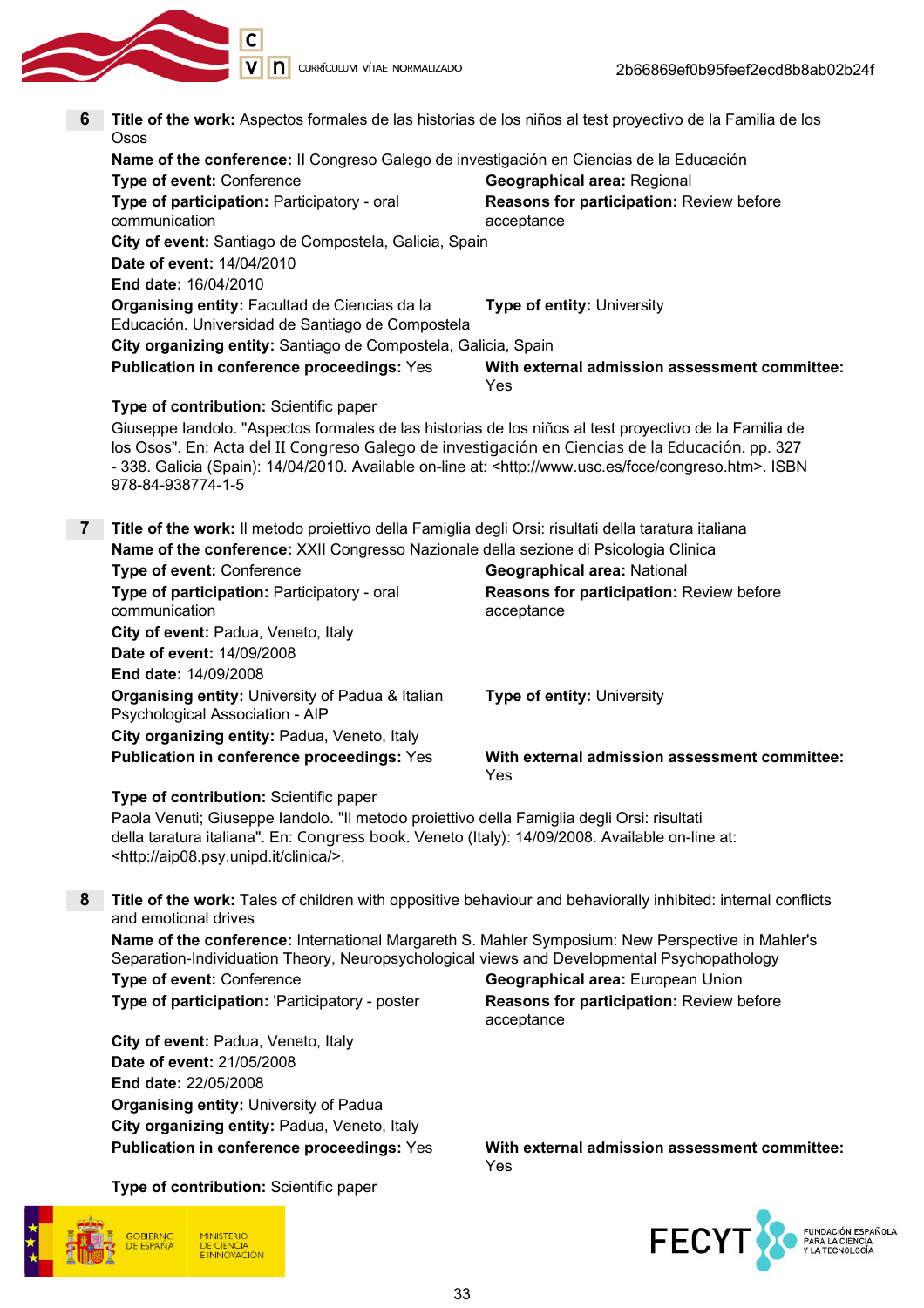

Giuseppe Iandolo; Gianluca Esposito; Paola Venuti. "Tales of children with oppositive behaviour and behaviorally inhibited: internal conflicts and emotional drives". En: Congress Book. pp. 30 - 30. Veneto (Italy): 21/05/2008. Available on-line at: <http://dpss.psy.unipd.it/liripac/eventi/2008/Mahler\_programma.pdf>. ISBN 978-88-6129-223-9

9 Title of the work: Le storie di bambini con difficoltà emotivo-relazionali: il metodo proiettivo della Famiglia degli Orsi

| Name of the conference: XXI Congresso Nazionale della sezione di Psicologia Clinica |                                                                                                  |                                                        |
|-------------------------------------------------------------------------------------|--------------------------------------------------------------------------------------------------|--------------------------------------------------------|
|                                                                                     | Type of event: Conference                                                                        | <b>Geographical area: National</b>                     |
|                                                                                     | Type of participation: Participatory - oral<br>communication                                     | Reasons for participation: Review before<br>acceptance |
|                                                                                     | City of event: Perugia, Umbria, Italy                                                            |                                                        |
|                                                                                     | Date of event: 28/09/2007                                                                        |                                                        |
|                                                                                     | <b>End date: 30/09/2007</b>                                                                      |                                                        |
|                                                                                     | <b>Organising entity: University of Perugia &amp; Italian</b><br>Psychological Association - AIP | <b>Type of entity: University</b>                      |
|                                                                                     | City organizing entity: Perugia, Umbria, Italy                                                   |                                                        |
|                                                                                     | <b>Publication in conference proceedings: Yes</b>                                                | With external admission assessment committee:<br>Yes   |

Type of contribution: Scientific paper

Giuseppe Iandolo; Floriana La Femina. "Le storie di bambini con difficoltà emotivo-relazionali: il metodo proiettivo della Famiglia degli Orsi". En: Congress Book. pp. 368 - 369. Umbria (Italy): 28/09/2007. ISBN 978-88-6074-125-7

10 Title of the work: Le competenze narrative dei bambini con difficoltà d'apprendimento e dei bambini con difficoltà emotivo-relazionali

Name of the conference: XX Congresso nazionale della sezione di Psicologia Clinica Type of event: Conference Geographical area: National Type of participation: Participatory - oral communication Reasons for participation: Review before acceptance City of event: Rovereto, Provincia Autonoma Trento, Italy Date of event: 17/09/2006 End date: 17/09/2006 Organising entity: University of Trento & Italian Psychological Association - AIP Type of entity: University City organizing entity: Rovereto, Provincia Autonoma Trento, Italy Publication in conference proceedings: Yes With external admission assessment committee: Yes

#### Type of contribution: Scientific paper

Giuseppe Iandolo; Aurora Coppola; Floriana La Femina. "Le competenze narrative dei bambini con difficoltà d'apprendimento e dei bambini con difficoltà emotivo-relazionali". En: Le competenze narrative dei bambini con difficoltà d'apprendimento e dei bambini con difficoltà emotivo-relazionali. Provincia Autonoma Trento (Italy): 17/09/2006.

11 Title of the work: Il servizio di consulenza dell'Università di Trento Name of the conference: XX Congresso nazionale della sezione di Psicologia Clinica **Type of event:** Conference Geographical area: National Type of participation: 'Participatory - poster Reasons for participation: Review before acceptance

City of event: Rovereto, Provincia Autonoma Trento, Italy Date of event: 16/09/2006 End date: 17/09/2006 Organising entity: University of Trento & Italian Psychological Association - AIP



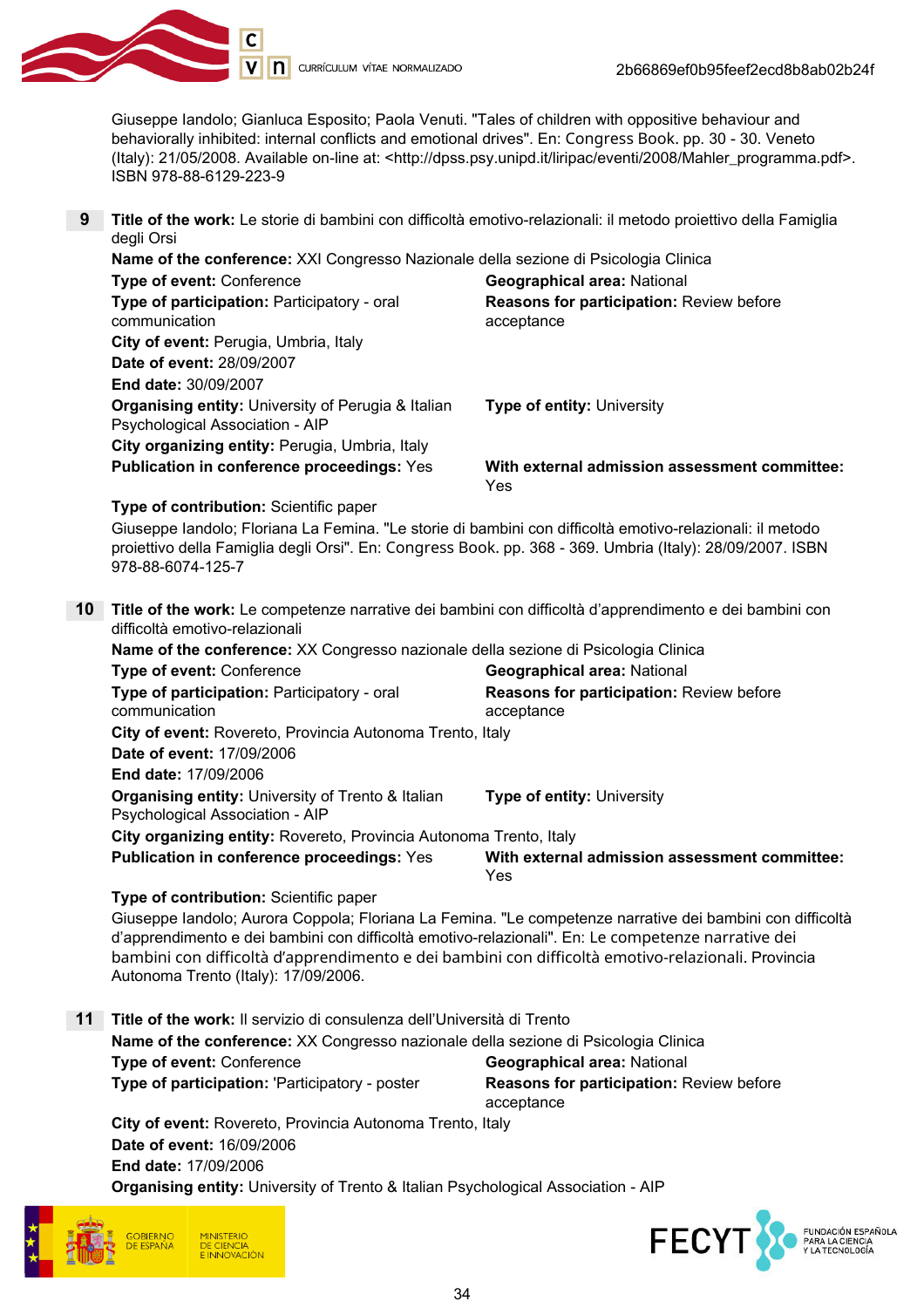

|    | City organizing entity: Rovereto, Provincia Autonoma Trento, Italy<br><b>Publication in conference proceedings: Yes</b>                                                                               | With external admission assessment committee:<br>Yes                                                                                                                                                                   |  |
|----|-------------------------------------------------------------------------------------------------------------------------------------------------------------------------------------------------------|------------------------------------------------------------------------------------------------------------------------------------------------------------------------------------------------------------------------|--|
|    | Type of contribution: Scientific paper                                                                                                                                                                |                                                                                                                                                                                                                        |  |
|    | servizio di consulenza dell'Università di Trento. Provincia Autonoma Trento (Italy): 16/09/2006.                                                                                                      | Carolina Coco; Aurora Coppola; Giuseppe Iandolo. "Il servizio di consulenza dell'Università di Trento". En: Il                                                                                                         |  |
| 12 | Title of the work: Narrazioni e rappresentazioni dei bambini con difficoltà emotivo-relazionali                                                                                                       |                                                                                                                                                                                                                        |  |
|    | Name of the conference: VI Congresso nazionale Handicap, Disabilità e Riabilitazione"                                                                                                                 |                                                                                                                                                                                                                        |  |
|    | Type of event: Conference                                                                                                                                                                             | Geographical area: National                                                                                                                                                                                            |  |
|    | Type of participation: Participatory - oral                                                                                                                                                           | Reasons for participation: Review before                                                                                                                                                                               |  |
|    | communication                                                                                                                                                                                         | acceptance                                                                                                                                                                                                             |  |
|    | City of event: Padua, Veneto, Italy                                                                                                                                                                   |                                                                                                                                                                                                                        |  |
|    | Date of event: 09/06/2006                                                                                                                                                                             |                                                                                                                                                                                                                        |  |
|    |                                                                                                                                                                                                       |                                                                                                                                                                                                                        |  |
|    | End date: 10/06/2006                                                                                                                                                                                  |                                                                                                                                                                                                                        |  |
|    | <b>Organising entity: University of Padua</b>                                                                                                                                                         | Type of entity: University                                                                                                                                                                                             |  |
|    | City organizing entity: Padua, Veneto, Italy                                                                                                                                                          |                                                                                                                                                                                                                        |  |
|    | <b>Publication in conference proceedings: Yes</b>                                                                                                                                                     | With external admission assessment committee:<br>Yes                                                                                                                                                                   |  |
|    | Type of contribution: Scientific paper                                                                                                                                                                |                                                                                                                                                                                                                        |  |
|    | emotivo-relazionali". En: Narrazioni e rappresentazioni dei bambini con difficoltà emotivo-relazionali.<br>09/06/2006.                                                                                | Giuseppe Iandolo; Simona De Falco; Paola Venuti. "Narrazioni e rappresentazioni dei bambini con difficoltà                                                                                                             |  |
| 13 | Title of the work: Il metodo proiettivo della Famiglia degli Orsi applicato a bambini con sindrome Down<br>Name of the conference: XIX Congresso nazionale della sezione di Psicologia dello Sviluppo |                                                                                                                                                                                                                        |  |
|    | Type of event: Conference                                                                                                                                                                             | Geographical area: National                                                                                                                                                                                            |  |
|    | Type of participation: Participatory - oral                                                                                                                                                           | Reasons for participation: Review before                                                                                                                                                                               |  |
|    | communication                                                                                                                                                                                         | acceptance                                                                                                                                                                                                             |  |
|    | City of event: Cagliari, Sardegna, Italy                                                                                                                                                              |                                                                                                                                                                                                                        |  |
|    | Date of event: 24/09/2005                                                                                                                                                                             |                                                                                                                                                                                                                        |  |
|    | End date: 24/09/2005                                                                                                                                                                                  |                                                                                                                                                                                                                        |  |
|    | Organising entity: University of Cagliari & Italian                                                                                                                                                   | Type of entity: University                                                                                                                                                                                             |  |
|    | Psychological Association - AIP                                                                                                                                                                       |                                                                                                                                                                                                                        |  |
|    | City organizing entity: Cagliari, Sardegna, Italy                                                                                                                                                     |                                                                                                                                                                                                                        |  |
|    | <b>Publication in conference proceedings: Yes</b>                                                                                                                                                     | With external admission assessment committee:<br>Yes                                                                                                                                                                   |  |
|    | Type of contribution: Scientific paper                                                                                                                                                                |                                                                                                                                                                                                                        |  |
|    | sindrome Down. pp. 188 - 190. 24/09/2005.                                                                                                                                                             | Paola Venuti; Simona De Falco; Giuseppe Iandolo. "Il metodo proiettivo della Famiglia degli Orsi applicato a<br>bambini con sindrome Down". En: Il metodo proiettivo della Famiglia degli Orsi applicato a bambini con |  |
|    |                                                                                                                                                                                                       |                                                                                                                                                                                                                        |  |
| 14 | Title of the work: L'abilità narrativa dei babini di 8 anni                                                                                                                                           |                                                                                                                                                                                                                        |  |
|    | Name of the conference: XIX Congresso nazionale della sezione di Psicologia dello Sviluppo                                                                                                            |                                                                                                                                                                                                                        |  |
|    | Type of event: Conference                                                                                                                                                                             | Geographical area: National                                                                                                                                                                                            |  |
|    | Type of participation: Participatory - oral                                                                                                                                                           | Reasons for participation: Review before                                                                                                                                                                               |  |
|    | communication                                                                                                                                                                                         | acceptance                                                                                                                                                                                                             |  |
|    | City of event: Cagliari, Sardegna, Italy                                                                                                                                                              |                                                                                                                                                                                                                        |  |
|    | Date of event: 22/09/2005                                                                                                                                                                             |                                                                                                                                                                                                                        |  |
|    | End date: 23/09/2005                                                                                                                                                                                  |                                                                                                                                                                                                                        |  |
|    | Organising entity: University of Cagliari & Italian Psychological Association - AIP                                                                                                                   |                                                                                                                                                                                                                        |  |
|    | City organizing entity: Cagliari, Sardegna, Italy                                                                                                                                                     |                                                                                                                                                                                                                        |  |



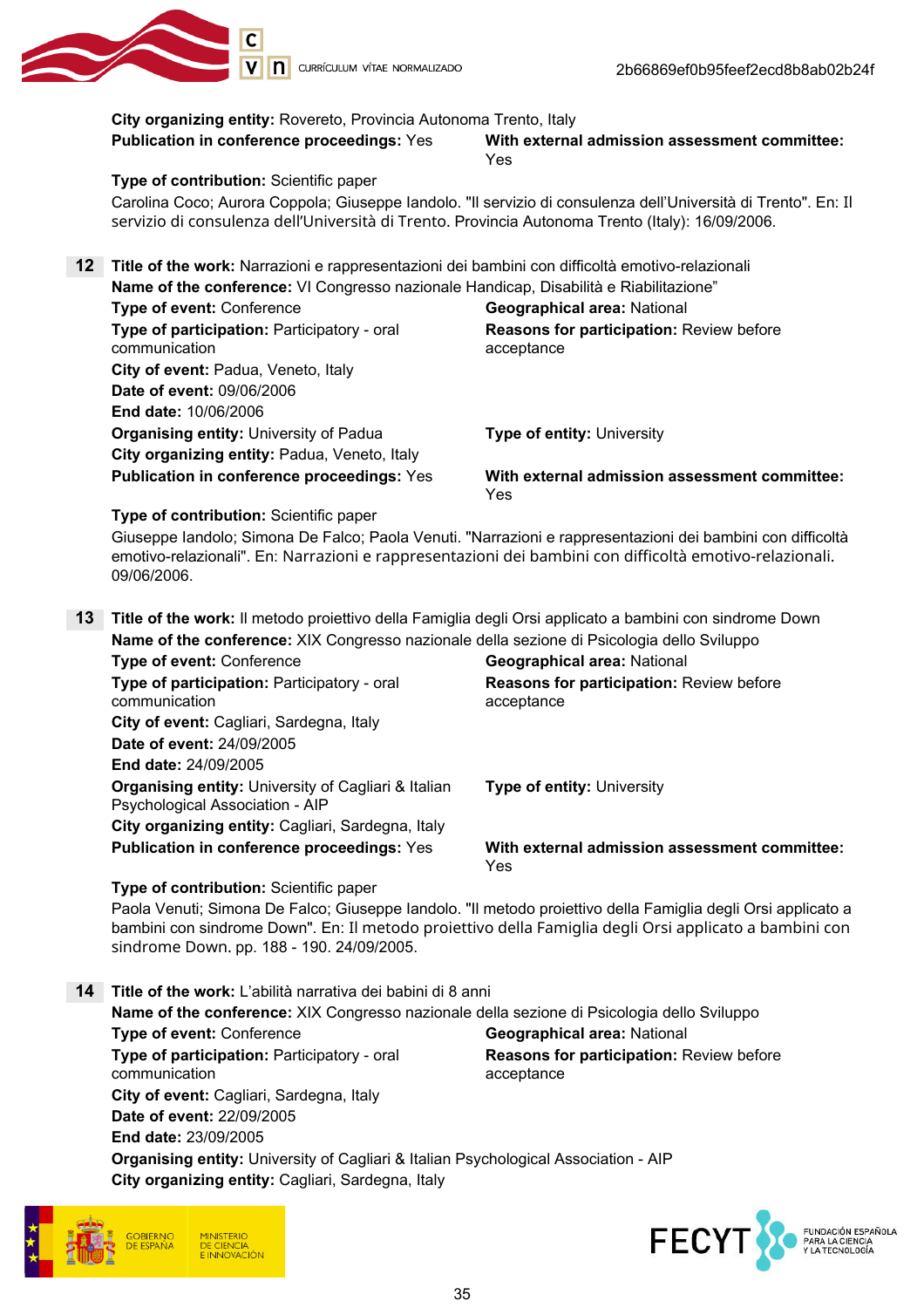

#### Publication in conference proceedings: Yes With external admission assessment committee: Yes

#### Type of contribution: Scientific paper

Giuseppe Iandolo; Fabio Pianesi; Michela Prete; Franca Rossi; Massimo Zancanaro. "L'abilità narrativa dei babini di 8 anni". En: L'abilità narrativa dei babini di 8 anni. pp. 146 - 148. 22/09/2005.

15 Title of the work: Il gruppo Orizzonte: Esperienze educative con persone adulte con Disturbo dello Spettro Autistico

| Name of the conference: V Congresso Nazionale Handicap, Disabilità e Riabilitazione" |                                                        |  |
|--------------------------------------------------------------------------------------|--------------------------------------------------------|--|
| Type of event: Conference                                                            | <b>Geographical area: National</b>                     |  |
| Type of participation: Participatory - oral<br>communication                         | Reasons for participation: Review before<br>acceptance |  |
| City of event: Padua, Veneto, Italy                                                  |                                                        |  |
| Date of event: 11/06/2005                                                            |                                                        |  |
| <b>End date: 11/06/2005</b>                                                          |                                                        |  |
| <b>Organising entity: University of Padua</b>                                        | <b>Type of entity: University</b>                      |  |
| City organizing entity: Padua, Veneto, Italy                                         |                                                        |  |
| <b>Publication in conference proceedings: Yes</b>                                    | With external admission assessment committee:<br>Yes   |  |

Type of contribution: Scientific paper

Carolina Coco; Giuseppe Iandolo. "Il gruppo Orizzonte: Esperienze educative con persone adulte con Disturbo dello Spettro Autistico". En: Il gruppo Orizzonte: Esperienze educative con persone adulte con Disturbo dello Spettro Autistico. Veneto (Italy): 11/06/2005.

16 Title of the work: Cooperative story telling in the Story Table" environment Name of the conference: 7th Alps-Adria Conference in Psychology Type of event: Conference Type area: European Union **Type of participation: 'Participatory - poster Reasons for participation: Review before** acceptance City of event: Zadar, Croatia Date of event: 03/06/2005 End date: 04/06/2005 **Organising entity: University of Zadar Type of entity: University** City organizing entity: Zadar, Croatia Publication in conference proceedings: Yes With external admission assessment committee: Yes

Type of contribution: Scientific paper

Giuseppe Iandolo; Fabio Pianesi; Michela Prete; Franca Rossi; Massimo Zancanaro. "Cooperative story telling in the Story Table" environment". En: Cooperative story telling in the Story Table" environment. pp. 201 - 202. (Croatia): 03/06/2005.

17 Title of the work: Strumenti ausiliari per la diagnosi precoce dell'autismo: l'analisis del pianto Name of the conference: IV Congresso Nazionale Handicap, Disabilità e Riabilitazione"

Type of event: Conference Geographical area: National Type of participation: Participatory - oral communication City of event: Padua, Veneto, Italy Date of event: 11/06/2004 End date: 12/06/2004 **Organising entity:** University of Padua Type of entity: University City organizing entity: Padua, Veneto, Italy Publication in conference proceedings: Yes



Reasons for participation: Review before acceptance

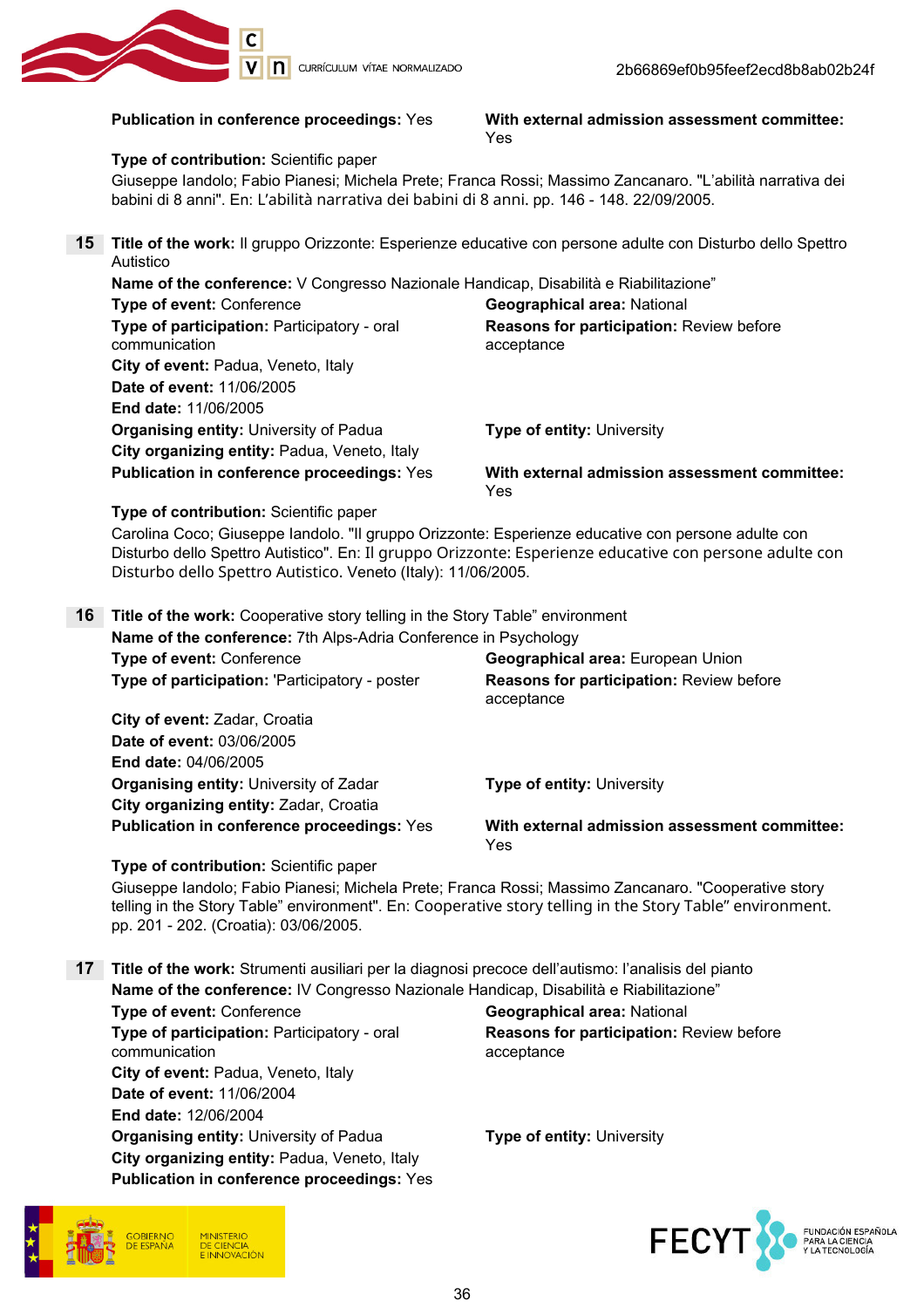

With external admission assessment committee: Yes

#### Type of contribution: Scientific paper

Paola Venuti; Gianluca Esposito; Giuseppe Iandolo. "Strumenti ausiliari per la diagnosi precoce dell'autismo: l'analisis del pianto". En: Strumenti ausiliari per la diagnosi precoce dell'autismo: l'analisis del pianto. Veneto (Italy): 11/06/2004.

|  | <b>18</b> Title of the work: Strumenti ausiliari per la diagnosi precoce dell'autismo: l'analisis del pianto<br>Name of the conference: IV Congresso Nazionale Handicap, Disabilità e Riabilitazione" |                                                        |
|--|-------------------------------------------------------------------------------------------------------------------------------------------------------------------------------------------------------|--------------------------------------------------------|
|  |                                                                                                                                                                                                       |                                                        |
|  | Type of event: Conference                                                                                                                                                                             | <b>Geographical area: National</b>                     |
|  | Type of participation: Participatory - oral<br>communication                                                                                                                                          | Reasons for participation: Review before<br>acceptance |
|  | City of event: Padua, Veneto, Italy                                                                                                                                                                   |                                                        |
|  | Date of event: 11/06/2004                                                                                                                                                                             |                                                        |
|  | <b>End date: 12/06/2004</b>                                                                                                                                                                           |                                                        |
|  | <b>Organising entity: University of Padua</b>                                                                                                                                                         | <b>Type of entity: University</b>                      |
|  | City organizing entity: Padua, Veneto, Italy                                                                                                                                                          |                                                        |
|  | <b>Publication in conference proceedings: Yes</b>                                                                                                                                                     | With external admission assessment committee:<br>Yes   |

Type of contribution: Scientific paper

Paola Venuti; Gianluca Esposito; Giuseppe Iandolo. "Strumenti ausiliari per la diagnosi precoce dell'autismo: l'analisis del pianto". En: Strumenti ausiliari per la diagnosi precoce dell'autismo: l'analisis del pianto. Veneto (Italy): 11/06/2004.

19 Title of the work: Il movimento como indicatore precoce dell' autismo: l'analisi del camminare Name of the conference: Corso Internazionale d'aggiornamento La Psicopatologia della prima infanzia, tra geni e generazioni"

| <b>Type of event: Conference</b>                                          | Geographical area: European Union                      |
|---------------------------------------------------------------------------|--------------------------------------------------------|
| Type of participation: Participatory - oral<br>communication              | Reasons for participation: Review before<br>acceptance |
| City of event: Matera, Basilicata, Italy                                  |                                                        |
| <b>Date of event: 08/05/2004</b>                                          |                                                        |
| <b>End date: 08/05/2004</b>                                               |                                                        |
| <b>Organising entity: Italian Association for infant</b><br>mental health | <b>Type of entity: Associations and Groups</b>         |
| City organizing entity: Matera, Basilicata, Italy                         |                                                        |
| <b>Publication in conference proceedings: Yes</b>                         | With external admission assessment committee:<br>Yes   |
|                                                                           |                                                        |

Type of contribution: Scientific paper

Gianluca Esposito; Giuseppe Iandolo; Paola Venuti. "Il movimento como indicatore precoce dell' autismo: l'analisi del camminare". En: Il movimento como indicatore precoce dell' autismo: l'analisi del camminare. Basilicata (Italy): 08/05/2004.

20 Title of the work: Disabilità e Disturbi emotivo-relazionali durante lo sviluppo: il progetto terapeutico Spazio Libero

Name of the conference: V Congresso Nazionale Handicap, Disabilità e Riabilitazione" **Type of event: Conference Conference Conservation** Geographical area: National Type of participation: Participatory - oral communication Reasons for participation: Review before acceptance City of event: PAdua, Veneto, Italy **Organising entity: University of Padua Type of entity: University** City organizing entity: Padua, Veneto, Italy



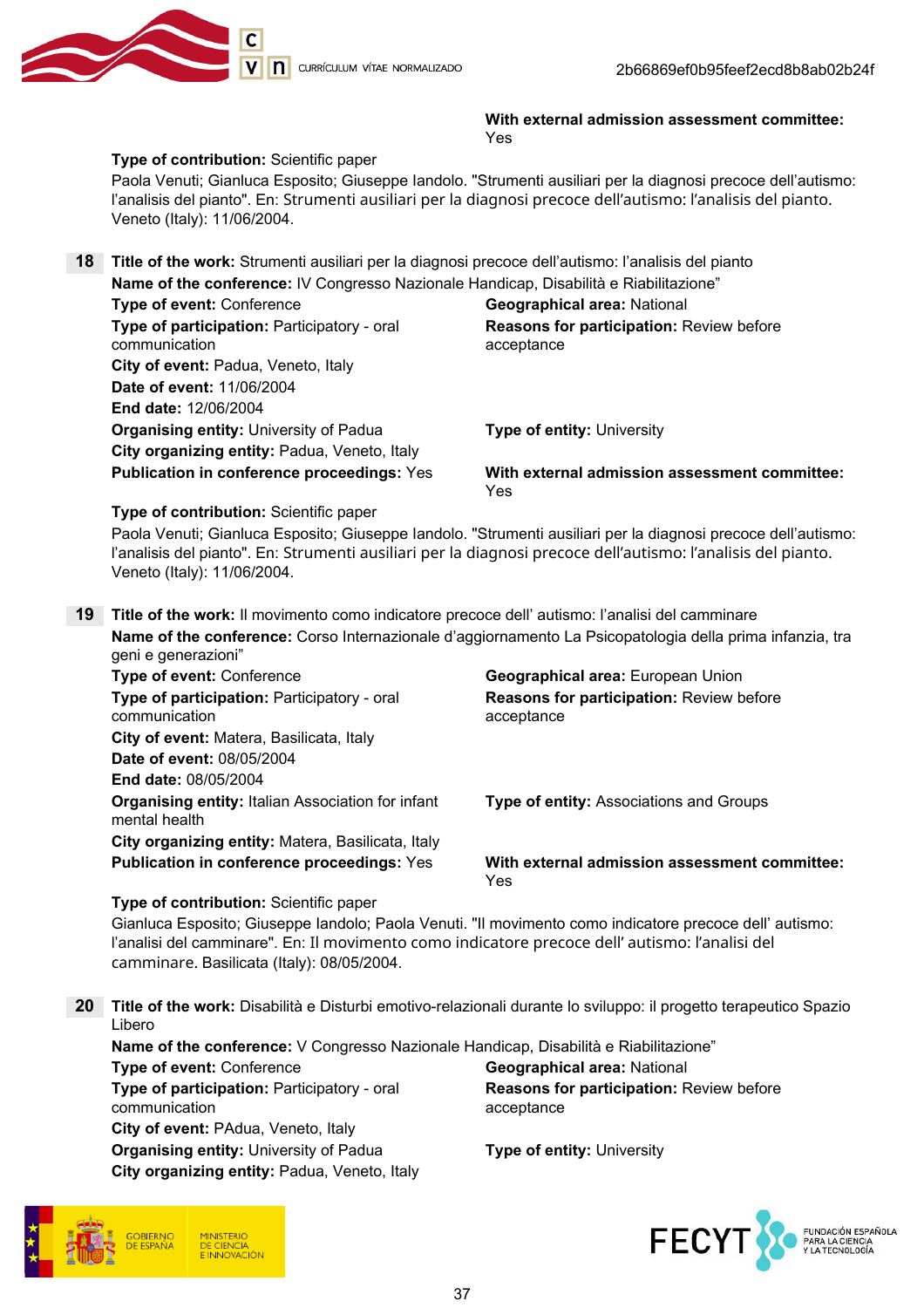

#### Publication in conference proceedings: Yes With external admission assessment committee: Yes

#### Type of contribution: Scientific paper

Paola Venuti; Stefano Cainelli; Giuseppe Iandolo. "Disabilità e Disturbi emotivo-relazionali durante lo sviluppo: il progetto terapeutico Spazio Libero". En: Disabilità e Disturbi emotivo-relazionali durante lo sviluppo: il progetto terapeutico Spazio Libero. pp. 53 - 54. Veneto (Italy):

#### R&D management and participation in scientific committees

#### Scientific, technical and/or assessment committees

- 1 Committee title: Reviewer Journal "Research in Developmental Disabilities" Primary (UNESCO code): 610104 - Psychopathology; 610200 - Adolescent and child psychology Affiliation entity: Journal "Research in Developmental Disabilities" City affiliation entity: Holland Start-End date: 15/05/2020 - 15/06/2020
- 2 Committee title: Reviewer Journal "SoftwareX" Primary (UNESCO code): 610104 - Psychopathology; 610200 - Adolescent and child psychology Affiliation entity: Journal "SoftwareX" City affiliation entity: Holland Start-End date: 16/05/2019 - 30/05/2019
- 3 Committee title: Reviewer Journal "Research in Developmental Disabilities" Primary (UNESCO code): 610104 - Psychopathology; 610200 - Adolescent and child psychology Affiliation entity: Journal "Research in Developmental Disabilities" City affiliation entity: Holland Start-End date: 10/05/2018 - 10/06/2018
- 4 Committee title: Reviewer Journal "Research in Developmental Disabilities" (JSR H 67) Primary (UNESCO code): 610104 - Psychopathology; 610200 - Adolescent and child psychology Affiliation entity: Journal "Research in Developmental Disabilities" Type of entity: Revista científica City affiliation entity: Oxford, United Kingdom Start-End date: 01/03/2016 - 30/12/2016
- 5 Committee title: Reviewer Journal "Signos Estudios de Lingüística" (JSR H 8) Primary (UNESCO code): 570000 - Linguistics; 580000 - Pedagogy Affiliation entity: Reviewer Journal "Signos - Estudios de Lingüística" City affiliation entity: Valparaíso, Chile Start-End date: 07/11/2016 - 02/12/2016